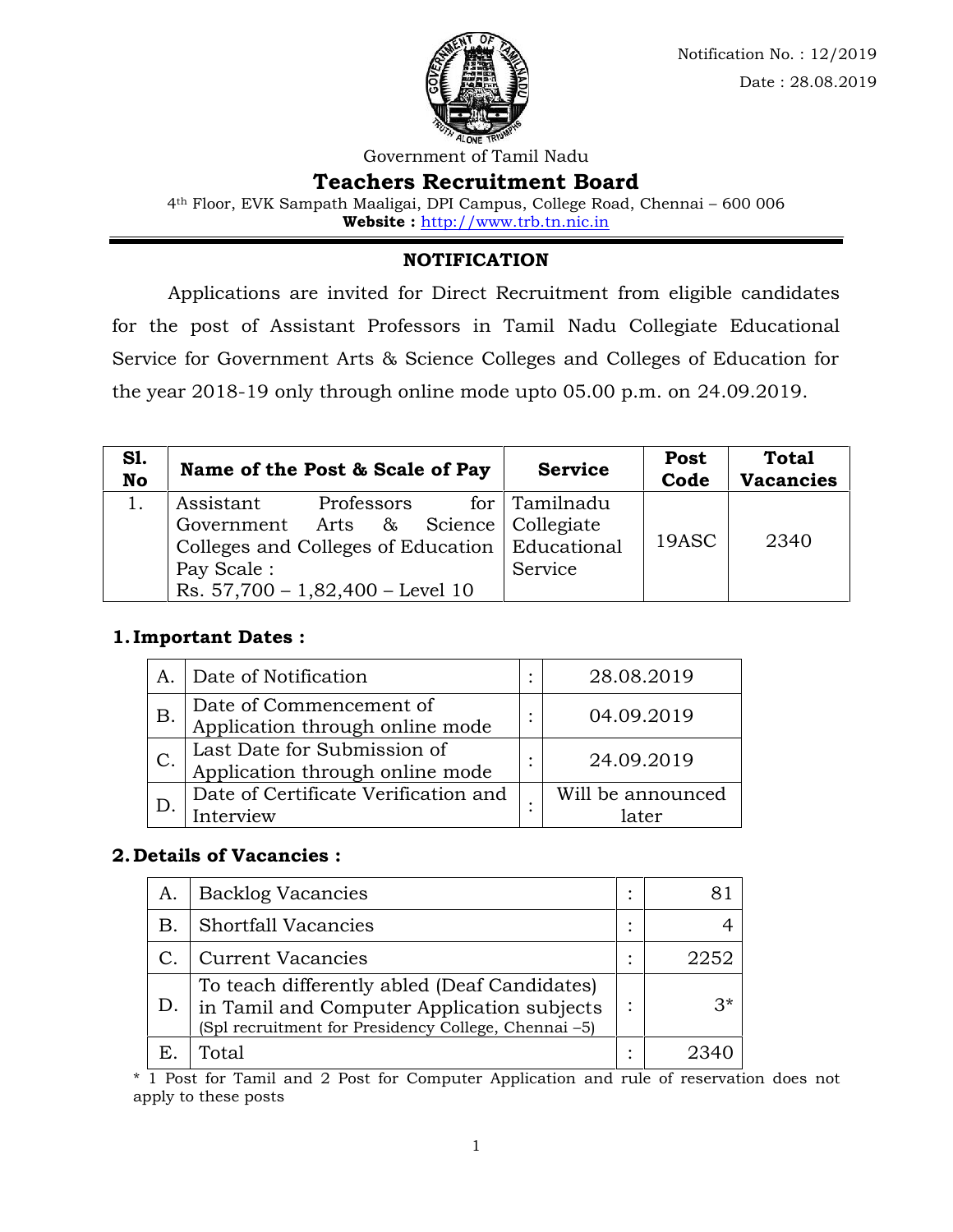# **3.Subject wise Vacancies :**

| <b>S1.No.</b>  | <b>SUBJECT</b>                           | <b>ST</b> short<br>fall<br><b>Vacancies</b> | Current<br><b>Vacancies</b><br>(CV) | <b>Backlog</b><br><b>Vacancies</b><br>(BV) | <b>TOTAL</b><br>$(CV+BV)$ | <b>Special</b><br>Recruitment |
|----------------|------------------------------------------|---------------------------------------------|-------------------------------------|--------------------------------------------|---------------------------|-------------------------------|
| $\mathbf{1}$   | <b>BBM</b>                               |                                             | $\mathbf{1}$                        | $\mathbf{0}$                               | 1                         |                               |
| $\overline{2}$ | Bio-Chemistry                            |                                             | 18                                  | $\mathbf{0}$                               | 18                        |                               |
| $\mathfrak{B}$ | <b>Bio-Diversity</b>                     |                                             | $\overline{4}$                      | $\mathbf{0}$                               | 4                         |                               |
| $\overline{4}$ | <b>Biological Science</b><br>(Education) |                                             | $\mathbf{1}$                        | $\mathbf{0}$                               | 1                         |                               |
| 5              | Bio-Technology                           |                                             | 3                                   | $\mathbf{0}$                               | 3                         |                               |
| 6              | Botany                                   |                                             | 86                                  | 3                                          | 89                        |                               |
| $\overline{7}$ | <b>Business Administration</b>           |                                             | $\mathbf{0}$                        | $\mathbf{1}$                               | 1                         |                               |
| 8              | Chemistry                                | 1                                           | 180                                 | $\overline{7}$                             | 188                       |                               |
| 9              | Commerce                                 |                                             | 102                                 | $\overline{4}$                             | 106                       |                               |
| 10             | Commerce (Computer<br>Application)       |                                             | 12                                  | 3                                          | 15                        |                               |
| 11             | Commerce (E.Com)                         |                                             | $\mathbf{1}$                        | $\overline{2}$                             | 3                         |                               |
| 12             | Commerce (International<br>Business)     |                                             | 13                                  | $\mathbf{0}$                               | 13                        |                               |
| 13             | <b>Computer Application</b>              |                                             | 55                                  | $\mathbf{0}$                               | 55                        | 2                             |
| 14             | Computer Science                         | $\mathbf{1}$                                | 131                                 | 5                                          | 137                       |                               |
| 15             | <b>Computer Technology</b>               |                                             | $\mathbf{0}$                        | $\mathbf{1}$                               | $\mathbf{1}$              |                               |
| 16             | Co-operation                             |                                             | 12                                  | $\mathbf{0}$                               | 12                        |                               |
| 17             | Corporate Secretaryship                  |                                             | 25                                  | $\mathbf{0}$                               | 25                        |                               |
| 18             | Defence Studies                          |                                             | 11                                  | $\boldsymbol{0}$                           | 11                        |                               |
| 19             | Economics                                |                                             | 85                                  | $\overline{7}$                             | 92                        |                               |
| 20             | Education (Education)                    |                                             | 28                                  | $\mathbf{0}$                               | 28                        |                               |
| 21             | Electronics                              |                                             | 26                                  | $\mathbf 0$                                | 26                        |                               |
| ${\bf 22}$     | Electronics and<br>Communication         |                                             | $\overline{4}$                      | $\mathbf{0}$                               | $\overline{\mathbf{4}}$   |                               |
| 23             | Electronics and<br>communication system  |                                             | 6                                   | $\mathbf{0}$                               | 6                         |                               |
| 24             | English                                  | $\mathbf 1$                                 | 291                                 | 17                                         | 309                       |                               |
| 25             | <b>Environmental Science</b>             |                                             | $\mathbf{1}$                        | $\mathbf{0}$                               | $\mathbf{1}$              |                               |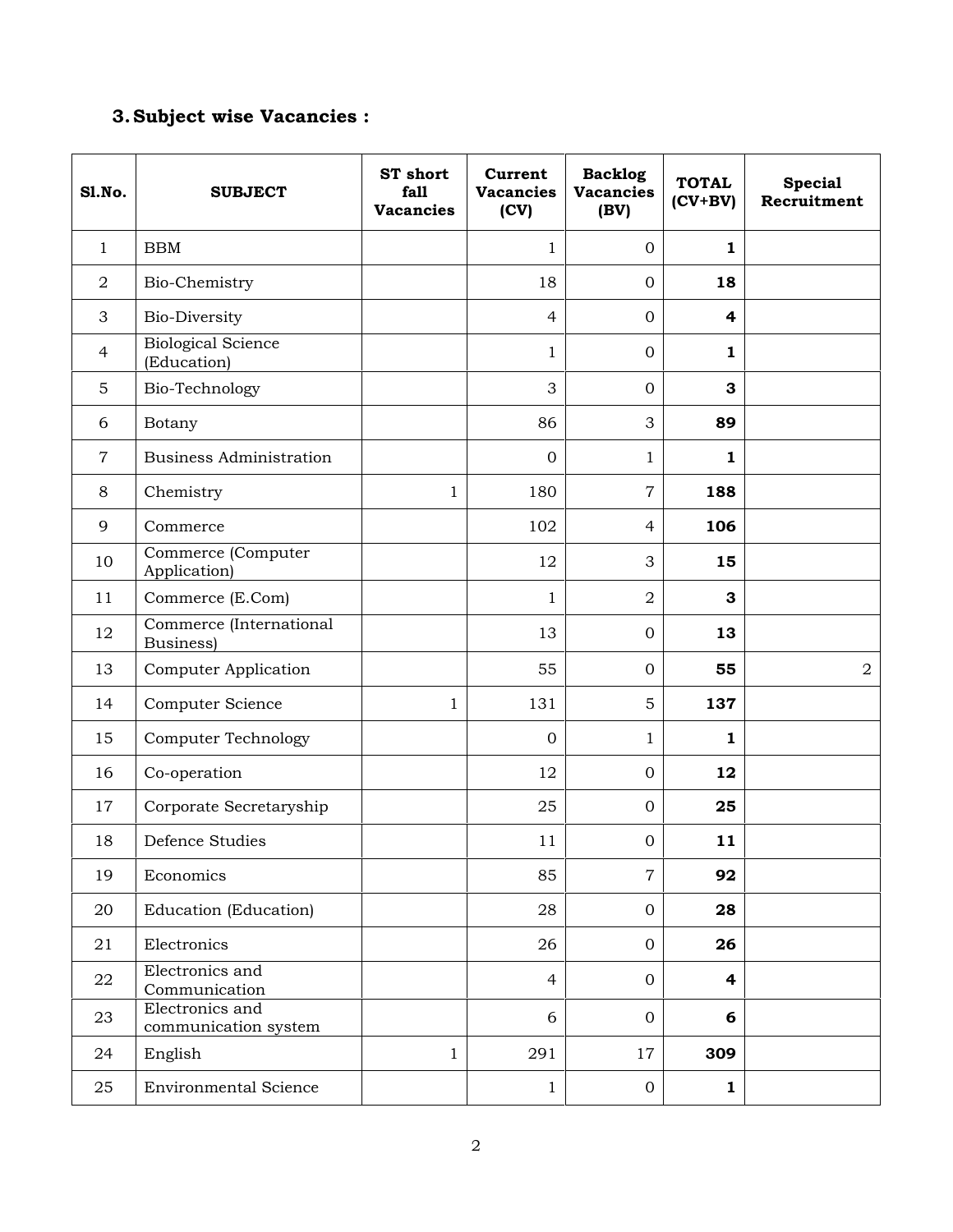| <b>S1.No.</b> | <b>SUBJECT</b>                           | <b>ST</b> short<br>fall<br><b>Vacancies</b> | Current<br><b>Vacancies</b><br>(CV) | <b>Backlog</b><br><b>Vacancies</b><br>(BV) | <b>TOTAL</b><br>$(CV+BV)$ | <b>Special</b><br>Recruitment |
|---------------|------------------------------------------|---------------------------------------------|-------------------------------------|--------------------------------------------|---------------------------|-------------------------------|
| 26            | <b>Fashion Technology</b>                |                                             | $\mathbf 1$                         | $\overline{0}$                             | $\mathbf{1}$              |                               |
| 27            | Food and Nutrition                       |                                             | $\overline{4}$                      | $\overline{0}$                             | 4                         |                               |
| 28            | Food Processing                          |                                             | $\overline{4}$                      | $\overline{0}$                             | 4                         |                               |
| 29            | Food Science and Dietetics               |                                             | $\overline{2}$                      | $\overline{0}$                             | $\overline{\mathbf{2}}$   |                               |
| 30            | Food Science and Nutrition               |                                             | $\overline{4}$                      | $\overline{0}$                             | 4                         |                               |
| 31            | Food Service Management<br>and Dietetics |                                             | 5                                   | $\overline{0}$                             | 5                         |                               |
| 32            | Geography                                | $\mathbf{1}$                                | 65                                  | $\overline{2}$                             | 68                        |                               |
| 33            | Geology                                  |                                             | 21                                  | $\overline{0}$                             | 21                        |                               |
| 34            | Hindi                                    |                                             | $\overline{4}$                      | $\overline{0}$                             | 4                         |                               |
| 35            | <b>Historical Studies</b>                |                                             | $\overline{4}$                      | $\overline{0}$                             | 4                         |                               |
| 36            | History                                  |                                             | 59                                  | 8                                          | 67                        |                               |
| 37            | History (Education)                      |                                             | 1                                   | $\overline{0}$                             | $\mathbf{1}$              |                               |
| 38            | Home Science                             |                                             | 31                                  | $\overline{0}$                             | 31                        |                               |
| 39            | Human Resource<br>Development            |                                             | $\mathbf 1$                         | $\overline{0}$                             | 1                         |                               |
| 40            | Human Rights                             |                                             | $\overline{4}$                      | $\overline{0}$                             | 4                         |                               |
| 41            | Indian Culture                           |                                             | $\overline{2}$                      | $\overline{0}$                             | $\mathbf 2$               |                               |
| 42            | Indian Culture and<br>Tourism            |                                             | $\mathbf{1}$                        | $\overline{0}$                             | $\mathbf{1}$              |                               |
| 43            | <b>Information Technology</b>            |                                             | 10                                  | $\mathbf{0}$                               | 10                        |                               |
| 44            | <b>International Business</b>            |                                             | $\overline{4}$                      | $\overline{0}$                             | 4                         |                               |
| 45            | Journalism and Mass<br>Communication     |                                             | 11                                  | $\overline{0}$                             | 11                        |                               |
| 46            | Malayalam                                |                                             | $\mathbf{1}$                        | $\overline{0}$                             | $\mathbf{1}$              |                               |
| 47            | Marine Biology                           |                                             | $\overline{a}$                      | $\overline{0}$                             | $\overline{\mathbf{2}}$   |                               |
| 48            | Mathematics                              |                                             | 185                                 | $\overline{7}$                             | 192                       |                               |
| 49            | Micro Biology                            |                                             | 19                                  | $\overline{0}$                             | 19                        |                               |
| 50            | MS-Information<br>Technology             |                                             | $\overline{2}$                      | $\overline{0}$                             | $\overline{\mathbf{2}}$   |                               |
| 51            | Music                                    |                                             | $\overline{a}$                      | $\overline{0}$                             | $\mathbf{2}$              |                               |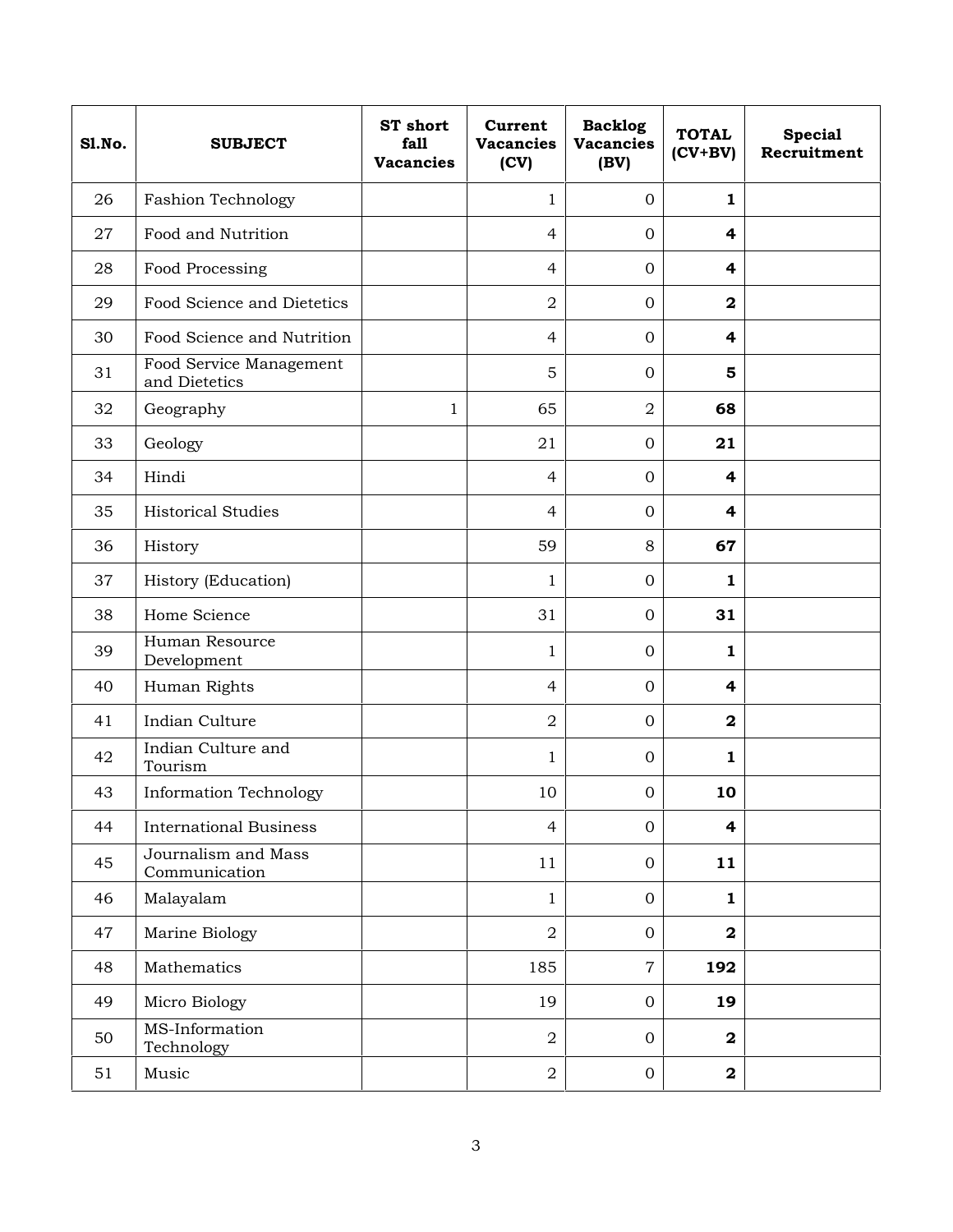| <b>S1.No.</b> | <b>SUBJECT</b>                            | <b>ST</b> short<br>fall<br><b>Vacancies</b> | Current<br><b>Vacancies</b><br>(CV) | <b>Backlog</b><br><b>Vacancies</b><br>(BV) | <b>TOTAL</b><br>$(CV+BV)$ | <b>Special</b><br>Recruitment |
|---------------|-------------------------------------------|---------------------------------------------|-------------------------------------|--------------------------------------------|---------------------------|-------------------------------|
| 52            | Nano Technology                           |                                             | 6                                   | $\overline{0}$                             | 6                         |                               |
| 53            | Nutrition and Dietetics                   |                                             | 23                                  | $\mathbf{O}$                               | 23                        |                               |
| 54            | Physical Science<br>(Education)           |                                             | 3                                   | $\mathbf{O}$                               | 3                         |                               |
| 55            | Physics                                   |                                             | 144                                 | 6                                          | 150                       |                               |
| 56            | Plant Biology and Plant<br>Bio-Technology |                                             | 32                                  | $\mathbf{O}$                               | 32                        |                               |
| 57            | Plant Bio-Technology                      |                                             | 6                                   | $\mathbf{O}$                               | 6                         |                               |
| 58            | Political Science                         |                                             | 28                                  | $\mathbf{1}$                               | 29                        |                               |
| 59            | Psychology                                |                                             | 13                                  | $\mathbf{O}$                               | 13                        |                               |
| 60            | Public Administration                     |                                             | 4                                   | $\mathbf{1}$                               | 5                         |                               |
| 61            | Sanskrit                                  |                                             | 5                                   | $\mathbf{O}$                               | 5                         |                               |
| 62            | Social Work                               |                                             | 15                                  | $\mathbf{O}$                               | 15                        |                               |
| 63            | Sociology                                 |                                             | 3                                   | $\mathbf{O}$                               | 3                         |                               |
| 64            | <b>Statistics</b>                         |                                             | 52                                  | $\overline{4}$                             | 56                        |                               |
| 65            | Tamil                                     |                                             | 231                                 | $\mathbf{O}$                               | 231                       | 1                             |
| 66            | Telugu                                    |                                             | 3                                   | $\mathbf{O}$                               | 3                         |                               |
| 67            | Tourism                                   |                                             | $\overline{4}$                      | $\mathbf{O}$                               | $\overline{\mathbf{4}}$   |                               |
| 68            | Tourism Administration                    |                                             | $\overline{4}$                      | $\mathbf{0}$                               | $\overline{\mathbf{r}}$   |                               |
| 69            | Tourism and Travel<br>Management          |                                             | $\boldsymbol{2}$                    | $\boldsymbol{0}$                           | $\mathbf 2$               |                               |
| 70            | Urdu                                      |                                             | 3                                   | $\mathbf{0}$                               | $\mathbf{3}$              |                               |
| 71            | Visual Communication                      |                                             | 21                                  | $\overline{0}$                             | 21                        |                               |
| 72            | Wild Life Biology                         |                                             | $\overline{7}$                      | $\mathbf{0}$                               | $\mathbf 7$               |                               |
| 73            | Zoology                                   |                                             | 98                                  | $\overline{a}$                             | 100                       |                               |
|               | <b>Total</b>                              | $\overline{\mathbf{4}}$                     | 2252                                | 81                                         | 2337                      | $*3$                          |

CV : Current Vacancy, BV : Backlog Vacancy

\* To teach Deaf Candidates in Tamil and Computer Application subject (Spl recruitment for Presidency College, Chennai – 600 005)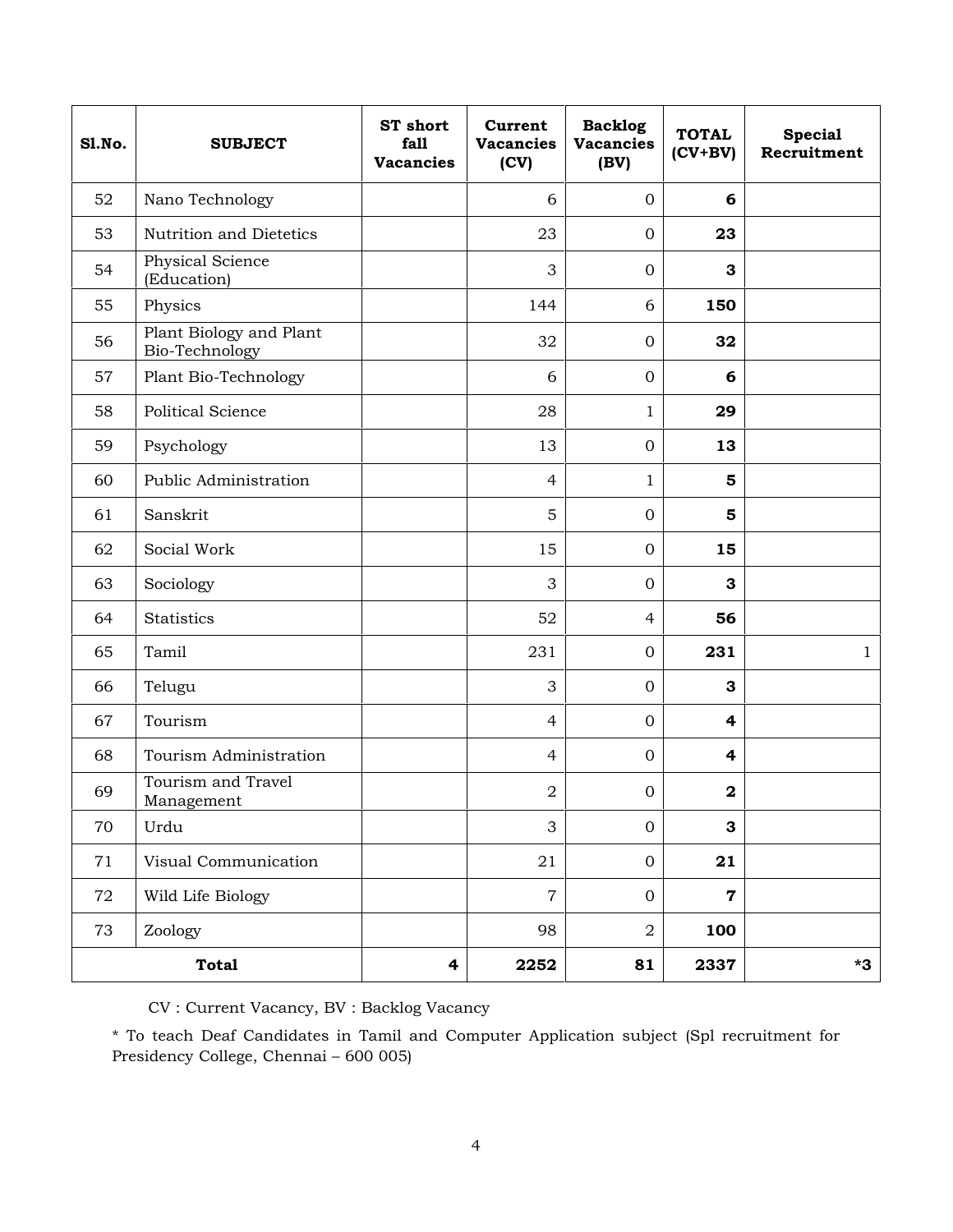# **4.Subject wise and Community wise Vacancies :**

# **a) Backlog Vacancies :**

| <b>Communal Turn</b>                      | English      | Mathematics    | Statistics     | Physics        | Chemistry | <b>Botany</b> | Zoology      | Science<br>Computer | computer Technology | History      | Geography      | Economics               | Commerce                | Political Science | Public Administration | Administration<br><b>Business</b> | (Computer Application)<br>Commerce | Commerce (E.Com) | Total          |
|-------------------------------------------|--------------|----------------|----------------|----------------|-----------|---------------|--------------|---------------------|---------------------|--------------|----------------|-------------------------|-------------------------|-------------------|-----------------------|-----------------------------------|------------------------------------|------------------|----------------|
| GT DF                                     | 4            | $\overline{2}$ | 1              | $\overline{2}$ | 1         |               | $\mathbf{1}$ | $\sqrt{2}$          |                     | 5            |                | $\overline{2}$          | $\overline{2}$          |                   |                       | $\mathbf{1}$                      |                                    |                  | 23             |
| GT PH                                     |              |                | $\overline{2}$ |                |           |               |              |                     |                     |              |                |                         |                         |                   |                       |                                   |                                    |                  | $\sqrt{2}$     |
| <b>GT BL</b>                              |              |                |                |                |           |               |              |                     |                     |              |                |                         |                         | $\mathbf{1}$      | $\mathbf{1}$          |                                   |                                    |                  | $\sqrt{2}$     |
| $\operatorname{GT}$ W $\operatorname{DF}$ |              |                |                |                |           |               |              |                     |                     | $\mathbf{1}$ |                |                         |                         |                   |                       |                                   |                                    |                  | $\,1$          |
| BC DF                                     |              |                |                |                |           |               |              |                     |                     | $\mathbf{1}$ |                |                         |                         |                   |                       |                                   |                                    |                  | $\,1$          |
| $\operatorname{BC}$ W $\operatorname{DF}$ | $\mathbf{1}$ |                |                |                |           |               |              |                     |                     |              |                | 1                       |                         |                   |                       |                                   |                                    |                  | $\sqrt{2}$     |
| MBC / DNC                                 |              |                |                |                |           |               |              |                     | $\mathbf{1}$        |              |                |                         |                         |                   |                       |                                   | 3                                  | $\mathbf{1}$     | 5              |
| MBC DF                                    | $\mathbf{1}$ |                |                |                |           |               |              |                     |                     |              |                |                         |                         |                   |                       |                                   |                                    |                  | $\mathbf 1$    |
| MBC BL                                    |              |                |                |                |           |               |              |                     |                     |              |                | $\mathbf{1}$            |                         |                   |                       |                                   |                                    |                  | $1\,$          |
| <b>SCDF</b>                               | $\sqrt{2}$   |                |                |                |           |               |              |                     |                     | $\mathbf{1}$ |                | $\mathbf{1}$            | $\mathbf 1$             |                   |                       |                                   |                                    |                  | $\mathbf 5$    |
| $\rm SC~PH$                               | 1            | $\mathbf{1}$   |                |                |           |               |              |                     |                     |              |                |                         |                         |                   |                       |                                   |                                    |                  | $\overline{2}$ |
| <b>SCAW</b>                               |              |                |                |                |           |               |              |                     |                     |              |                |                         |                         |                   |                       |                                   |                                    | $\mathbf{1}$     | $\mathbf{1}$   |
| <b>ST</b>                                 | 6            | 2              | $\mathbf{1}$   | $\overline{2}$ | 5         | 2             | $\mathbf{1}$ | $\boldsymbol{2}$    |                     |              | $\overline{2}$ |                         | 1                       |                   |                       |                                   |                                    |                  | 24             |
| $\operatorname{ST}$ $\mathcal T$          |              |                |                |                |           |               |              | $\mathbf{1}$        |                     |              |                | $\mathbf{1}$            |                         |                   |                       |                                   |                                    |                  | $\sqrt{2}$     |
| ${\rm ST}$ ${\rm BL}$                     | $\mathbf{1}$ |                |                |                |           |               |              |                     |                     |              |                |                         |                         |                   |                       |                                   |                                    |                  | $\,1$          |
| ST W                                      | $\mathbf{1}$ | 2              |                | $\overline{2}$ | 1         | $\mathbf{1}$  |              |                     |                     |              |                | $\mathbf{1}$            |                         |                   |                       |                                   |                                    |                  | $\,8\,$        |
| <b>Total</b>                              | 17           | $\mathbf 7$    | 4              | 6              | 7         | 3             | $\mathbf 2$  | 5                   | $\mathbf{1}$        | 8            | $\mathbf 2$    | $\overline{\mathbf{7}}$ | $\overline{\mathbf{4}}$ | $\mathbf{1}$      | 1                     | 1                                 | 3                                  | $\mathbf 2$      | 81             |

# **b) Shortfall Vacancies :**

| <b>Communal Turn</b>         | English | Chemistry | <b>Computer</b><br>Science | Geography | <b>Total</b> |
|------------------------------|---------|-----------|----------------------------|-----------|--------------|
| $\mathsf{\sim}\mathsf{\tau}$ |         |           |                            |           |              |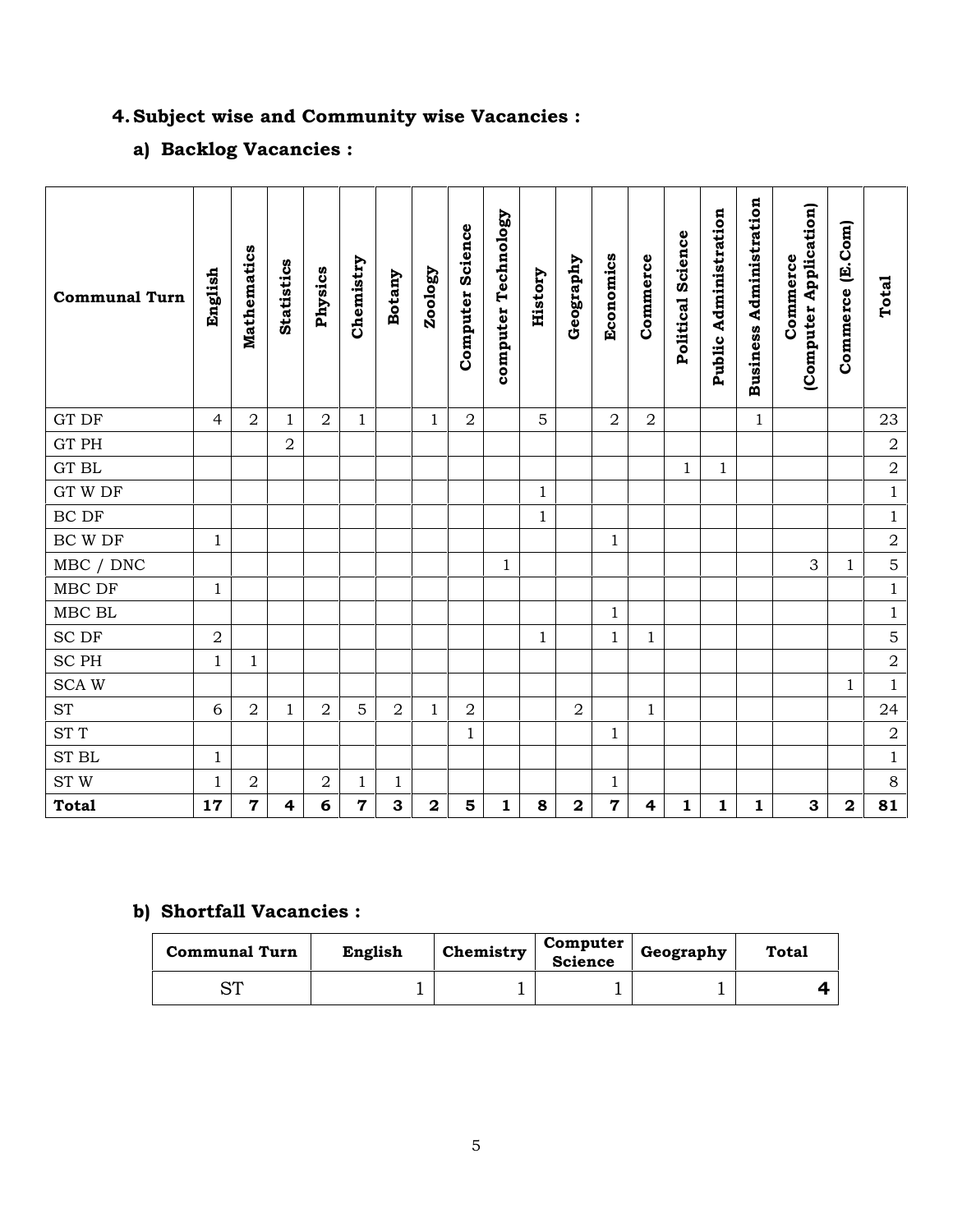# **c) Current Vacancies :**

|                           |                                  |      |                  | GT             |                | $\mathbf{B}\mathbf{C}$ |                | <b>BCM</b>     |                  | $\mathbf{M}\mathbf{B}\mathbf{C}$ |                | SC               |                | <b>SCA</b>     | <b>ST</b>        |                  | Grand          |
|---------------------------|----------------------------------|------|------------------|----------------|----------------|------------------------|----------------|----------------|------------------|----------------------------------|----------------|------------------|----------------|----------------|------------------|------------------|----------------|
| Sl.No                     | <b>FACULTY</b>                   |      | $\mathbf G$      | $\mathbf{W}$   | ${\bf G}$      | W                      | ${\bf G}$      | W              | ${\bf G}$        | W                                | $\bf G$        | $\mathbf{W}$     | $\bf G$        | W              | ${\bf G}$        | W                | <b>Total</b>   |
|                           |                                  |      | 48               | ${\bf 22}$     | 41             | 19                     | $\overline{4}$ | 3              | 31               | 13                               | 23             | 10               | 4              | $\overline{a}$ | 2                | $\mathbf 0$      |                |
|                           |                                  | V.I. | $\boldsymbol{0}$ | $\mathbf{0}$   | $\overline{0}$ | 0                      | $\overline{0}$ | 0              | $\mathbf 0$      | $\mathbf{0}$                     | $\mathbf{1}$   | $\mathbf 0$      | $\mathbf{1}$   | $\mathbf{0}$   | $\mathbf{0}$     | 0                |                |
| $\mathbf{1}$              | Tamil                            | H.I. | $1\,$            | $\overline{0}$ | $\overline{0}$ | $\overline{0}$         | $\mathbf{0}$   | $\overline{0}$ | $\boldsymbol{0}$ | $\mathbf{0}$                     | $\mathbf{1}$   | $\mathbf 0$      | $\overline{0}$ | $\mathbf{0}$   | $\mathbf{0}$     | $\boldsymbol{0}$ | 231            |
|                           |                                  | O.I. | $\boldsymbol{0}$ | $\overline{0}$ | $\mathbf{1}$   | 0                      | $\mathbf{1}$   | $\overline{0}$ | $\boldsymbol{0}$ | $\mathbf 0$                      | $\overline{0}$ | $\mathbf 0$      | $\overline{0}$ | $\mathbf{0}$   | $\mathbf{0}$     | $\boldsymbol{0}$ |                |
|                           |                                  | M.D. | $\mathbf{1}$     | $\mathbf{0}$   | $\mathbf{0}$   | $\overline{0}$         | $\overline{0}$ | $\overline{0}$ | $\mathbf{1}$     | $\mathbf{1}$                     | $\mathbf{0}$   | $\mathbf{0}$     | $\overline{0}$ | $\Omega$       | $\mathbf{0}$     | $\mathbf 0$      |                |
|                           |                                  |      | 59               | 28             | 54             | 22                     | 6              | 3              | 38               | 17                               | 30             | 12               | 5              | $\overline{2}$ | $\overline{2}$   | $\mathbf{1}$     |                |
|                           |                                  | V.I. | $\boldsymbol{2}$ | $\mathbf{0}$   | $\overline{0}$ | 0                      | $\overline{0}$ | $\overline{0}$ | $\mathbf 0$      | $\overline{0}$                   | $\overline{0}$ | $\mathbf 0$      | $\mathbf{1}$   | $\overline{0}$ | $\mathbf{0}$     | $\boldsymbol{0}$ |                |
| $\ensuremath{\mathsf{3}}$ | English                          | H.I. | $\boldsymbol{2}$ | $\mathbf{0}$   | $\overline{0}$ | 0                      | $\mathbf{0}$   | $\overline{0}$ | $\mathbf 0$      | $\mathbf{0}$                     | $\mathbf{1}$   | $\mathbf 0$      | $\overline{0}$ | $\mathbf 0$    | $\mathbf{0}$     | $\mathbf 0$      | 291            |
|                           |                                  | O.I. | $\boldsymbol{0}$ | $\mathbf{0}$   | $\mathbf 0$    | $\mathbf{1}$           | $\mathbf{1}$   | 0              | $\mathbf{1}$     | $\mathbf{0}$                     | $\mathbf{0}$   | $\mathbf 0$      | $\mathbf 0$    | $\mathbf 0$    | $\overline{0}$   | $\boldsymbol{0}$ |                |
|                           |                                  | M.D. | $\boldsymbol{0}$ | $\mathbf{0}$   | $\overline{0}$ | $\overline{0}$         | $\overline{0}$ | $\overline{0}$ | $\mathbf{1}$     | $\mathbf{1}$                     | $\overline{0}$ | $\mathbf{1}$     | $\mathbf{0}$   | $\mathbf{0}$   | $\overline{0}$   | $\boldsymbol{0}$ |                |
|                           |                                  |      | 30               | 13             | 26             | 11                     | 3              | $\mathbf{1}$   | 21               | $\overline{7}$                   | 14             | 5                | 2              | $\overline{a}$ | $\boldsymbol{2}$ | $\mathbf 0$      |                |
|                           |                                  | TM   | $\,8\,$          | $\overline{4}$ | $\overline{7}$ | 3                      | $\mathbf{1}$   | $\mathbf{1}$   | 5                | 3                                | $\overline{4}$ | 3                | $\mathbf{1}$   | $\mathbf 0$    | $\mathbf{0}$     | $\mathbf 0$      |                |
| $\overline{4}$            | Maths                            | V.I. | $\boldsymbol{0}$ | $\mathbf{0}$   | $\overline{0}$ | 0                      | $\overline{0}$ | 0              | $\mathbf 0$      | $\mathbf{0}$                     | $\mathbf{1}$   | $\mathbf 0$      | $\mathbf{1}$   | $\mathbf 0$    | $\mathbf 0$      | 0                | 185            |
|                           |                                  | H.I. | $1\,$            | $\mathbf{0}$   | $\overline{0}$ | $\overline{0}$         | $\overline{0}$ | $\overline{0}$ | $\boldsymbol{0}$ | $\mathbf 0$                      | $\mathbf{1}$   | $\mathbf 0$      | $\overline{0}$ | $\overline{0}$ | $\mathbf{0}$     | $\boldsymbol{0}$ |                |
|                           |                                  | O.I. | $\boldsymbol{0}$ | $\mathbf{0}$   | $\mathbf{1}$   | 0                      | $\mathbf{1}$   | 0              | $\boldsymbol{0}$ | $\mathbf{0}$                     | $\overline{0}$ | $\mathbf 0$      | $\mathbf{0}$   | $\mathbf{0}$   | $\mathbf{0}$     | $\boldsymbol{0}$ |                |
|                           |                                  | M.D. | $1\,$            | $\overline{0}$ | $\Omega$       | $\overline{0}$         | $\overline{0}$ | $\overline{0}$ | $\boldsymbol{0}$ | $\mathbf{1}$                     | $\overline{0}$ | $\mathbf{0}$     | $\overline{0}$ | $\overline{0}$ | $\overline{0}$   | $\boldsymbol{0}$ |                |
|                           |                                  |      | 10               | 3              | 8              | 3                      | $\mathbf{1}$   | $\overline{0}$ | 6                | $\overline{2}$                   | 5              | $\overline{a}$   | $\mathbf{1}$   | $\mathbf{0}$   | $\mathbf 0$      | $\mathbf 0$      |                |
| $\mathbf 5$               | Statistics                       | TM   | $\,2\,$          | $\mathbf 0$    | $\overline{2}$ | $\mathbf{1}$           | $\mathbf{0}$   | $\overline{0}$ | $\mathbf{1}$     | $\mathbf{1}$                     | $\mathbf{1}$   | $\mathbf{1}$     | $\mathbf{0}$   | $\mathbf{0}$   | 1                | 0                | $52\,$         |
|                           |                                  | H.I. | $\boldsymbol{0}$ | $\mathbf{1}$   | $\overline{0}$ | 0                      | $\overline{0}$ | $\overline{0}$ | $\mathbf 0$      | $\mathbf{0}$                     | $\overline{0}$ | $\overline{0}$   | $\overline{0}$ | $\overline{0}$ | $\overline{0}$   | $\overline{0}$   |                |
|                           |                                  | O.I. | 0                | $\mathbf{0}$   | $\mathbf{0}$   | 0                      | $\mathbf{0}$   | 0              | $\mathbf 0$      | $\mathbf 0$                      | $\mathbf{0}$   | $\mathbf{0}$     | $\mathbf 0$    | 0              | $\mathbf 0$      | $\boldsymbol{0}$ |                |
|                           |                                  |      | 24               | 11             | 21             | 10                     | 3              | $\mathbf{1}$   | 16               | 5                                | 10             | 5                | $\mathbf{1}$   | $\mathbf{1}$   | 1                | $\boldsymbol{0}$ |                |
|                           |                                  | TM   | 6                | 2              | 5              | 2                      | $\mathbf{1}$   | $\mathbf{1}$   | $\overline{4}$   | $\overline{2}$                   | 4              | 1                | $\mathbf{1}$   | $\mathbf 0$    | $\mathbf{0}$     | 0                |                |
| 6                         | Physics                          | V.I. | $\boldsymbol{0}$ | $\mathbf{0}$   | $\overline{0}$ | 0                      | $\mathbf{0}$   | $\mathbf{0}$   | $\mathbf 0$      | $\mathbf 0$                      | $\mathbf{1}$   | $\mathbf{0}$     | $\mathbf{1}$   | $\mathbf 0$    | $\mathbf{0}$     | $\mathbf 0$      | 144            |
|                           |                                  | H.I. | $\mathbf{1}$     | $\overline{0}$ | $\overline{0}$ | $\mathbf{0}$           | $\overline{0}$ | $\overline{0}$ | $\overline{0}$   | $\overline{0}$                   | $\overline{0}$ | $\mathbf{0}$     | $\overline{0}$ | $\overline{0}$ | $\mathbf{0}$     | $\mathbf{0}$     |                |
|                           |                                  | O.I. | $\boldsymbol{0}$ | $\overline{0}$ | $\mathbf{1}$   | $\mathbf{0}$           | $\overline{0}$ | $\overline{0}$ | $\overline{0}$   | $\overline{0}$                   | $\overline{0}$ | $\mathbf{0}$     | $\overline{0}$ | $\overline{0}$ | $\mathbf{0}$     | $\overline{0}$   |                |
|                           |                                  | M.D. | $\mathbf{1}$     | $\overline{0}$ | $\mathbf{0}$   | $\mathbf 0$            | $\overline{0}$ | $\overline{0}$ | $\mathbf{0}$     | $\mathbf{1}$                     | $\overline{0}$ | $\mathbf{O}$     | $\overline{0}$ | $\overline{0}$ | $\mathbf{0}$     | $\overline{0}$   |                |
|                           |                                  |      | 3                | $\overline{a}$ | $\overline{4}$ | $\overline{a}$         | $\mathbf{1}$   | $\overline{0}$ | $\sqrt{2}$       | $\overline{2}$                   | $\overline{a}$ | $\overline{2}$   | $\overline{0}$ | $\overline{0}$ | $\mathbf{0}$     | $\overline{0}$   |                |
| $\overline{7}$            | Electronics                      | TM   | $1\,$            | $\overline{0}$ | $\mathbf{1}$   | $\overline{0}$         | $\overline{0}$ | $\overline{0}$ | $\mathbf{1}$     | $\overline{0}$                   | $\mathbf{1}$   | $\mathbf{0}$     | $\overline{0}$ | $\mathbf{1}$   | $\Omega$         | $\overline{0}$   | 26             |
|                           |                                  | V.I. | $\mathbf{1}$     | $\overline{0}$ | $\overline{0}$ | $\overline{0}$         | $\overline{0}$ | $\overline{0}$ | $\mathbf{0}$     | $\overline{0}$                   | $\overline{0}$ | $\mathbf{0}$     | $\overline{0}$ | $\overline{0}$ | $\Omega$         | $\overline{0}$   |                |
| $8\,$                     | Electronics and<br>Communication |      | $\,2\,$          | $\mathbf 0$    | $\mathbf{1}$   | $\mathbf{1}$           | $\overline{0}$ | $\overline{0}$ | $\mathbf 0$      | $\mathbf{0}$                     | $\mathbf 0$    | $\boldsymbol{0}$ | $\overline{0}$ | $\overline{0}$ | $\overline{0}$   | $\boldsymbol{0}$ | $\overline{4}$ |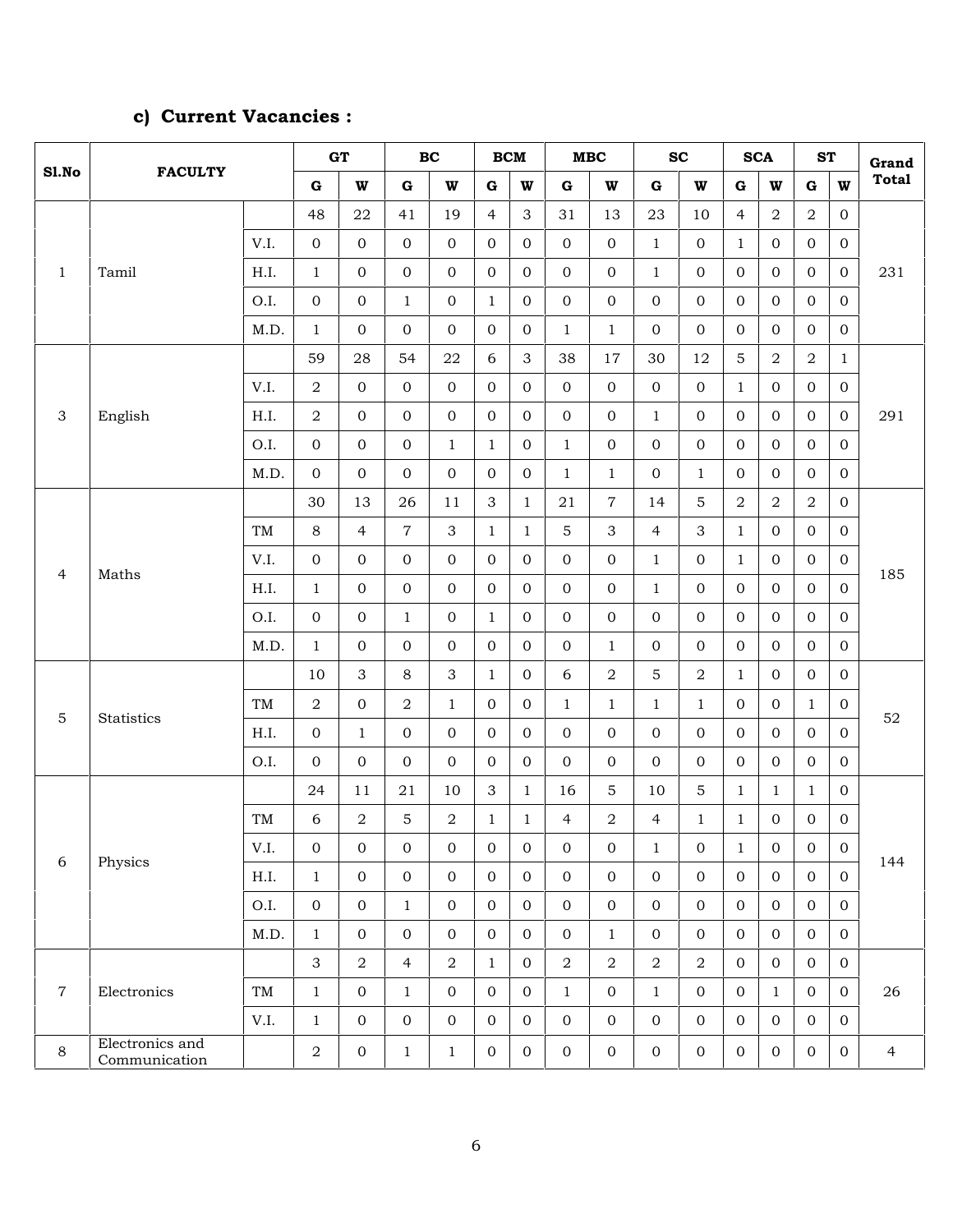|       |                                     |           |                  | GT               |                  | BC               |                | <b>BCM</b>       |                  | MBC              |                | <b>SC</b>        |                  | <b>SCA</b>       | <b>ST</b>        |                  | Grand          |
|-------|-------------------------------------|-----------|------------------|------------------|------------------|------------------|----------------|------------------|------------------|------------------|----------------|------------------|------------------|------------------|------------------|------------------|----------------|
| Sl.No | <b>FACULTY</b>                      |           | $\mathbf G$      | W                | $\mathbf G$      | W                | $\mathbf G$    | W                | $\mathbf G$      | W                | $\mathbf G$    | $\mathbf{W}$     | $\mathbf G$      | $\mathbf{W}$     | $\mathbf G$      | W                | <b>Total</b>   |
|       | Electronics and                     |           | $\mathbf{1}$     | $\mathbf{1}$     | $\mathbf{1}$     | $\overline{0}$   | $\overline{0}$ | $\Omega$         | $\mathbf{1}$     | $\overline{0}$   | $\mathbf{1}$   | $\mathbf{0}$     | $\overline{0}$   | $\Omega$         | $\Omega$         | $\overline{0}$   |                |
| 9     | communication<br>system             | TM        | $\mathbf 0$      | $\overline{0}$   | $\Omega$         | $\overline{0}$   | $\overline{0}$ | $\Omega$         | $\mathbf 0$      | $\overline{0}$   | $\Omega$       | $\overline{0}$   | $\overline{0}$   | $\mathbf{1}$     | $\Omega$         | $\overline{0}$   | 6              |
|       |                                     |           | 29               | 12               | 26               | 11               | 3              | $\mathbf{1}$     | 21               | $\overline{7}$   | 13             | 5                | $\sqrt{2}$       | $\overline{2}$   | $\boldsymbol{2}$ | $\boldsymbol{0}$ |                |
|       |                                     | <b>TM</b> | 8                | $\overline{4}$   | 6                | 3                | $\mathbf{1}$   | $\mathbf{1}$     | $\overline{4}$   | 3                | $\overline{4}$ | 3                | $\mathbf{1}$     | $\Omega$         | $\Omega$         | $\boldsymbol{0}$ |                |
|       |                                     | V.I.      | $\mathbf 0$      | $\overline{0}$   | $\overline{0}$   | 0                | $\overline{0}$ | $\overline{0}$   | $\mathbf 0$      | $\mathbf{0}$     | $\mathbf{1}$   | $\overline{0}$   | $\mathbf{1}$     | $\overline{0}$   | $\mathbf 0$      | $\boldsymbol{0}$ |                |
| 10    | Chemistry                           | H.I.      | $\mathbf{1}$     | $\overline{0}$   | $\overline{0}$   | $\overline{0}$   | $\overline{0}$ | $\overline{0}$   | $\boldsymbol{0}$ | $\overline{0}$   | $\mathbf{1}$   | $\overline{0}$   | $\mathbf{0}$     | $\mathbf{0}$     | $\overline{0}$   | $\overline{0}$   | 180            |
|       |                                     | O.I.      | $\boldsymbol{0}$ | $\overline{0}$   | $\mathbf{1}$     | $\overline{0}$   | $\mathbf{1}$   | $\overline{0}$   | $\boldsymbol{0}$ | $\overline{0}$   | $\overline{0}$ | $\overline{0}$   | $\overline{0}$   | $\overline{0}$   | $\overline{0}$   | $\boldsymbol{0}$ |                |
|       |                                     | M.D.      | $\mathbf{1}$     | $\overline{0}$   | $\Omega$         | $\overline{0}$   | $\overline{0}$ | $\Omega$         | $\boldsymbol{0}$ | $\mathbf{1}$     | $\overline{0}$ | $\mathbf{0}$     | $\overline{0}$   | $\Omega$         | $\Omega$         | $\overline{0}$   |                |
|       |                                     |           | 3                | $\overline{2}$   | 3                | 2                | $\overline{0}$ | $\overline{0}$   | $\sqrt{2}$       | $\mathbf{1}$     | $\mathbf{0}$   | $\mathbf{1}$     | $\mathbf 0$      | $\overline{0}$   | $\mathbf{0}$     | $\boldsymbol{0}$ |                |
| 11    | Bio Chemistry                       | <b>TM</b> | $\mathbf{1}$     | $\overline{0}$   | $\Omega$         | $\mathbf 0$      | $\overline{0}$ | $\Omega$         | $\mathbf{0}$     | $\mathbf{0}$     | $\mathbf{1}$   | $\mathbf{0}$     | $\mathbf{1}$     | $\mathbf{0}$     | $\Omega$         | $\overline{0}$   | 18             |
|       |                                     | V.I.      | $\mathbf{1}$     | $\overline{0}$   | $\overline{0}$   | $\overline{0}$   | $\overline{0}$ | $\overline{0}$   | $\boldsymbol{0}$ | $\overline{O}$   | $\mathbf{0}$   | $\mathbf{0}$     | $\mathbf{0}$     | $\overline{0}$   | $\mathbf{0}$     | $\mathbf 0$      |                |
| 12    |                                     |           | $\mathbf{1}$     | $\overline{0}$   | $\mathbf{1}$     | $\overline{0}$   | $\overline{0}$ | $\overline{0}$   | $\mathbf{1}$     | $\overline{0}$   | $\mathbf{0}$   | $\mathbf{0}$     | $\mathbf{0}$     | $\mathbf{0}$     | $\overline{0}$   | $\boldsymbol{0}$ |                |
|       | <b>Bio Diversity</b>                | <b>TM</b> | $\mathbf{O}$     | $\overline{0}$   | $\Omega$         | $\overline{0}$   | $\overline{0}$ | $\overline{0}$   | $\mathbf{0}$     | $\overline{0}$   | $\Omega$       | $\mathbf{0}$     | $\overline{0}$   | $\mathbf{1}$     | $\Omega$         | $\overline{0}$   | $\overline{4}$ |
|       |                                     |           | 14               | $\overline{7}$   | 12               | $\overline{4}$   | $\overline{2}$ | $\mathbf{1}$     | $\,8\,$          | $\overline{4}$   | $\overline{7}$ | 3                | $\overline{2}$   | $\mathbf{1}$     | $\mathbf{0}$     | $\mathbf 0$      |                |
|       |                                     | TM        | 4                | $\mathbf{1}$     | $\overline{4}$   | 2                | $\overline{0}$ | $\overline{0}$   | 3                | 1                | $\overline{a}$ | $\mathbf{1}$     | $\overline{0}$   | $\Omega$         | $\Omega$         | $\mathbf 0$      |                |
| 13    | Botany                              | V.I.      | $\mathbf 0$      | $\overline{0}$   | $\overline{0}$   | $\overline{O}$   | $\overline{0}$ | $\Omega$         | $\mathbf{1}$     | $\mathbf{0}$     | $\overline{0}$ | $\overline{0}$   | $\overline{0}$   | $\Omega$         | $\Omega$         | $\boldsymbol{0}$ | 86             |
|       |                                     | H.I.      | 0                | $\overline{0}$   | $\overline{0}$   | $\overline{0}$   | $\overline{0}$ | $\Omega$         | $\mathbf{1}$     | $\mathbf{0}$     | $\mathbf{0}$   | $\overline{0}$   | $\overline{0}$   | $\overline{0}$   | $\mathbf{0}$     | 0                |                |
|       |                                     | M.D.      | 0                | $\overline{0}$   | $\overline{0}$   | $\mathbf{1}$     | $\mathbf{0}$   | $\overline{0}$   | $\mathbf 0$      | $\mathbf{0}$     | $\overline{0}$ | $\overline{0}$   | $\mathbf{0}$     | $\mathbf{0}$     | $\overline{0}$   | $\boldsymbol{0}$ |                |
|       |                                     |           | $\overline{4}$   | 3                | $\overline{4}$   | 3                | $\mathbf{1}$   | $\Omega$         | 3                | $\overline{2}$   | 3              | $\overline{2}$   | $\mathbf{0}$     | $\overline{0}$   | $\Omega$         | $\overline{0}$   |                |
| 14    | Plant Biology and<br>Bio-Technology | TM        | $\overline{2}$   | $\overline{0}$   | $\mathbf{1}$     | $\overline{0}$   | $\overline{0}$ | $\overline{0}$   | $\mathbf{1}$     | $\mathbf{0}$     | $\mathbf{1}$   | $\overline{0}$   | $\mathbf{1}$     | $\Omega$         | $\overline{0}$   | $\boldsymbol{0}$ | 32             |
|       |                                     | V.I.      | $\mathbf{1}$     | $\mathbf{0}$     | $\overline{0}$   | $\overline{0}$   | $\overline{0}$ | $\overline{0}$   | $\mathbf 0$      | $\mathbf{0}$     | $\overline{0}$ | $\overline{0}$   | $\mathbf 0$      | $\overline{0}$   | $\mathbf{0}$     | $\overline{0}$   |                |
| 15    | Plant Bio                           |           | $\mathbf{1}$     | $\mathbf{1}$     | $\mathbf{1}$     | $\overline{O}$   | $\overline{0}$ | $\overline{0}$   | $\mathbf{1}$     | $\overline{0}$   | $\mathbf{1}$   | $\overline{0}$   | $\overline{0}$   | $\Omega$         | $\Omega$         | $\boldsymbol{0}$ | 6              |
|       | Technology                          | $\rm TM$  | $\boldsymbol{0}$ | $\boldsymbol{0}$ | $\boldsymbol{0}$ | $\boldsymbol{0}$ | $\mathbf{0}$   | $\boldsymbol{0}$ | $\boldsymbol{0}$ | $\boldsymbol{0}$ | $\mathbf{0}$   | $\boldsymbol{0}$ | $\boldsymbol{0}$ | $\mathbf{1}$     | $\boldsymbol{0}$ | $\boldsymbol{0}$ |                |
| 16    | Bio Technology                      |           | $1\,$            | $\overline{0}$   | $\mathbf{0}$     | $\overline{0}$   | $\mathbf{O}$   | $\mathbf{0}$     | $\mathbf{1}$     | $\overline{0}$   | $\overline{0}$ | $\mathbf{O}$     | $\overline{0}$   | $\overline{0}$   | $\mathbf{0}$     | $\overline{0}$   | 3              |
|       |                                     | $\rm TM$  | $\boldsymbol{0}$ | $\overline{0}$   | $\overline{0}$   | $\overline{0}$   | $\overline{0}$ | $\overline{0}$   | $\mathbf{O}$     | $\overline{0}$   | $\overline{O}$ | $\mathbf{O}$     | $\overline{0}$   | $\mathbf{1}$     | $\mathbf{0}$     | $\overline{0}$   |                |
|       |                                     |           | 3                | $\overline{a}$   | $\overline{a}$   | $\overline{2}$   | $\mathbf{1}$   | $\overline{0}$   | $\mathbf{1}$     | $\mathbf{1}$     | $\mathbf{1}$   | $\mathbf{1}$     | $\overline{0}$   | $\overline{0}$   | $\overline{0}$   | $\mathbf 0$      |                |
| 17    | Micro Biology                       | TM        | $\boldsymbol{0}$ | $\overline{0}$   | $\mathbf{1}$     | $\mathbf{0}$     | $\overline{0}$ | $\mathbf{0}$     | $\mathbf{1}$     | $\mathbf{0}$     | $\mathbf{1}$   | $\mathbf 0$      | $\mathbf{1}$     | $\boldsymbol{0}$ | $\mathbf{0}$     | $\boldsymbol{0}$ | 19             |
|       |                                     | V.I.      | $1\,$            | $\overline{0}$   | $\overline{0}$   | $\mathbf 0$      | $\overline{0}$ | $\overline{0}$   | $\mathbf{0}$     | $\overline{0}$   | $\mathbf{0}$   | $\mathbf 0$      | $\overline{0}$   | $\overline{0}$   | $\overline{0}$   | $\boldsymbol{0}$ |                |
| 18    | Marine Biology                      |           | $\mathbf{1}$     | $\overline{0}$   | $\mathbf 0$      | $\mathbf 0$      | $\mathbf 0$    | $\overline{0}$   | $\boldsymbol{0}$ | $\mathbf{0}$     | $\mathbf{O}$   | $\mathbf{0}$     | $\overline{0}$   | $\overline{0}$   | $\mathbf 0$      | $\boldsymbol{0}$ | $\overline{2}$ |
|       |                                     | TM        | $\boldsymbol{0}$ | $\mathbf 0$      | $\boldsymbol{0}$ | $\boldsymbol{0}$ | $\overline{0}$ | $\boldsymbol{0}$ | $\boldsymbol{0}$ | $\boldsymbol{0}$ | $\mathbf 0$    | $\boldsymbol{0}$ | $\mathbf 0$      | $\mathbf{1}$     | $\mathbf 0$      | $\boldsymbol{0}$ |                |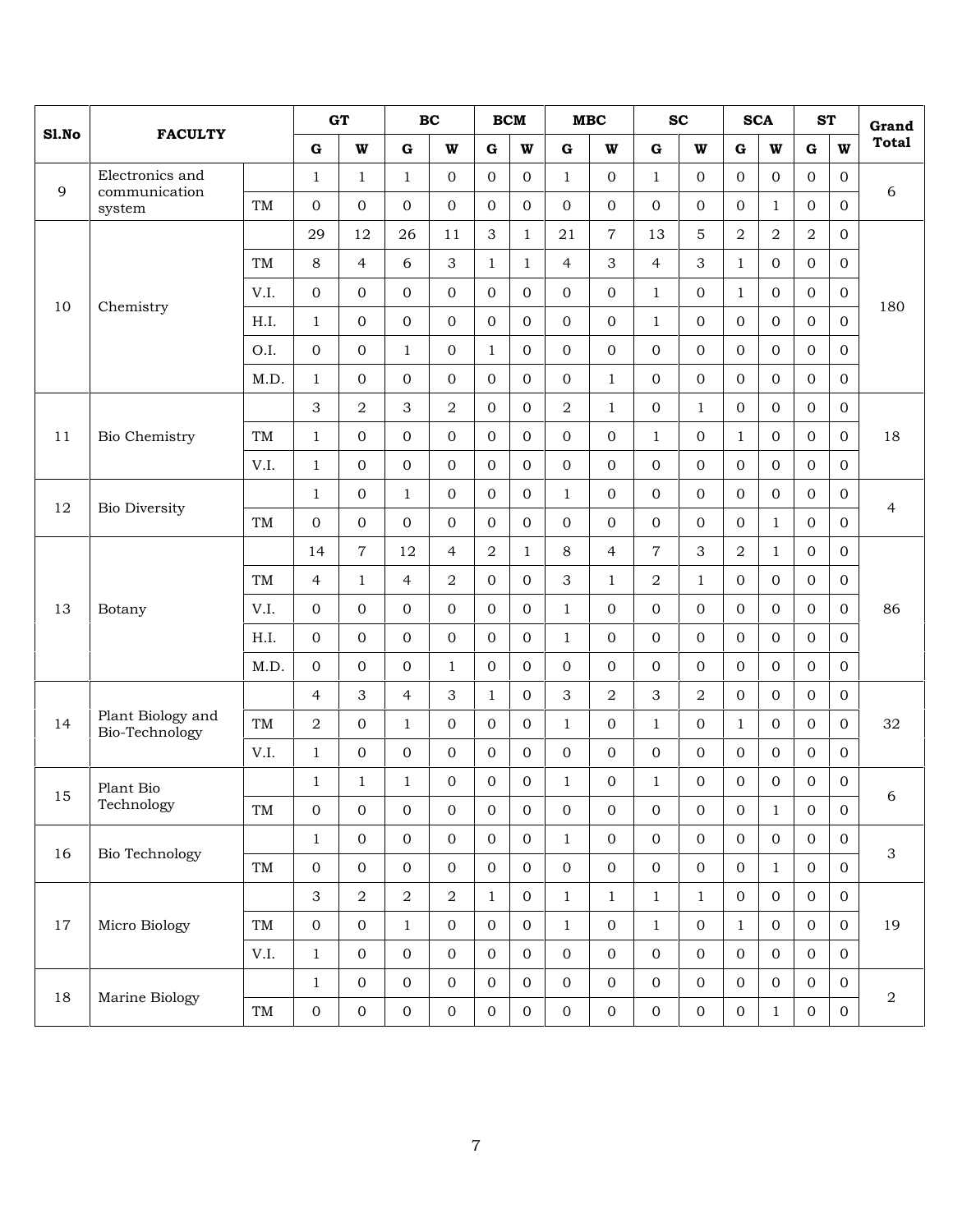|       |                    |           |                  | <b>GT</b>      |                | BC               |                  | <b>BCM</b>       | MBC              |                  |                | <b>SC</b>        |                  | <b>SCA</b>       | <b>ST</b>      |                  | Grand            |
|-------|--------------------|-----------|------------------|----------------|----------------|------------------|------------------|------------------|------------------|------------------|----------------|------------------|------------------|------------------|----------------|------------------|------------------|
| S1.No | <b>FACULTY</b>     |           | ${\bf G}$        | W              | $\mathbf G$    | W                | $\mathbf G$      | W                | $\mathbf G$      | W                | $\mathbf G$    | W                | ${\bf G}$        | W                | $\mathbf G$    | W                | <b>Total</b>     |
|       |                    |           | 16               | $\overline{7}$ | 12             | 5                | 3                | $\mathbf{1}$     | 8                | 5                | 8              | $\overline{4}$   | $\overline{2}$   | $\mathbf{1}$     | $\mathbf{0}$   | $\overline{0}$   |                  |
|       |                    | TM        | $\overline{4}$   | $\overline{a}$ | 5              | $\overline{2}$   | $\overline{0}$   | $\overline{0}$   | $\overline{4}$   | $\mathbf{1}$     | $\overline{2}$ | 1                | $\overline{0}$   | $\overline{0}$   | $\overline{0}$ | $\mathbf{1}$     |                  |
|       |                    | V.I.      | $\mathbf{0}$     | $\overline{0}$ | $\Omega$       | $\Omega$         | $\overline{0}$   | $\Omega$         | $\mathbf{1}$     | $\Omega$         | $\overline{0}$ | $\Omega$         | $\overline{0}$   | $\Omega$         | $\Omega$       | $\overline{0}$   | 98**             |
| 19    | Zoology            | H.I.      | $\boldsymbol{0}$ | $\overline{0}$ | $\overline{0}$ | $\overline{0}$   | $\overline{0}$   | $\overline{0}$   | $\mathbf{1}$     | $\mathbf{0}$     | $\overline{0}$ | $\Omega$         | $\overline{0}$   | $\Omega$         | $\Omega$       | $\overline{0}$   |                  |
|       |                    | O.I.      | $\mathbf{1}$     | $\overline{0}$ | $\overline{0}$ | $\overline{0}$   | $\overline{0}$   | $\Omega$         | $\boldsymbol{0}$ | $\mathbf{0}$     | $\overline{0}$ | $\overline{0}$   | $\overline{0}$   | $\Omega$         | $\overline{0}$ | $\boldsymbol{0}$ |                  |
|       |                    | M.D.      | 0                | $\overline{0}$ | $\Omega$       | $\mathbf{1}$     | $\overline{0}$   | $\Omega$         | $\boldsymbol{0}$ | $\mathbf{0}$     | $\overline{0}$ | $\Omega$         | $\overline{0}$   | $\Omega$         | $\Omega$       | $\overline{0}$   |                  |
|       |                    |           | $\mathbf{1}$     | $\mathbf{1}$   | $\mathbf{1}$   | $\mathbf{1}$     | $\overline{0}$   | $\overline{0}$   | $\boldsymbol{0}$ | $\mathbf{1}$     | $\mathbf{1}$   | $\overline{0}$   | 0                | $\overline{O}$   | $\mathbf 0$    | $\boldsymbol{0}$ |                  |
| 20    | Wild Life Biology  | TM        | $\mathbf{1}$     | $\overline{0}$ | $\Omega$       | $\Omega$         | $\overline{0}$   | $\Omega$         | $\boldsymbol{0}$ | $\overline{0}$   | $\mathbf{0}$   | $\overline{0}$   | $\overline{0}$   | $\overline{0}$   | $\overline{0}$ | $\overline{0}$   | $\overline{7}$   |
|       |                    |           | 21               | 10             | 17             | 7                | $\overline{4}$   | $\mathbf{1}$     | 14               | $\overline{7}$   | 12             | 5                | $\mathbf{1}$     | $\mathbf{1}$     | $\overline{0}$ | $\boldsymbol{0}$ |                  |
|       |                    | $\rm TM$  | 6                | $\overline{a}$ | 6              | $\overline{2}$   | $\overline{0}$   | $\Omega$         | $\overline{4}$   | $\mathbf{1}$     | $\overline{2}$ | $\mathbf{0}$     | $\overline{2}$   | $\Omega$         | $\Omega$       | $\mathbf{1}$     |                  |
|       |                    | V.I.      | $\boldsymbol{0}$ | $\overline{0}$ | $\Omega$       | $\mathbf 0$      | $\overline{0}$   | $\Omega$         | $\mathbf{1}$     | $\Omega$         | $\overline{0}$ | $\mathbf{0}$     | $\overline{0}$   | $\Omega$         | $\overline{0}$ | $\overline{0}$   |                  |
| 21    | Computer Science   | H.I.      | $\mathbf 0$      | $\overline{0}$ | $\mathbf{1}$   | $\mathbf 0$      | $\overline{0}$   | $\overline{0}$   | $\boldsymbol{0}$ | $\mathbf{0}$     | $\overline{0}$ | $\mathbf{0}$     | $\overline{0}$   | $\overline{0}$   | $\Omega$       | $\overline{0}$   | 131              |
|       |                    | O.I.      | $\mathbf{1}$     | $\overline{0}$ | $\overline{0}$ | $\overline{0}$   | $\overline{0}$   | $\overline{0}$   | $\boldsymbol{0}$ | $\mathbf{0}$     | $\mathbf{0}$   | $\mathbf{0}$     | 0                | $\overline{0}$   | $\mathbf{0}$   | $\boldsymbol{0}$ |                  |
|       |                    | M.D.      | $\mathbf{1}$     | $\overline{0}$ | $\mathbf{0}$   | $\mathbf{1}$     | $\overline{0}$   | $\mathbf{0}$     | $\boldsymbol{0}$ | $\mathbf{O}$     | $\mathbf{0}$   | $\mathbf{0}$     | $\overline{0}$   | $\overline{0}$   | $\overline{0}$ | $\overline{0}$   |                  |
|       |                    |           | 8                | 3              | 8              | 3                | $\mathbf{1}$     | $\mathbf{1}$     | 6                | $\overline{2}$   | 6              | 1                | $\mathbf{1}$     | $\Omega$         | $\Omega$       | $\overline{0}$   |                  |
|       | Computer           | $\rm TM$  | 3                | $\mathbf{1}$   | 2              | $\mathbf{1}$     | $\overline{0}$   | $\overline{0}$   | $\mathbf{1}$     | $\mathbf{1}$     | $\mathbf{1}$   | 1                | $\mathbf{1}$     | $\overline{0}$   | $\mathbf{1}$   | $\mathbf 0$      |                  |
| 22    | Application        | H.I.      | 0                | $\mathbf{1}$   | $\overline{0}$ | $\Omega$         | $\overline{0}$   | $\Omega$         | $\boldsymbol{0}$ | $\Omega$         | $\Omega$       | $\Omega$         | $\overline{0}$   | $\Omega$         | $\Omega$       | $\Omega$         | 55               |
|       |                    | O.I.      | $\mathbf{0}$     | $\overline{0}$ | $\overline{0}$ | $\overline{0}$   | $\overline{0}$   | $\overline{0}$   | $\mathbf{1}$     | $\mathbf{0}$     | $\overline{0}$ | $\overline{0}$   | $\overline{0}$   | $\Omega$         | $\mathbf{0}$   | $\boldsymbol{0}$ |                  |
|       | Information        |           | $\mathbf{1}$     | $\mathbf{1}$   | $\overline{2}$ | $\mathbf{1}$     | $\overline{0}$   | $\overline{0}$   | $\mathbf{1}$     | $\mathbf{1}$     | $\mathbf{1}$   | $\mathbf{1}$     | $\overline{0}$   | $\overline{O}$   | $\overline{0}$ | $\overline{0}$   |                  |
| 23    | Technology         | <b>TM</b> | $\mathbf{1}$     | $\overline{0}$ | $\mathbf{0}$   | $\overline{0}$   | $\overline{0}$   | $\Omega$         | $\boldsymbol{0}$ | $\mathbf{0}$     | $\mathbf{0}$   | $\mathbf{0}$     | $\overline{0}$   | $\overline{0}$   | $\overline{0}$ | $\overline{0}$   | 10               |
|       | MS-Information     |           | $\mathbf{1}$     | $\overline{0}$ | $\Omega$       | $\Omega$         | $\overline{0}$   | $\Omega$         | $\boldsymbol{0}$ | $\Omega$         | $\Omega$       | $\Omega$         | $\overline{0}$   | $\Omega$         | $\Omega$       | $\overline{0}$   |                  |
| 24    | Technology         | TM        | 0                | $\overline{0}$ | $\Omega$       | $\Omega$         | $\Omega$         | $\Omega$         | $\mathbf{0}$     | $\Omega$         | $\overline{0}$ | $\Omega$         | $\mathbf{0}$     | $\mathbf{1}$     | $\Omega$       | $\overline{0}$   | $\boldsymbol{2}$ |
|       |                    |           | $\,1$            | $\mathbf{1}$   | $1\,$          | $\boldsymbol{0}$ | $\boldsymbol{0}$ | $\boldsymbol{0}$ | $1\,$            | $\boldsymbol{0}$ | $1\,$          | $\boldsymbol{0}$ | $\boldsymbol{0}$ | $\boldsymbol{0}$ | $\mathbf 0$    | $\boldsymbol{0}$ |                  |
| 25    | Nano Technology    | $\rm TM$  | $\boldsymbol{0}$ | $\overline{0}$ | $\overline{0}$ | $\overline{0}$   | $\overline{0}$   | $\overline{0}$   | $\overline{0}$   | $\mathbf{0}$     | $\overline{0}$ | $\mathbf{0}$     | $\mathbf{0}$     | $\mathbf{1}$     | $\mathbf{0}$   | $\overline{0}$   | 6                |
|       |                    |           | $\overline{4}$   | 3              | $\overline{4}$ | 3                | $\mathbf{1}$     | $\mathbf{0}$     | 3                | $\sqrt{2}$       | $\sqrt{2}$     | $\sqrt{2}$       | $\mathbf{0}$     | $\mathbf{0}$     | $\mathbf{0}$   | $\boldsymbol{0}$ |                  |
| 26    | Home science       | TM        | $\overline{a}$   | $\overline{0}$ | $\mathbf{1}$   | $\overline{0}$   | $\overline{0}$   | $\overline{0}$   | $1\,$            | $\overline{0}$   | $\mathbf{1}$   | $\mathbf 0$      | $\mathbf{1}$     | $\mathbf{O}$     | $\overline{0}$ | $\overline{0}$   | 31               |
|       |                    | V.I.      | $\mathbf{1}$     | $\overline{0}$ | $\mathbf{0}$   | $\overline{0}$   | $\overline{0}$   | $\overline{0}$   | $\boldsymbol{0}$ | $\overline{0}$   | $\mathbf{0}$   | $\mathbf{0}$     | $\overline{0}$   | $\overline{0}$   | $\overline{0}$ | $\overline{0}$   |                  |
|       |                    |           | $\mathbf{1}$     | $\mathbf{O}$   | $\mathbf{1}$   | $\mathbf 0$      | $\overline{0}$   | $\overline{0}$   | $\mathbf{1}$     | $\overline{0}$   | $\mathbf{0}$   | $\mathbf{0}$     | $\overline{0}$   | $\mathbf{0}$     | $\mathbf{0}$   | $\overline{0}$   |                  |
| 27    | Food and Nutrition | TM        | $\mathbf{0}$     | $\mathbf{0}$   | $\mathbf 0$    | $\mathbf 0$      | $\mathbf{0}$     | $\overline{0}$   | $\boldsymbol{0}$ | $\overline{0}$   | $\overline{0}$ | $\overline{0}$   | $\overline{0}$   | $\mathbf{1}$     | $\overline{0}$ | $\mathbf 0$      | $\overline{4}$   |
|       |                    |           | $\mathbf{1}$     | $\overline{0}$ | $\mathbf{1}$   | $\mathbf 0$      | $\mathbf{0}$     | $\mathbf{0}$     | $\mathbf{1}$     | $\overline{0}$   | $\overline{0}$ | $\overline{0}$   | $\overline{0}$   | $\mathbf{0}$     | $\mathbf{0}$   | $\boldsymbol{0}$ |                  |
| 28    | Food Processing    | TM        | $\overline{0}$   | $\overline{0}$ | $\mathbf 0$    | $\mathbf 0$      | $\overline{0}$   | $\mathbf{0}$     | $\boldsymbol{0}$ | $\mathbf{0}$     | $\mathbf{0}$   | $\mathbf{0}$     | $\mathbf{0}$     | $\mathbf{1}$     | $\mathbf 0$    | $\boldsymbol{0}$ | 4                |
|       | Food Science and   |           | $\mathbf{1}$     | $\mathbf{0}$   | $\mathbf{1}$   | $\mathbf 0$      | $\overline{0}$   | $\mathbf{0}$     | $\mathbf{1}$     | $\mathbf{0}$     | $\overline{0}$ | $\mathbf{0}$     | $\mathbf{0}$     | $\overline{0}$   | $\mathbf 0$    | $\boldsymbol{0}$ |                  |
| 29    | Nutrition          | $\rm{TM}$ | $\boldsymbol{0}$ | $\overline{0}$ | $\overline{0}$ | $\mathbf 0$      | $\overline{0}$   | $\mathbf{0}$     | $\boldsymbol{0}$ | $\mathbf{0}$     | $\overline{0}$ | $\mathbf{0}$     | $\overline{0}$   | $\mathbf{1}$     | $\overline{0}$ | $\overline{0}$   | $\overline{4}$   |
|       |                    |           |                  |                |                |                  |                  |                  |                  |                  |                |                  |                  |                  |                |                  |                  |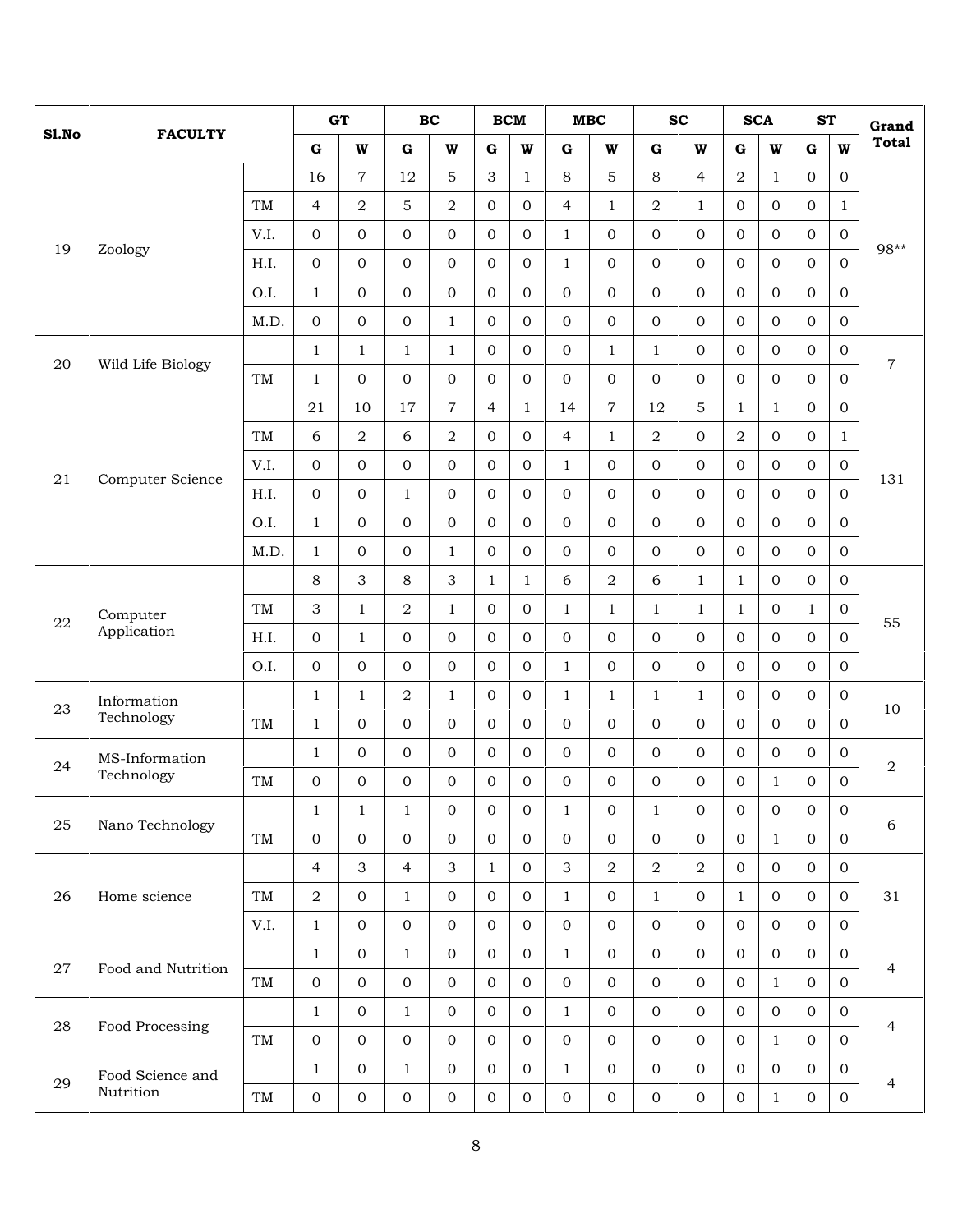|       |                                  |           | G T                       |                |                | BC             |                | <b>BCM</b>     |                  | MBC            |                  | <b>SC</b>      |                | <b>SCA</b>     | <b>ST</b>      |                  | Grand          |
|-------|----------------------------------|-----------|---------------------------|----------------|----------------|----------------|----------------|----------------|------------------|----------------|------------------|----------------|----------------|----------------|----------------|------------------|----------------|
| Sl.No | <b>FACULTY</b>                   |           | ${\bf G}$                 | W              | $\mathbf G$    | W              | $\mathbf G$    | W              | $\bf G$          | W              | $\mathbf G$      | $\mathbf{W}$   | ${\bf G}$      | W              | $\mathbf G$    | $\mathbf{w}$     | <b>Total</b>   |
|       | Food Service                     |           | $\mathbf{1}$              | $\mathbf{1}$   | $\mathbf{1}$   | $\overline{0}$ | $\overline{0}$ | $\Omega$       | $\mathbf{1}$     | $\mathbf{0}$   | $\overline{0}$   | $\overline{0}$ | $\overline{0}$ | $\overline{0}$ | $\Omega$       | $\mathbf{0}$     |                |
| 30    | Management and<br>Dietetics      | TM        | $\boldsymbol{0}$          | $\overline{O}$ | $\Omega$       | $\overline{0}$ | $\Omega$       | $\Omega$       | $\mathbf 0$      | $\mathbf{0}$   | $\overline{0}$   | $\overline{0}$ | $\overline{0}$ | $\mathbf{1}$   | $\Omega$       | $\overline{0}$   | 5              |
| 31    | Nutrition and                    |           | 3                         | $\overline{2}$ | 3              | $\overline{a}$ | $\mathbf{1}$   | $\overline{0}$ | $\,2$            | $\overline{2}$ | $\overline{2}$   | $\mathbf{1}$   | $\overline{0}$ | $\Omega$       | $\mathbf{0}$   | $\mathbf{0}$     | 23             |
|       | Diectics                         | <b>TM</b> | $\mathbf{1}$              | 0              | $\mathbf{1}$   | $\Omega$       | $\overline{0}$ | $\Omega$       | $\mathbf{1}$     | $\mathbf{0}$   | $\mathbf{1}$     | $\overline{0}$ | $\overline{0}$ | $\mathbf{1}$   | $\Omega$       | $\overline{O}$   |                |
|       |                                  |           | 9                         | $\overline{4}$ | 8              | 3              | $\overline{2}$ | $\overline{0}$ | 6                | $\overline{a}$ | $\mathbf 5$      | 2              | $\mathbf{1}$   | $\mathbf{0}$   | $\mathbf 0$    | $\boldsymbol{0}$ |                |
| 32    |                                  | TM        | $\,2$                     | $\mathbf{1}$   | $\overline{2}$ | 2              | $\overline{0}$ | $\overline{0}$ | 3                | $\mathbf{1}$   | $\overline{2}$   | $\overline{0}$ | $\mathbf{1}$   | $\mathbf{0}$   | $\overline{0}$ | $\mathbf{1}$     | 59             |
|       | History                          | H.I.      | $\boldsymbol{0}$          | $\overline{O}$ | $\mathbf{1}$   | $\overline{0}$ | $\overline{0}$ | $\overline{0}$ | $\boldsymbol{0}$ | $\mathbf{0}$   | $\overline{0}$   | $\overline{0}$ | 0              | $\overline{0}$ | $\mathbf{0}$   | $\overline{0}$   |                |
|       |                                  | O.I.      | $\mathbf{1}$              | $\overline{O}$ | $\Omega$       | $\overline{0}$ | $\Omega$       | $\Omega$       | $\boldsymbol{0}$ | $\mathbf{0}$   | $\overline{0}$   | $\overline{0}$ | $\overline{0}$ | $\Omega$       | $\mathbf{0}$   | $\overline{0}$   |                |
| 33    | <b>Historical Studies</b>        |           | $\mathbf{1}$              | $\overline{0}$ | $\mathbf{1}$   | $\overline{0}$ | $\overline{0}$ | $\overline{0}$ | $\mathbf{1}$     | $\mathbf{0}$   | $\overline{0}$   | $\overline{0}$ | $\overline{0}$ | $\mathbf{0}$   | $\mathbf{0}$   | $\mathbf{0}$     | $\overline{4}$ |
|       |                                  | TM        | $\mathbf{O}$              | $\overline{O}$ | $\Omega$       | $\Omega$       | $\Omega$       | $\Omega$       | $\boldsymbol{0}$ | $\Omega$       | $\Omega$         | $\mathbf{O}$   | $\overline{0}$ | $\mathbf{1}$   | $\mathbf{0}$   | $\overline{0}$   |                |
|       |                                  |           | 11                        | $\overline{4}$ | 9              | $\overline{4}$ | $\mathbf{1}$   | $\overline{0}$ | $\overline{7}$   | 3              | 6                | $\overline{2}$ | $\mathbf{1}$   | $\overline{0}$ | $\mathbf{0}$   | $\overline{0}$   |                |
| 34    | Geography                        | TM        | $\ensuremath{\mathsf{3}}$ | $\mathbf{1}$   | 2              | $\mathbf{1}$   | $\mathbf{1}$   | $\overline{0}$ | $\overline{2}$   | $\mathbf{1}$   | $1\,$            | $\mathbf{1}$   | 0              | $\mathbf{1}$   | 1              | $\boldsymbol{0}$ | 65             |
|       |                                  | H.I.      | $\mathbf 0$               | $\mathbf{1}$   | $\Omega$       | $\overline{0}$ | $\overline{0}$ | $\Omega$       | $\boldsymbol{0}$ | $\mathbf{0}$   | $\overline{0}$   | $\overline{0}$ | $\overline{0}$ | $\Omega$       | $\Omega$       | $\overline{0}$   |                |
|       |                                  | M.D.      | $\boldsymbol{0}$          | $\overline{0}$ | $\mathbf{1}$   | $\overline{0}$ | $\overline{0}$ | $\overline{0}$ | $\mathbf 0$      | $\mathbf{0}$   | $\overline{0}$   | $\overline{0}$ | $\overline{0}$ | $\Omega$       | $\mathbf{0}$   | $\mathbf{0}$     |                |
|       |                                  |           | 3                         | $\mathbf{1}$   | 3              | 2              | $\mathbf{1}$   | $\overline{0}$ | $\mathbf{1}$     | $\overline{a}$ | $\mathbf{1}$     | 2              | $\overline{0}$ | $\mathbf{0}$   | $\overline{0}$ | $\mathbf{0}$     |                |
| 35    | Geology                          | <b>TM</b> | $\mathbf{1}$              | 0              | $\mathbf{1}$   | $\overline{0}$ | $\mathbf{0}$   | $\overline{0}$ | $\mathbf{1}$     | $\mathbf{0}$   | $\mathbf{1}$     | $\overline{0}$ | $\overline{0}$ | $\Omega$       | $\mathbf{0}$   | $\overline{0}$   | 21             |
|       |                                  | V.I.      | $\mathbf{1}$              | $\overline{O}$ | $\overline{0}$ | $\overline{0}$ | $\overline{0}$ | $\overline{0}$ | $\mathbf 0$      | $\mathbf{0}$   | $\overline{0}$   | $\overline{0}$ | $\overline{0}$ | $\overline{0}$ | $\mathbf{0}$   | $\overline{0}$   |                |
| 36    | Tourism                          |           | $\mathbf{1}$              | $\overline{O}$ | $\mathbf{1}$   | $\overline{0}$ | $\overline{0}$ | $\overline{0}$ | $\boldsymbol{0}$ | $\mathbf{0}$   | $\overline{0}$   | $\mathbf{1}$   | $\overline{0}$ | $\mathbf{0}$   | $\mathbf{0}$   | $\boldsymbol{0}$ | 4              |
|       |                                  | TM        | $\mathbf{1}$              | $\overline{O}$ | $\Omega$       | $\overline{0}$ | $\mathbf{0}$   | $\Omega$       | $\boldsymbol{0}$ | $\mathbf{0}$   | $\overline{0}$   | $\overline{0}$ | $\overline{0}$ | $\overline{0}$ | $\Omega$       | $\overline{0}$   |                |
| 37    | Tourism and Travel<br>Management |           | $\mathbf 0$               | $\overline{O}$ | $\Omega$       | $\overline{0}$ | $\overline{0}$ | $\overline{0}$ | $\mathbf 0$      | $\mathbf{1}$   | $\mathbf{1}$     | $\overline{0}$ | $\overline{0}$ | $\overline{0}$ | $\Omega$       | $\overline{0}$   | 2              |
| 38    | Tourism                          |           | $\mathbf{1}$              | 0              | $\mathbf{1}$   | $\overline{0}$ | $\overline{0}$ | $\overline{0}$ | $\mathbf{1}$     | $\mathbf{0}$   | $\overline{0}$   | $\overline{0}$ | $\overline{0}$ | $\mathbf{0}$   | $\mathbf{0}$   | $\mathbf 0$      | 4              |
|       | Administration                   | TM        | 0                         | 0              | $\mathbf{0}$   | $\overline{0}$ | $\mathbf 0$    | $\overline{0}$ | $\boldsymbol{0}$ | $\mathbf 0$    | $\boldsymbol{0}$ | $\mathbf 0$    | 0              | $\mathbf{1}$   | $\mathbf 0$    | $\boldsymbol{0}$ |                |
| 39    | Indian Culture and<br>Tourism    |           | $\mathbf{1}$              | $\mathbf 0$    | $\overline{0}$ | $\mathbf{0}$   | $\overline{0}$ | $\overline{0}$ | $\mathbf 0$      | $\mathbf{0}$   | $\overline{0}$   | $\mathbf 0$    | $\mathbf{0}$   | $\overline{0}$ | $\overline{0}$ | $\overline{0}$   | $\mathbf{1}$   |
|       |                                  |           | 13                        | $\overline{7}$ | 12             | 3              | $\overline{a}$ | $\mathbf{1}$   | $\overline{7}$   | $\overline{4}$ | $\overline{7}$   | 3              | $\mathbf{1}$   | $\mathbf{1}$   | $\overline{0}$ | $\mathbf{0}$     |                |
|       |                                  | TM        | $\overline{4}$            | $\mathbf{1}$   | $\overline{4}$ | 3              | $\overline{0}$ | $\overline{0}$ | $\overline{4}$   | $\mathbf{1}$   | $\overline{a}$   | $\mathbf{1}$   | $\overline{0}$ | $\mathbf{0}$   | $\Omega$       | $\mathbf{1}$     |                |
|       |                                  | V.I.      | $\boldsymbol{0}$          | $\overline{0}$ | $\overline{0}$ | $\mathbf{0}$   | $\overline{0}$ | $\overline{0}$ | $\mathbf{1}$     | $\overline{0}$ | $\overline{0}$   | $\mathbf 0$    | $\mathbf{O}$   | $\overline{0}$ | $\overline{0}$ | $\overline{0}$   |                |
| 40    | Economics                        | H.I.      | $\boldsymbol{0}$          | $\overline{0}$ | $\overline{0}$ | $\overline{0}$ | $\overline{0}$ | $\overline{0}$ | $\overline{0}$   | $\overline{0}$ | $\overline{0}$   | $\overline{0}$ | $\overline{0}$ | $\mathbf{0}$   | $\overline{0}$ | $\overline{0}$   | 85             |
|       |                                  | O.I.      | $\mathbf{1}$              | $\overline{0}$ | $\overline{0}$ | $\mathbf{0}$   | $\overline{0}$ | $\overline{0}$ | $\boldsymbol{0}$ | $\overline{0}$ | $\overline{0}$   | $\overline{0}$ | $\mathbf{O}$   | $\mathbf{0}$   | $\overline{0}$ | $\boldsymbol{0}$ |                |
|       |                                  | M.D.      | $\mathbf{O}$              | $\overline{0}$ | $\overline{0}$ | $\mathbf{1}$   | $\overline{0}$ | $\overline{0}$ | $\overline{0}$   | $\overline{0}$ | $\overline{0}$   | $\overline{0}$ | $\overline{0}$ | $\overline{0}$ | $\overline{0}$ | $\overline{0}$   |                |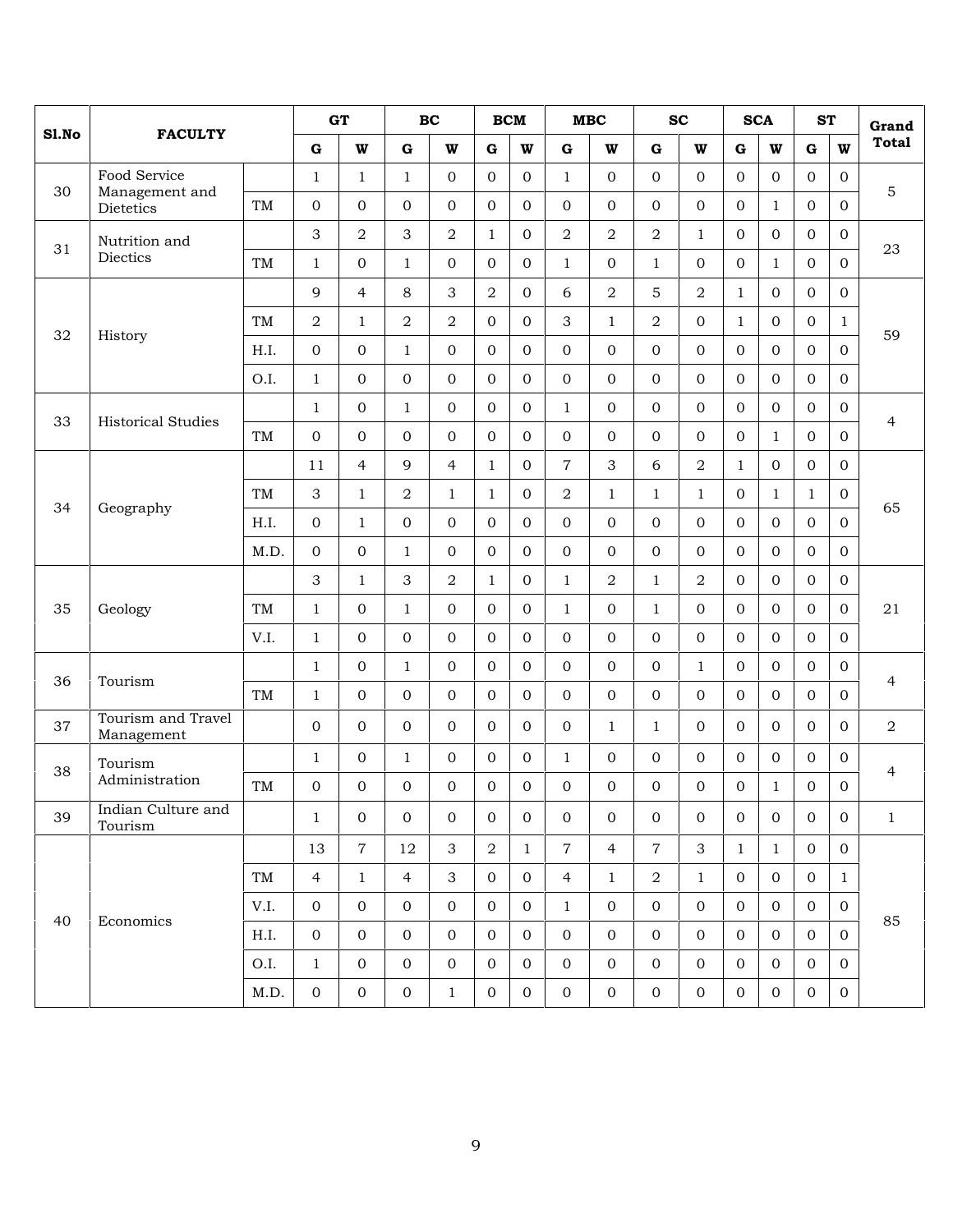| <b>Total</b><br>$\mathbf G$<br>$\mathbf G$<br>$\mathbf G$<br>W<br>W<br>$\mathbf G$<br>W<br>$\mathbf G$<br>W<br>W<br>W<br>${\bf G}$<br>W<br>$\mathbf G$<br>5<br>$\overline{2}$<br>6<br>15<br>$\overline{7}$<br>15<br>$\overline{0}$<br>10<br>$\overline{4}$<br>$\overline{4}$<br>$\overline{0}$<br>$\mathbf{1}$<br>$\mathbf{0}$<br>$\overline{0}$<br>5<br>$\overline{a}$<br>$\overline{0}$<br>$\overline{4}$<br>3<br>$\overline{2}$<br>TM<br>$\overline{4}$<br>3<br>3<br>$\Omega$<br>$\Omega$<br>$\mathbf{1}$<br>$\mathbf{1}$<br>1<br>$\mathbf{0}$<br>$\Omega$<br>$\Omega$<br>$\Omega$<br>$\Omega$<br>$\Omega$<br>$\boldsymbol{0}$<br>$\Omega$<br>$\Omega$<br>$\overline{0}$<br>$\Omega$<br>$\overline{0}$<br>V.I.<br>$\mathbf{1}$<br>$\Omega$<br>41<br>102<br>Commerce<br>$\mathbf{0}$<br>$\overline{0}$<br>$\boldsymbol{0}$<br>$\Omega$<br>$\Omega$<br>$\Omega$<br>$\overline{0}$<br>H.I.<br>$\overline{0}$<br>$\mathbf{1}$<br>$\overline{0}$<br>$\overline{0}$<br>$\Omega$<br>$\overline{0}$<br>$\Omega$<br>$\boldsymbol{0}$<br>$\mathbf{1}$<br>$\overline{0}$<br>$\overline{0}$<br>$\boldsymbol{0}$<br>$\overline{0}$<br>$\overline{0}$<br>$\Omega$<br>O.I.<br>$\overline{0}$<br>$\overline{0}$<br>$\Omega$<br>$\Omega$<br>$\mathbf{0}$<br>$\mathbf{0}$<br>$\overline{0}$<br>$\overline{0}$<br>$\overline{0}$<br>$\Omega$<br>$\boldsymbol{0}$<br>$\Omega$<br>$\Omega$<br>$\overline{0}$<br>$\Omega$<br>M.D.<br>$\mathbf{1}$<br>$\overline{0}$<br>$\Omega$<br>$\mathbf{0}$<br>$\Omega$<br>$\boldsymbol{0}$<br>$\sqrt{2}$<br>$\overline{0}$<br>$\overline{0}$<br>$\sqrt{2}$<br>$\mathbf{0}$<br>$\mathbf{1}$<br>$\mathbf{0}$<br>$\overline{O}$<br>$\mathbf{0}$<br>$\mathbf{1}$<br>$\mathbf{1}$<br>$\mathbf{1}$<br>$\mathbf{1}$<br>Commerce<br>$\boldsymbol{0}$<br>$\mathbf{0}$<br>$\overline{0}$<br>42<br>(Computer<br>$\mathbf{1}$<br>$\overline{0}$<br>$\Omega$<br>$\Omega$<br>$\overline{0}$<br>$\Omega$<br>$\Omega$<br>$\overline{0}$<br>$\overline{0}$<br>12<br>TM<br>$\mathbf{1}$<br>$\overline{0}$<br>Application)<br>$\boldsymbol{0}$<br>V.I.<br>$\Omega$<br>$\overline{0}$<br>$\overline{0}$<br>$\Omega$<br>$\Omega$<br>$\overline{0}$<br>$\overline{0}$<br>$\mathbf{0}$<br>$\Omega$<br>$\Omega$<br>$\overline{0}$<br>$\mathbf{1}$<br>$\overline{0}$<br>Commerce<br>$\overline{2}$<br>$\overline{2}$<br>$\Omega$<br>$\mathbf{1}$<br>$\Omega$<br>$\mathbf{1}$<br>$\mathbf{0}$<br>$\Omega$<br>$\Omega$<br>$\overline{0}$<br>$\mathbf{1}$<br>$\mathbf{1}$<br>$\mathbf{1}$<br>$\mathbf{1}$<br>43<br>(International<br>13<br>$\overline{0}$<br>$\mathbf{1}$<br>$\overline{0}$<br>$\mathbf{0}$<br>$\Omega$<br>$\Omega$<br>TM<br>$\mathbf{1}$<br>$\overline{0}$<br>$\mathbf{1}$<br>$\Omega$<br>$\Omega$<br>$\Omega$<br>$\overline{0}$<br>$\Omega$<br>Business)<br>$\overline{0}$<br>$1\,$<br>$\overline{0}$<br>$\mathbf{0}$<br>$\overline{0}$<br>$\overline{0}$<br>$\overline{0}$<br>$\mathbf{1}$<br>$\overline{0}$<br>$\overline{0}$<br>$\Omega$<br>$\Omega$<br>$\Omega$<br>$\mathbf{1}$<br>International<br>44<br>4<br><b>Business</b><br>$\overline{0}$<br>$\rm TM$<br>0<br>$\overline{0}$<br>$\overline{0}$<br>$\overline{0}$<br>$\overline{0}$<br>$\overline{0}$<br>$\boldsymbol{0}$<br>$\mathbf{0}$<br>$\overline{0}$<br>$\overline{0}$<br>$\overline{0}$<br>$\mathbf{0}$<br>$\mathbf{1}$<br>$\overline{2}$<br>$\overline{2}$<br>3<br>$\overline{2}$<br>$\overline{2}$<br>$\overline{2}$<br>$\overline{0}$<br>$\Omega$<br>$\overline{0}$<br>$\overline{4}$<br>$\mathbf{1}$<br>$\overline{0}$<br>$\mathbf{0}$<br>1<br>Corporate<br>45<br>$\overline{0}$<br>$\Omega$<br>$\Omega$<br>$\mathbf{1}$<br>$\Omega$<br>$\overline{0}$<br>25<br>TM<br>$\mathbf{1}$<br>1<br>$\Omega$<br>$\Omega$<br>$\mathbf{1}$<br>$\overline{0}$<br>$\Omega$<br>1<br>Secretaryship<br>V.I.<br>$\overline{0}$<br>$\overline{0}$<br>$\boldsymbol{0}$<br>$\mathbf{0}$<br>$\overline{0}$<br>$\overline{0}$<br>$\Omega$<br>$\overline{0}$<br>$\mathbf{1}$<br>$\overline{0}$<br>$\overline{0}$<br>$\overline{0}$<br>$\overline{0}$<br>$\mathbf{0}$<br>3<br>$\overline{2}$<br>3<br>$\overline{2}$<br>$\overline{2}$<br>$\overline{0}$<br>2<br>$\Omega$<br>$\overline{4}$<br>$\mathbf{1}$<br>$\Omega$<br>$\overline{0}$<br>$\Omega$<br>1<br>$\overline{0}$<br>$\overline{0}$<br>$\mathbf{1}$<br>$\mathbf{1}$<br>$\overline{0}$<br>$\Omega$<br>$\mathbf 0$<br>TM<br>$\mathbf{1}$<br>$\mathbf{1}$<br>$\mathbf{1}$<br>$\overline{0}$<br>$\mathbf{0}$<br>$\mathbf{1}$<br>$\mathbf{0}$<br>46<br><b>Political Science</b><br>28<br>$\overline{0}$<br>V.I.<br>$\mathbf{1}$<br>$\overline{0}$<br>$\Omega$<br>$\overline{0}$<br>$\overline{0}$<br>$\Omega$<br>$\boldsymbol{0}$<br>$\mathbf{0}$<br>$\overline{0}$<br>$\Omega$<br>$\overline{0}$<br>$\overline{O}$<br>$\mathbf{0}$<br>$\boldsymbol{0}$<br>$\overline{0}$<br>$\mathbf{0}$<br>$\boldsymbol{0}$<br>$\overline{0}$<br>$\mathbf{0}$<br>$\overline{0}$<br>$\Omega$<br>$\mathbf{1}$<br>$\mathbf{0}$<br>$\overline{0}$<br>$\mathbf{0}$<br>$\Omega$<br>$\overline{0}$<br>O.I.<br>$\overline{2}$<br>$\overline{2}$<br>$\overline{0}$<br>$\Omega$<br>$\mathbf{0}$<br>$\Omega$<br>$\Omega$<br>$\overline{0}$<br>$\mathbf{1}$<br>$\mathbf{1}$<br>$\mathbf{1}$<br>$\mathbf{1}$<br>1<br>1<br>47<br>12<br>Co-operation<br>$\overline{0}$<br>$\Omega$<br>$\Omega$<br>$\Omega$<br>$\Omega$<br>$\mathbf{0}$<br>$\Omega$<br>$\overline{0}$<br>$\Omega$<br>$\Omega$<br>$\overline{0}$<br>TM<br>$\mathbf{1}$<br>$\mathbf{0}$<br>$\mathbf{1}$<br>$\ensuremath{\mathsf{3}}$<br>$\,2$<br>$\sqrt{2}$<br>$\,2$<br>$\overline{4}$<br>$\overline{2}$<br>$\overline{4}$<br>$\sqrt{2}$<br>$\,1\,$<br>$\boldsymbol{0}$<br>$\boldsymbol{0}$<br>$\boldsymbol{0}$<br>$\boldsymbol{0}$<br>$\boldsymbol{0}$<br>$\overline{0}$<br>$\overline{0}$<br>$\mathbf{1}$<br>$\mathbf{1}$<br>$\overline{0}$<br>$\overline{0}$<br>$\mathbf{0}$<br>28<br>48<br>Education<br>$\rm TM$<br>$1\,$<br>$\overline{0}$<br>$\mathbf{1}$<br>$\overline{0}$<br>$\overline{0}$<br>$\mathbf{1}$<br>$\overline{0}$<br>$\overline{0}$<br>$\mathbf{O}$<br>$1\,$<br>$\overline{0}$<br>$\boldsymbol{0}$<br>$\mathbf 0$<br>$\overline{0}$<br>$\mathbf{0}$<br>$\boldsymbol{0}$<br>$\mathbf{0}$<br>$\overline{0}$<br>$\overline{0}$<br>$\overline{0}$<br>$\mathbf{0}$<br>V.I.<br><b>Biological Science</b><br>49<br>$\overline{0}$<br>$\mathbf{0}$<br>$\mathbf 0$<br>$\overline{0}$<br>$\boldsymbol{0}$<br>$\overline{0}$<br>$\overline{0}$<br>$\mathbf{0}$<br>$\overline{0}$<br>$\overline{0}$<br>$\mathbf{1}$<br>$\overline{0}$<br>$\overline{0}$<br>$\overline{0}$<br>$\mathbf{1}$<br>(Education)<br>$\overline{0}$<br>$\mathbf 0$<br>$\overline{0}$<br>$\mathbf{0}$<br>$\overline{0}$<br>$\overline{0}$<br>$\mathbf{1}$<br>$\overline{0}$<br>$\overline{0}$<br>$\mathbf{0}$<br>$\overline{0}$<br>$\overline{0}$<br>$\mathbf{1}$<br>$\overline{0}$<br>Physical Science<br>50<br>3<br>(Education)<br>$\mathbf 0$<br>$\overline{0}$<br>$\boldsymbol{0}$<br>$\overline{0}$<br>$\rm TM$<br>$\mathbf 0$<br>$\mathbf{0}$<br>$\overline{0}$<br>$\mathbf 0$<br>$\overline{0}$<br>$\overline{0}$<br>$\mathbf{0}$<br>$\mathbf{0}$<br>$\overline{0}$<br>$\mathbf{1}$<br>$\boldsymbol{0}$<br>$\overline{0}$<br>$\overline{0}$<br>$\overline{0}$<br>$\mathbf{0}$<br>$\mathbf{1}$<br>$\overline{0}$<br>$\mathbf{1}$<br>$\overline{0}$<br>$\mathbf{1}$<br>$\mathbf{0}$<br>$\overline{0}$<br>$\overline{0}$<br>$\overline{0}$<br>Public<br>$\boldsymbol{0}$<br>$\mathbf 0$<br>$\overline{0}$<br>$\mathbf{O}$<br>$\boldsymbol{0}$<br>$51\,$<br>$\rm TM$<br>$\overline{0}$<br>$\mathbf{1}$<br>$\mathbf 0$<br>$\overline{0}$<br>$\overline{0}$<br>$\mathbf{0}$<br>$\overline{0}$<br>$\overline{0}$<br>$\overline{0}$<br>$\overline{4}$<br>Administration<br>$\overline{0}$<br>$\mathbf 0$<br>$\overline{0}$<br>$\mathbf{O}$<br>$\overline{0}$<br>$\overline{O}$<br>$\mathbf 0$<br>$\overline{0}$<br>$\overline{0}$<br>$\mathbf 0$<br>$\overline{0}$<br>$\overline{0}$<br>$\overline{0}$<br>$\boldsymbol{0}$<br>V.I.<br>$\overline{0}$<br>$\sqrt{2}$<br>$1\,$<br>$\overline{a}$<br>$\mathbf{1}$<br>$1\,$<br>$\overline{0}$<br>$\overline{0}$<br>$\overline{0}$<br>$\mathbf{1}$<br>$\overline{0}$<br>$\mathbf{1}$<br>$\overline{0}$<br>$\mathbf{1}$<br>52<br>Psychology<br>13<br>$\overline{0}$<br>$\overline{0}$<br>$\overline{0}$<br>$\overline{0}$<br>$\overline{0}$<br>$\overline{0}$<br>$\overline{0}$<br>$1\,$<br>$\mathbf{0}$<br>$\mathbf{0}$<br>$\overline{0}$<br>$\rm TM$<br>$\mathbf{1}$<br>$\mathbf{1}$<br>$\overline{0}$ |       |                |  |  |  | GT<br>BC |  | BCM<br>MBC |  | <b>SC</b> |  | <b>SCA</b> |  | <b>ST</b> |  | Grand |
|---------------------------------------------------------------------------------------------------------------------------------------------------------------------------------------------------------------------------------------------------------------------------------------------------------------------------------------------------------------------------------------------------------------------------------------------------------------------------------------------------------------------------------------------------------------------------------------------------------------------------------------------------------------------------------------------------------------------------------------------------------------------------------------------------------------------------------------------------------------------------------------------------------------------------------------------------------------------------------------------------------------------------------------------------------------------------------------------------------------------------------------------------------------------------------------------------------------------------------------------------------------------------------------------------------------------------------------------------------------------------------------------------------------------------------------------------------------------------------------------------------------------------------------------------------------------------------------------------------------------------------------------------------------------------------------------------------------------------------------------------------------------------------------------------------------------------------------------------------------------------------------------------------------------------------------------------------------------------------------------------------------------------------------------------------------------------------------------------------------------------------------------------------------------------------------------------------------------------------------------------------------------------------------------------------------------------------------------------------------------------------------------------------------------------------------------------------------------------------------------------------------------------------------------------------------------------------------------------------------------------------------------------------------------------------------------------------------------------------------------------------------------------------------------------------------------------------------------------------------------------------------------------------------------------------------------------------------------------------------------------------------------------------------------------------------------------------------------------------------------------------------------------------------------------------------------------------------------------------------------------------------------------------------------------------------------------------------------------------------------------------------------------------------------------------------------------------------------------------------------------------------------------------------------------------------------------------------------------------------------------------------------------------------------------------------------------------------------------------------------------------------------------------------------------------------------------------------------------------------------------------------------------------------------------------------------------------------------------------------------------------------------------------------------------------------------------------------------------------------------------------------------------------------------------------------------------------------------------------------------------------------------------------------------------------------------------------------------------------------------------------------------------------------------------------------------------------------------------------------------------------------------------------------------------------------------------------------------------------------------------------------------------------------------------------------------------------------------------------------------------------------------------------------------------------------------------------------------------------------------------------------------------------------------------------------------------------------------------------------------------------------------------------------------------------------------------------------------------------------------------------------------------------------------------------------------------------------------------------------------------------------------------------------------------------------------------------------------------------------------------------------------------------------------------------------------------------------------------------------------------------------------------------------------------------------------------------------------------------------------------------------------------------------------------------------------------------------------------------------------------------------------------------------------------------------------------------------------------------------------------------------------------------------------------------------------------------------------------------------------------------------------------------------------------------------------------------------------------------------------------------------------------------------------------------------------------------------------------------------------------------------------------------------------------------------------------------------------------------------------------------------------------------------------------------------------------------------------------------------------------------------------------------------------------------------------------------------------------------------------------------------------------------------------------------------------------------------------------------------------------------------------------------------------------------------------------------------------------------------------------------------------------------------------------------------------------------------------------------------------------------------------------------------------------------------------------------------------------------------------------------------------------------------------------------------------------------------------------------------------------------------------------------------------------------------------------------------------------------------------------------------------------------------------------------------------------------------------------------------------------------------------------------------------------------------------------------------------------------------------------------------------------------------------------------------------------------------------------------------------------------------------------------------------------------------------------------------------------------------------------------------------------------------------------------------------------------------------------------------------------------------------------------------------------------------------------------------------------------------------------------------------------------------------------------------------------------------------------------------------------------------------------------------------------------------------------------------------------------------------------------------------------------------------------------------------------------------------------|-------|----------------|--|--|--|----------|--|------------|--|-----------|--|------------|--|-----------|--|-------|
|                                                                                                                                                                                                                                                                                                                                                                                                                                                                                                                                                                                                                                                                                                                                                                                                                                                                                                                                                                                                                                                                                                                                                                                                                                                                                                                                                                                                                                                                                                                                                                                                                                                                                                                                                                                                                                                                                                                                                                                                                                                                                                                                                                                                                                                                                                                                                                                                                                                                                                                                                                                                                                                                                                                                                                                                                                                                                                                                                                                                                                                                                                                                                                                                                                                                                                                                                                                                                                                                                                                                                                                                                                                                                                                                                                                                                                                                                                                                                                                                                                                                                                                                                                                                                                                                                                                                                                                                                                                                                                                                                                                                                                                                                                                                                                                                                                                                                                                                                                                                                                                                                                                                                                                                                                                                                                                                                                                                                                                                                                                                                                                                                                                                                                                                                                                                                                                                                                                                                                                                                                                                                                                                                                                                                                                                                                                                                                                                                                                                                                                                                                                                                                                                                                                                                                                                                                                                                                                                                                                                                                                                                                                                                                                                                                                                                                                                                                                                                                                                                                                                                                                                                                                                                                                                                                                                                                                                                                                                                                                                                                                                                                                                                                                                                                                                                                                                                                                                                                                                           | Sl.No | <b>FACULTY</b> |  |  |  |          |  |            |  |           |  |            |  |           |  |       |
|                                                                                                                                                                                                                                                                                                                                                                                                                                                                                                                                                                                                                                                                                                                                                                                                                                                                                                                                                                                                                                                                                                                                                                                                                                                                                                                                                                                                                                                                                                                                                                                                                                                                                                                                                                                                                                                                                                                                                                                                                                                                                                                                                                                                                                                                                                                                                                                                                                                                                                                                                                                                                                                                                                                                                                                                                                                                                                                                                                                                                                                                                                                                                                                                                                                                                                                                                                                                                                                                                                                                                                                                                                                                                                                                                                                                                                                                                                                                                                                                                                                                                                                                                                                                                                                                                                                                                                                                                                                                                                                                                                                                                                                                                                                                                                                                                                                                                                                                                                                                                                                                                                                                                                                                                                                                                                                                                                                                                                                                                                                                                                                                                                                                                                                                                                                                                                                                                                                                                                                                                                                                                                                                                                                                                                                                                                                                                                                                                                                                                                                                                                                                                                                                                                                                                                                                                                                                                                                                                                                                                                                                                                                                                                                                                                                                                                                                                                                                                                                                                                                                                                                                                                                                                                                                                                                                                                                                                                                                                                                                                                                                                                                                                                                                                                                                                                                                                                                                                                                                           |       |                |  |  |  |          |  |            |  |           |  |            |  |           |  |       |
|                                                                                                                                                                                                                                                                                                                                                                                                                                                                                                                                                                                                                                                                                                                                                                                                                                                                                                                                                                                                                                                                                                                                                                                                                                                                                                                                                                                                                                                                                                                                                                                                                                                                                                                                                                                                                                                                                                                                                                                                                                                                                                                                                                                                                                                                                                                                                                                                                                                                                                                                                                                                                                                                                                                                                                                                                                                                                                                                                                                                                                                                                                                                                                                                                                                                                                                                                                                                                                                                                                                                                                                                                                                                                                                                                                                                                                                                                                                                                                                                                                                                                                                                                                                                                                                                                                                                                                                                                                                                                                                                                                                                                                                                                                                                                                                                                                                                                                                                                                                                                                                                                                                                                                                                                                                                                                                                                                                                                                                                                                                                                                                                                                                                                                                                                                                                                                                                                                                                                                                                                                                                                                                                                                                                                                                                                                                                                                                                                                                                                                                                                                                                                                                                                                                                                                                                                                                                                                                                                                                                                                                                                                                                                                                                                                                                                                                                                                                                                                                                                                                                                                                                                                                                                                                                                                                                                                                                                                                                                                                                                                                                                                                                                                                                                                                                                                                                                                                                                                                                           |       |                |  |  |  |          |  |            |  |           |  |            |  |           |  |       |
|                                                                                                                                                                                                                                                                                                                                                                                                                                                                                                                                                                                                                                                                                                                                                                                                                                                                                                                                                                                                                                                                                                                                                                                                                                                                                                                                                                                                                                                                                                                                                                                                                                                                                                                                                                                                                                                                                                                                                                                                                                                                                                                                                                                                                                                                                                                                                                                                                                                                                                                                                                                                                                                                                                                                                                                                                                                                                                                                                                                                                                                                                                                                                                                                                                                                                                                                                                                                                                                                                                                                                                                                                                                                                                                                                                                                                                                                                                                                                                                                                                                                                                                                                                                                                                                                                                                                                                                                                                                                                                                                                                                                                                                                                                                                                                                                                                                                                                                                                                                                                                                                                                                                                                                                                                                                                                                                                                                                                                                                                                                                                                                                                                                                                                                                                                                                                                                                                                                                                                                                                                                                                                                                                                                                                                                                                                                                                                                                                                                                                                                                                                                                                                                                                                                                                                                                                                                                                                                                                                                                                                                                                                                                                                                                                                                                                                                                                                                                                                                                                                                                                                                                                                                                                                                                                                                                                                                                                                                                                                                                                                                                                                                                                                                                                                                                                                                                                                                                                                                                           |       |                |  |  |  |          |  |            |  |           |  |            |  |           |  |       |
|                                                                                                                                                                                                                                                                                                                                                                                                                                                                                                                                                                                                                                                                                                                                                                                                                                                                                                                                                                                                                                                                                                                                                                                                                                                                                                                                                                                                                                                                                                                                                                                                                                                                                                                                                                                                                                                                                                                                                                                                                                                                                                                                                                                                                                                                                                                                                                                                                                                                                                                                                                                                                                                                                                                                                                                                                                                                                                                                                                                                                                                                                                                                                                                                                                                                                                                                                                                                                                                                                                                                                                                                                                                                                                                                                                                                                                                                                                                                                                                                                                                                                                                                                                                                                                                                                                                                                                                                                                                                                                                                                                                                                                                                                                                                                                                                                                                                                                                                                                                                                                                                                                                                                                                                                                                                                                                                                                                                                                                                                                                                                                                                                                                                                                                                                                                                                                                                                                                                                                                                                                                                                                                                                                                                                                                                                                                                                                                                                                                                                                                                                                                                                                                                                                                                                                                                                                                                                                                                                                                                                                                                                                                                                                                                                                                                                                                                                                                                                                                                                                                                                                                                                                                                                                                                                                                                                                                                                                                                                                                                                                                                                                                                                                                                                                                                                                                                                                                                                                                                           |       |                |  |  |  |          |  |            |  |           |  |            |  |           |  |       |
|                                                                                                                                                                                                                                                                                                                                                                                                                                                                                                                                                                                                                                                                                                                                                                                                                                                                                                                                                                                                                                                                                                                                                                                                                                                                                                                                                                                                                                                                                                                                                                                                                                                                                                                                                                                                                                                                                                                                                                                                                                                                                                                                                                                                                                                                                                                                                                                                                                                                                                                                                                                                                                                                                                                                                                                                                                                                                                                                                                                                                                                                                                                                                                                                                                                                                                                                                                                                                                                                                                                                                                                                                                                                                                                                                                                                                                                                                                                                                                                                                                                                                                                                                                                                                                                                                                                                                                                                                                                                                                                                                                                                                                                                                                                                                                                                                                                                                                                                                                                                                                                                                                                                                                                                                                                                                                                                                                                                                                                                                                                                                                                                                                                                                                                                                                                                                                                                                                                                                                                                                                                                                                                                                                                                                                                                                                                                                                                                                                                                                                                                                                                                                                                                                                                                                                                                                                                                                                                                                                                                                                                                                                                                                                                                                                                                                                                                                                                                                                                                                                                                                                                                                                                                                                                                                                                                                                                                                                                                                                                                                                                                                                                                                                                                                                                                                                                                                                                                                                                                           |       |                |  |  |  |          |  |            |  |           |  |            |  |           |  |       |
|                                                                                                                                                                                                                                                                                                                                                                                                                                                                                                                                                                                                                                                                                                                                                                                                                                                                                                                                                                                                                                                                                                                                                                                                                                                                                                                                                                                                                                                                                                                                                                                                                                                                                                                                                                                                                                                                                                                                                                                                                                                                                                                                                                                                                                                                                                                                                                                                                                                                                                                                                                                                                                                                                                                                                                                                                                                                                                                                                                                                                                                                                                                                                                                                                                                                                                                                                                                                                                                                                                                                                                                                                                                                                                                                                                                                                                                                                                                                                                                                                                                                                                                                                                                                                                                                                                                                                                                                                                                                                                                                                                                                                                                                                                                                                                                                                                                                                                                                                                                                                                                                                                                                                                                                                                                                                                                                                                                                                                                                                                                                                                                                                                                                                                                                                                                                                                                                                                                                                                                                                                                                                                                                                                                                                                                                                                                                                                                                                                                                                                                                                                                                                                                                                                                                                                                                                                                                                                                                                                                                                                                                                                                                                                                                                                                                                                                                                                                                                                                                                                                                                                                                                                                                                                                                                                                                                                                                                                                                                                                                                                                                                                                                                                                                                                                                                                                                                                                                                                                                           |       |                |  |  |  |          |  |            |  |           |  |            |  |           |  |       |
|                                                                                                                                                                                                                                                                                                                                                                                                                                                                                                                                                                                                                                                                                                                                                                                                                                                                                                                                                                                                                                                                                                                                                                                                                                                                                                                                                                                                                                                                                                                                                                                                                                                                                                                                                                                                                                                                                                                                                                                                                                                                                                                                                                                                                                                                                                                                                                                                                                                                                                                                                                                                                                                                                                                                                                                                                                                                                                                                                                                                                                                                                                                                                                                                                                                                                                                                                                                                                                                                                                                                                                                                                                                                                                                                                                                                                                                                                                                                                                                                                                                                                                                                                                                                                                                                                                                                                                                                                                                                                                                                                                                                                                                                                                                                                                                                                                                                                                                                                                                                                                                                                                                                                                                                                                                                                                                                                                                                                                                                                                                                                                                                                                                                                                                                                                                                                                                                                                                                                                                                                                                                                                                                                                                                                                                                                                                                                                                                                                                                                                                                                                                                                                                                                                                                                                                                                                                                                                                                                                                                                                                                                                                                                                                                                                                                                                                                                                                                                                                                                                                                                                                                                                                                                                                                                                                                                                                                                                                                                                                                                                                                                                                                                                                                                                                                                                                                                                                                                                                                           |       |                |  |  |  |          |  |            |  |           |  |            |  |           |  |       |
|                                                                                                                                                                                                                                                                                                                                                                                                                                                                                                                                                                                                                                                                                                                                                                                                                                                                                                                                                                                                                                                                                                                                                                                                                                                                                                                                                                                                                                                                                                                                                                                                                                                                                                                                                                                                                                                                                                                                                                                                                                                                                                                                                                                                                                                                                                                                                                                                                                                                                                                                                                                                                                                                                                                                                                                                                                                                                                                                                                                                                                                                                                                                                                                                                                                                                                                                                                                                                                                                                                                                                                                                                                                                                                                                                                                                                                                                                                                                                                                                                                                                                                                                                                                                                                                                                                                                                                                                                                                                                                                                                                                                                                                                                                                                                                                                                                                                                                                                                                                                                                                                                                                                                                                                                                                                                                                                                                                                                                                                                                                                                                                                                                                                                                                                                                                                                                                                                                                                                                                                                                                                                                                                                                                                                                                                                                                                                                                                                                                                                                                                                                                                                                                                                                                                                                                                                                                                                                                                                                                                                                                                                                                                                                                                                                                                                                                                                                                                                                                                                                                                                                                                                                                                                                                                                                                                                                                                                                                                                                                                                                                                                                                                                                                                                                                                                                                                                                                                                                                                           |       |                |  |  |  |          |  |            |  |           |  |            |  |           |  |       |
|                                                                                                                                                                                                                                                                                                                                                                                                                                                                                                                                                                                                                                                                                                                                                                                                                                                                                                                                                                                                                                                                                                                                                                                                                                                                                                                                                                                                                                                                                                                                                                                                                                                                                                                                                                                                                                                                                                                                                                                                                                                                                                                                                                                                                                                                                                                                                                                                                                                                                                                                                                                                                                                                                                                                                                                                                                                                                                                                                                                                                                                                                                                                                                                                                                                                                                                                                                                                                                                                                                                                                                                                                                                                                                                                                                                                                                                                                                                                                                                                                                                                                                                                                                                                                                                                                                                                                                                                                                                                                                                                                                                                                                                                                                                                                                                                                                                                                                                                                                                                                                                                                                                                                                                                                                                                                                                                                                                                                                                                                                                                                                                                                                                                                                                                                                                                                                                                                                                                                                                                                                                                                                                                                                                                                                                                                                                                                                                                                                                                                                                                                                                                                                                                                                                                                                                                                                                                                                                                                                                                                                                                                                                                                                                                                                                                                                                                                                                                                                                                                                                                                                                                                                                                                                                                                                                                                                                                                                                                                                                                                                                                                                                                                                                                                                                                                                                                                                                                                                                                           |       |                |  |  |  |          |  |            |  |           |  |            |  |           |  |       |
|                                                                                                                                                                                                                                                                                                                                                                                                                                                                                                                                                                                                                                                                                                                                                                                                                                                                                                                                                                                                                                                                                                                                                                                                                                                                                                                                                                                                                                                                                                                                                                                                                                                                                                                                                                                                                                                                                                                                                                                                                                                                                                                                                                                                                                                                                                                                                                                                                                                                                                                                                                                                                                                                                                                                                                                                                                                                                                                                                                                                                                                                                                                                                                                                                                                                                                                                                                                                                                                                                                                                                                                                                                                                                                                                                                                                                                                                                                                                                                                                                                                                                                                                                                                                                                                                                                                                                                                                                                                                                                                                                                                                                                                                                                                                                                                                                                                                                                                                                                                                                                                                                                                                                                                                                                                                                                                                                                                                                                                                                                                                                                                                                                                                                                                                                                                                                                                                                                                                                                                                                                                                                                                                                                                                                                                                                                                                                                                                                                                                                                                                                                                                                                                                                                                                                                                                                                                                                                                                                                                                                                                                                                                                                                                                                                                                                                                                                                                                                                                                                                                                                                                                                                                                                                                                                                                                                                                                                                                                                                                                                                                                                                                                                                                                                                                                                                                                                                                                                                                                           |       |                |  |  |  |          |  |            |  |           |  |            |  |           |  |       |
|                                                                                                                                                                                                                                                                                                                                                                                                                                                                                                                                                                                                                                                                                                                                                                                                                                                                                                                                                                                                                                                                                                                                                                                                                                                                                                                                                                                                                                                                                                                                                                                                                                                                                                                                                                                                                                                                                                                                                                                                                                                                                                                                                                                                                                                                                                                                                                                                                                                                                                                                                                                                                                                                                                                                                                                                                                                                                                                                                                                                                                                                                                                                                                                                                                                                                                                                                                                                                                                                                                                                                                                                                                                                                                                                                                                                                                                                                                                                                                                                                                                                                                                                                                                                                                                                                                                                                                                                                                                                                                                                                                                                                                                                                                                                                                                                                                                                                                                                                                                                                                                                                                                                                                                                                                                                                                                                                                                                                                                                                                                                                                                                                                                                                                                                                                                                                                                                                                                                                                                                                                                                                                                                                                                                                                                                                                                                                                                                                                                                                                                                                                                                                                                                                                                                                                                                                                                                                                                                                                                                                                                                                                                                                                                                                                                                                                                                                                                                                                                                                                                                                                                                                                                                                                                                                                                                                                                                                                                                                                                                                                                                                                                                                                                                                                                                                                                                                                                                                                                                           |       |                |  |  |  |          |  |            |  |           |  |            |  |           |  |       |
|                                                                                                                                                                                                                                                                                                                                                                                                                                                                                                                                                                                                                                                                                                                                                                                                                                                                                                                                                                                                                                                                                                                                                                                                                                                                                                                                                                                                                                                                                                                                                                                                                                                                                                                                                                                                                                                                                                                                                                                                                                                                                                                                                                                                                                                                                                                                                                                                                                                                                                                                                                                                                                                                                                                                                                                                                                                                                                                                                                                                                                                                                                                                                                                                                                                                                                                                                                                                                                                                                                                                                                                                                                                                                                                                                                                                                                                                                                                                                                                                                                                                                                                                                                                                                                                                                                                                                                                                                                                                                                                                                                                                                                                                                                                                                                                                                                                                                                                                                                                                                                                                                                                                                                                                                                                                                                                                                                                                                                                                                                                                                                                                                                                                                                                                                                                                                                                                                                                                                                                                                                                                                                                                                                                                                                                                                                                                                                                                                                                                                                                                                                                                                                                                                                                                                                                                                                                                                                                                                                                                                                                                                                                                                                                                                                                                                                                                                                                                                                                                                                                                                                                                                                                                                                                                                                                                                                                                                                                                                                                                                                                                                                                                                                                                                                                                                                                                                                                                                                                                           |       |                |  |  |  |          |  |            |  |           |  |            |  |           |  |       |
|                                                                                                                                                                                                                                                                                                                                                                                                                                                                                                                                                                                                                                                                                                                                                                                                                                                                                                                                                                                                                                                                                                                                                                                                                                                                                                                                                                                                                                                                                                                                                                                                                                                                                                                                                                                                                                                                                                                                                                                                                                                                                                                                                                                                                                                                                                                                                                                                                                                                                                                                                                                                                                                                                                                                                                                                                                                                                                                                                                                                                                                                                                                                                                                                                                                                                                                                                                                                                                                                                                                                                                                                                                                                                                                                                                                                                                                                                                                                                                                                                                                                                                                                                                                                                                                                                                                                                                                                                                                                                                                                                                                                                                                                                                                                                                                                                                                                                                                                                                                                                                                                                                                                                                                                                                                                                                                                                                                                                                                                                                                                                                                                                                                                                                                                                                                                                                                                                                                                                                                                                                                                                                                                                                                                                                                                                                                                                                                                                                                                                                                                                                                                                                                                                                                                                                                                                                                                                                                                                                                                                                                                                                                                                                                                                                                                                                                                                                                                                                                                                                                                                                                                                                                                                                                                                                                                                                                                                                                                                                                                                                                                                                                                                                                                                                                                                                                                                                                                                                                                           |       |                |  |  |  |          |  |            |  |           |  |            |  |           |  |       |
|                                                                                                                                                                                                                                                                                                                                                                                                                                                                                                                                                                                                                                                                                                                                                                                                                                                                                                                                                                                                                                                                                                                                                                                                                                                                                                                                                                                                                                                                                                                                                                                                                                                                                                                                                                                                                                                                                                                                                                                                                                                                                                                                                                                                                                                                                                                                                                                                                                                                                                                                                                                                                                                                                                                                                                                                                                                                                                                                                                                                                                                                                                                                                                                                                                                                                                                                                                                                                                                                                                                                                                                                                                                                                                                                                                                                                                                                                                                                                                                                                                                                                                                                                                                                                                                                                                                                                                                                                                                                                                                                                                                                                                                                                                                                                                                                                                                                                                                                                                                                                                                                                                                                                                                                                                                                                                                                                                                                                                                                                                                                                                                                                                                                                                                                                                                                                                                                                                                                                                                                                                                                                                                                                                                                                                                                                                                                                                                                                                                                                                                                                                                                                                                                                                                                                                                                                                                                                                                                                                                                                                                                                                                                                                                                                                                                                                                                                                                                                                                                                                                                                                                                                                                                                                                                                                                                                                                                                                                                                                                                                                                                                                                                                                                                                                                                                                                                                                                                                                                                           |       |                |  |  |  |          |  |            |  |           |  |            |  |           |  |       |
|                                                                                                                                                                                                                                                                                                                                                                                                                                                                                                                                                                                                                                                                                                                                                                                                                                                                                                                                                                                                                                                                                                                                                                                                                                                                                                                                                                                                                                                                                                                                                                                                                                                                                                                                                                                                                                                                                                                                                                                                                                                                                                                                                                                                                                                                                                                                                                                                                                                                                                                                                                                                                                                                                                                                                                                                                                                                                                                                                                                                                                                                                                                                                                                                                                                                                                                                                                                                                                                                                                                                                                                                                                                                                                                                                                                                                                                                                                                                                                                                                                                                                                                                                                                                                                                                                                                                                                                                                                                                                                                                                                                                                                                                                                                                                                                                                                                                                                                                                                                                                                                                                                                                                                                                                                                                                                                                                                                                                                                                                                                                                                                                                                                                                                                                                                                                                                                                                                                                                                                                                                                                                                                                                                                                                                                                                                                                                                                                                                                                                                                                                                                                                                                                                                                                                                                                                                                                                                                                                                                                                                                                                                                                                                                                                                                                                                                                                                                                                                                                                                                                                                                                                                                                                                                                                                                                                                                                                                                                                                                                                                                                                                                                                                                                                                                                                                                                                                                                                                                                           |       |                |  |  |  |          |  |            |  |           |  |            |  |           |  |       |
|                                                                                                                                                                                                                                                                                                                                                                                                                                                                                                                                                                                                                                                                                                                                                                                                                                                                                                                                                                                                                                                                                                                                                                                                                                                                                                                                                                                                                                                                                                                                                                                                                                                                                                                                                                                                                                                                                                                                                                                                                                                                                                                                                                                                                                                                                                                                                                                                                                                                                                                                                                                                                                                                                                                                                                                                                                                                                                                                                                                                                                                                                                                                                                                                                                                                                                                                                                                                                                                                                                                                                                                                                                                                                                                                                                                                                                                                                                                                                                                                                                                                                                                                                                                                                                                                                                                                                                                                                                                                                                                                                                                                                                                                                                                                                                                                                                                                                                                                                                                                                                                                                                                                                                                                                                                                                                                                                                                                                                                                                                                                                                                                                                                                                                                                                                                                                                                                                                                                                                                                                                                                                                                                                                                                                                                                                                                                                                                                                                                                                                                                                                                                                                                                                                                                                                                                                                                                                                                                                                                                                                                                                                                                                                                                                                                                                                                                                                                                                                                                                                                                                                                                                                                                                                                                                                                                                                                                                                                                                                                                                                                                                                                                                                                                                                                                                                                                                                                                                                                                           |       |                |  |  |  |          |  |            |  |           |  |            |  |           |  |       |
|                                                                                                                                                                                                                                                                                                                                                                                                                                                                                                                                                                                                                                                                                                                                                                                                                                                                                                                                                                                                                                                                                                                                                                                                                                                                                                                                                                                                                                                                                                                                                                                                                                                                                                                                                                                                                                                                                                                                                                                                                                                                                                                                                                                                                                                                                                                                                                                                                                                                                                                                                                                                                                                                                                                                                                                                                                                                                                                                                                                                                                                                                                                                                                                                                                                                                                                                                                                                                                                                                                                                                                                                                                                                                                                                                                                                                                                                                                                                                                                                                                                                                                                                                                                                                                                                                                                                                                                                                                                                                                                                                                                                                                                                                                                                                                                                                                                                                                                                                                                                                                                                                                                                                                                                                                                                                                                                                                                                                                                                                                                                                                                                                                                                                                                                                                                                                                                                                                                                                                                                                                                                                                                                                                                                                                                                                                                                                                                                                                                                                                                                                                                                                                                                                                                                                                                                                                                                                                                                                                                                                                                                                                                                                                                                                                                                                                                                                                                                                                                                                                                                                                                                                                                                                                                                                                                                                                                                                                                                                                                                                                                                                                                                                                                                                                                                                                                                                                                                                                                                           |       |                |  |  |  |          |  |            |  |           |  |            |  |           |  |       |
|                                                                                                                                                                                                                                                                                                                                                                                                                                                                                                                                                                                                                                                                                                                                                                                                                                                                                                                                                                                                                                                                                                                                                                                                                                                                                                                                                                                                                                                                                                                                                                                                                                                                                                                                                                                                                                                                                                                                                                                                                                                                                                                                                                                                                                                                                                                                                                                                                                                                                                                                                                                                                                                                                                                                                                                                                                                                                                                                                                                                                                                                                                                                                                                                                                                                                                                                                                                                                                                                                                                                                                                                                                                                                                                                                                                                                                                                                                                                                                                                                                                                                                                                                                                                                                                                                                                                                                                                                                                                                                                                                                                                                                                                                                                                                                                                                                                                                                                                                                                                                                                                                                                                                                                                                                                                                                                                                                                                                                                                                                                                                                                                                                                                                                                                                                                                                                                                                                                                                                                                                                                                                                                                                                                                                                                                                                                                                                                                                                                                                                                                                                                                                                                                                                                                                                                                                                                                                                                                                                                                                                                                                                                                                                                                                                                                                                                                                                                                                                                                                                                                                                                                                                                                                                                                                                                                                                                                                                                                                                                                                                                                                                                                                                                                                                                                                                                                                                                                                                                                           |       |                |  |  |  |          |  |            |  |           |  |            |  |           |  |       |
|                                                                                                                                                                                                                                                                                                                                                                                                                                                                                                                                                                                                                                                                                                                                                                                                                                                                                                                                                                                                                                                                                                                                                                                                                                                                                                                                                                                                                                                                                                                                                                                                                                                                                                                                                                                                                                                                                                                                                                                                                                                                                                                                                                                                                                                                                                                                                                                                                                                                                                                                                                                                                                                                                                                                                                                                                                                                                                                                                                                                                                                                                                                                                                                                                                                                                                                                                                                                                                                                                                                                                                                                                                                                                                                                                                                                                                                                                                                                                                                                                                                                                                                                                                                                                                                                                                                                                                                                                                                                                                                                                                                                                                                                                                                                                                                                                                                                                                                                                                                                                                                                                                                                                                                                                                                                                                                                                                                                                                                                                                                                                                                                                                                                                                                                                                                                                                                                                                                                                                                                                                                                                                                                                                                                                                                                                                                                                                                                                                                                                                                                                                                                                                                                                                                                                                                                                                                                                                                                                                                                                                                                                                                                                                                                                                                                                                                                                                                                                                                                                                                                                                                                                                                                                                                                                                                                                                                                                                                                                                                                                                                                                                                                                                                                                                                                                                                                                                                                                                                                           |       |                |  |  |  |          |  |            |  |           |  |            |  |           |  |       |
|                                                                                                                                                                                                                                                                                                                                                                                                                                                                                                                                                                                                                                                                                                                                                                                                                                                                                                                                                                                                                                                                                                                                                                                                                                                                                                                                                                                                                                                                                                                                                                                                                                                                                                                                                                                                                                                                                                                                                                                                                                                                                                                                                                                                                                                                                                                                                                                                                                                                                                                                                                                                                                                                                                                                                                                                                                                                                                                                                                                                                                                                                                                                                                                                                                                                                                                                                                                                                                                                                                                                                                                                                                                                                                                                                                                                                                                                                                                                                                                                                                                                                                                                                                                                                                                                                                                                                                                                                                                                                                                                                                                                                                                                                                                                                                                                                                                                                                                                                                                                                                                                                                                                                                                                                                                                                                                                                                                                                                                                                                                                                                                                                                                                                                                                                                                                                                                                                                                                                                                                                                                                                                                                                                                                                                                                                                                                                                                                                                                                                                                                                                                                                                                                                                                                                                                                                                                                                                                                                                                                                                                                                                                                                                                                                                                                                                                                                                                                                                                                                                                                                                                                                                                                                                                                                                                                                                                                                                                                                                                                                                                                                                                                                                                                                                                                                                                                                                                                                                                                           |       |                |  |  |  |          |  |            |  |           |  |            |  |           |  |       |
|                                                                                                                                                                                                                                                                                                                                                                                                                                                                                                                                                                                                                                                                                                                                                                                                                                                                                                                                                                                                                                                                                                                                                                                                                                                                                                                                                                                                                                                                                                                                                                                                                                                                                                                                                                                                                                                                                                                                                                                                                                                                                                                                                                                                                                                                                                                                                                                                                                                                                                                                                                                                                                                                                                                                                                                                                                                                                                                                                                                                                                                                                                                                                                                                                                                                                                                                                                                                                                                                                                                                                                                                                                                                                                                                                                                                                                                                                                                                                                                                                                                                                                                                                                                                                                                                                                                                                                                                                                                                                                                                                                                                                                                                                                                                                                                                                                                                                                                                                                                                                                                                                                                                                                                                                                                                                                                                                                                                                                                                                                                                                                                                                                                                                                                                                                                                                                                                                                                                                                                                                                                                                                                                                                                                                                                                                                                                                                                                                                                                                                                                                                                                                                                                                                                                                                                                                                                                                                                                                                                                                                                                                                                                                                                                                                                                                                                                                                                                                                                                                                                                                                                                                                                                                                                                                                                                                                                                                                                                                                                                                                                                                                                                                                                                                                                                                                                                                                                                                                                                           |       |                |  |  |  |          |  |            |  |           |  |            |  |           |  |       |
|                                                                                                                                                                                                                                                                                                                                                                                                                                                                                                                                                                                                                                                                                                                                                                                                                                                                                                                                                                                                                                                                                                                                                                                                                                                                                                                                                                                                                                                                                                                                                                                                                                                                                                                                                                                                                                                                                                                                                                                                                                                                                                                                                                                                                                                                                                                                                                                                                                                                                                                                                                                                                                                                                                                                                                                                                                                                                                                                                                                                                                                                                                                                                                                                                                                                                                                                                                                                                                                                                                                                                                                                                                                                                                                                                                                                                                                                                                                                                                                                                                                                                                                                                                                                                                                                                                                                                                                                                                                                                                                                                                                                                                                                                                                                                                                                                                                                                                                                                                                                                                                                                                                                                                                                                                                                                                                                                                                                                                                                                                                                                                                                                                                                                                                                                                                                                                                                                                                                                                                                                                                                                                                                                                                                                                                                                                                                                                                                                                                                                                                                                                                                                                                                                                                                                                                                                                                                                                                                                                                                                                                                                                                                                                                                                                                                                                                                                                                                                                                                                                                                                                                                                                                                                                                                                                                                                                                                                                                                                                                                                                                                                                                                                                                                                                                                                                                                                                                                                                                                           |       |                |  |  |  |          |  |            |  |           |  |            |  |           |  |       |
|                                                                                                                                                                                                                                                                                                                                                                                                                                                                                                                                                                                                                                                                                                                                                                                                                                                                                                                                                                                                                                                                                                                                                                                                                                                                                                                                                                                                                                                                                                                                                                                                                                                                                                                                                                                                                                                                                                                                                                                                                                                                                                                                                                                                                                                                                                                                                                                                                                                                                                                                                                                                                                                                                                                                                                                                                                                                                                                                                                                                                                                                                                                                                                                                                                                                                                                                                                                                                                                                                                                                                                                                                                                                                                                                                                                                                                                                                                                                                                                                                                                                                                                                                                                                                                                                                                                                                                                                                                                                                                                                                                                                                                                                                                                                                                                                                                                                                                                                                                                                                                                                                                                                                                                                                                                                                                                                                                                                                                                                                                                                                                                                                                                                                                                                                                                                                                                                                                                                                                                                                                                                                                                                                                                                                                                                                                                                                                                                                                                                                                                                                                                                                                                                                                                                                                                                                                                                                                                                                                                                                                                                                                                                                                                                                                                                                                                                                                                                                                                                                                                                                                                                                                                                                                                                                                                                                                                                                                                                                                                                                                                                                                                                                                                                                                                                                                                                                                                                                                                                           |       |                |  |  |  |          |  |            |  |           |  |            |  |           |  |       |
|                                                                                                                                                                                                                                                                                                                                                                                                                                                                                                                                                                                                                                                                                                                                                                                                                                                                                                                                                                                                                                                                                                                                                                                                                                                                                                                                                                                                                                                                                                                                                                                                                                                                                                                                                                                                                                                                                                                                                                                                                                                                                                                                                                                                                                                                                                                                                                                                                                                                                                                                                                                                                                                                                                                                                                                                                                                                                                                                                                                                                                                                                                                                                                                                                                                                                                                                                                                                                                                                                                                                                                                                                                                                                                                                                                                                                                                                                                                                                                                                                                                                                                                                                                                                                                                                                                                                                                                                                                                                                                                                                                                                                                                                                                                                                                                                                                                                                                                                                                                                                                                                                                                                                                                                                                                                                                                                                                                                                                                                                                                                                                                                                                                                                                                                                                                                                                                                                                                                                                                                                                                                                                                                                                                                                                                                                                                                                                                                                                                                                                                                                                                                                                                                                                                                                                                                                                                                                                                                                                                                                                                                                                                                                                                                                                                                                                                                                                                                                                                                                                                                                                                                                                                                                                                                                                                                                                                                                                                                                                                                                                                                                                                                                                                                                                                                                                                                                                                                                                                                           |       |                |  |  |  |          |  |            |  |           |  |            |  |           |  |       |
|                                                                                                                                                                                                                                                                                                                                                                                                                                                                                                                                                                                                                                                                                                                                                                                                                                                                                                                                                                                                                                                                                                                                                                                                                                                                                                                                                                                                                                                                                                                                                                                                                                                                                                                                                                                                                                                                                                                                                                                                                                                                                                                                                                                                                                                                                                                                                                                                                                                                                                                                                                                                                                                                                                                                                                                                                                                                                                                                                                                                                                                                                                                                                                                                                                                                                                                                                                                                                                                                                                                                                                                                                                                                                                                                                                                                                                                                                                                                                                                                                                                                                                                                                                                                                                                                                                                                                                                                                                                                                                                                                                                                                                                                                                                                                                                                                                                                                                                                                                                                                                                                                                                                                                                                                                                                                                                                                                                                                                                                                                                                                                                                                                                                                                                                                                                                                                                                                                                                                                                                                                                                                                                                                                                                                                                                                                                                                                                                                                                                                                                                                                                                                                                                                                                                                                                                                                                                                                                                                                                                                                                                                                                                                                                                                                                                                                                                                                                                                                                                                                                                                                                                                                                                                                                                                                                                                                                                                                                                                                                                                                                                                                                                                                                                                                                                                                                                                                                                                                                                           |       |                |  |  |  |          |  |            |  |           |  |            |  |           |  |       |
|                                                                                                                                                                                                                                                                                                                                                                                                                                                                                                                                                                                                                                                                                                                                                                                                                                                                                                                                                                                                                                                                                                                                                                                                                                                                                                                                                                                                                                                                                                                                                                                                                                                                                                                                                                                                                                                                                                                                                                                                                                                                                                                                                                                                                                                                                                                                                                                                                                                                                                                                                                                                                                                                                                                                                                                                                                                                                                                                                                                                                                                                                                                                                                                                                                                                                                                                                                                                                                                                                                                                                                                                                                                                                                                                                                                                                                                                                                                                                                                                                                                                                                                                                                                                                                                                                                                                                                                                                                                                                                                                                                                                                                                                                                                                                                                                                                                                                                                                                                                                                                                                                                                                                                                                                                                                                                                                                                                                                                                                                                                                                                                                                                                                                                                                                                                                                                                                                                                                                                                                                                                                                                                                                                                                                                                                                                                                                                                                                                                                                                                                                                                                                                                                                                                                                                                                                                                                                                                                                                                                                                                                                                                                                                                                                                                                                                                                                                                                                                                                                                                                                                                                                                                                                                                                                                                                                                                                                                                                                                                                                                                                                                                                                                                                                                                                                                                                                                                                                                                                           |       |                |  |  |  |          |  |            |  |           |  |            |  |           |  |       |
|                                                                                                                                                                                                                                                                                                                                                                                                                                                                                                                                                                                                                                                                                                                                                                                                                                                                                                                                                                                                                                                                                                                                                                                                                                                                                                                                                                                                                                                                                                                                                                                                                                                                                                                                                                                                                                                                                                                                                                                                                                                                                                                                                                                                                                                                                                                                                                                                                                                                                                                                                                                                                                                                                                                                                                                                                                                                                                                                                                                                                                                                                                                                                                                                                                                                                                                                                                                                                                                                                                                                                                                                                                                                                                                                                                                                                                                                                                                                                                                                                                                                                                                                                                                                                                                                                                                                                                                                                                                                                                                                                                                                                                                                                                                                                                                                                                                                                                                                                                                                                                                                                                                                                                                                                                                                                                                                                                                                                                                                                                                                                                                                                                                                                                                                                                                                                                                                                                                                                                                                                                                                                                                                                                                                                                                                                                                                                                                                                                                                                                                                                                                                                                                                                                                                                                                                                                                                                                                                                                                                                                                                                                                                                                                                                                                                                                                                                                                                                                                                                                                                                                                                                                                                                                                                                                                                                                                                                                                                                                                                                                                                                                                                                                                                                                                                                                                                                                                                                                                                           |       |                |  |  |  |          |  |            |  |           |  |            |  |           |  |       |
|                                                                                                                                                                                                                                                                                                                                                                                                                                                                                                                                                                                                                                                                                                                                                                                                                                                                                                                                                                                                                                                                                                                                                                                                                                                                                                                                                                                                                                                                                                                                                                                                                                                                                                                                                                                                                                                                                                                                                                                                                                                                                                                                                                                                                                                                                                                                                                                                                                                                                                                                                                                                                                                                                                                                                                                                                                                                                                                                                                                                                                                                                                                                                                                                                                                                                                                                                                                                                                                                                                                                                                                                                                                                                                                                                                                                                                                                                                                                                                                                                                                                                                                                                                                                                                                                                                                                                                                                                                                                                                                                                                                                                                                                                                                                                                                                                                                                                                                                                                                                                                                                                                                                                                                                                                                                                                                                                                                                                                                                                                                                                                                                                                                                                                                                                                                                                                                                                                                                                                                                                                                                                                                                                                                                                                                                                                                                                                                                                                                                                                                                                                                                                                                                                                                                                                                                                                                                                                                                                                                                                                                                                                                                                                                                                                                                                                                                                                                                                                                                                                                                                                                                                                                                                                                                                                                                                                                                                                                                                                                                                                                                                                                                                                                                                                                                                                                                                                                                                                                                           |       |                |  |  |  |          |  |            |  |           |  |            |  |           |  |       |
|                                                                                                                                                                                                                                                                                                                                                                                                                                                                                                                                                                                                                                                                                                                                                                                                                                                                                                                                                                                                                                                                                                                                                                                                                                                                                                                                                                                                                                                                                                                                                                                                                                                                                                                                                                                                                                                                                                                                                                                                                                                                                                                                                                                                                                                                                                                                                                                                                                                                                                                                                                                                                                                                                                                                                                                                                                                                                                                                                                                                                                                                                                                                                                                                                                                                                                                                                                                                                                                                                                                                                                                                                                                                                                                                                                                                                                                                                                                                                                                                                                                                                                                                                                                                                                                                                                                                                                                                                                                                                                                                                                                                                                                                                                                                                                                                                                                                                                                                                                                                                                                                                                                                                                                                                                                                                                                                                                                                                                                                                                                                                                                                                                                                                                                                                                                                                                                                                                                                                                                                                                                                                                                                                                                                                                                                                                                                                                                                                                                                                                                                                                                                                                                                                                                                                                                                                                                                                                                                                                                                                                                                                                                                                                                                                                                                                                                                                                                                                                                                                                                                                                                                                                                                                                                                                                                                                                                                                                                                                                                                                                                                                                                                                                                                                                                                                                                                                                                                                                                                           |       |                |  |  |  |          |  |            |  |           |  |            |  |           |  |       |
|                                                                                                                                                                                                                                                                                                                                                                                                                                                                                                                                                                                                                                                                                                                                                                                                                                                                                                                                                                                                                                                                                                                                                                                                                                                                                                                                                                                                                                                                                                                                                                                                                                                                                                                                                                                                                                                                                                                                                                                                                                                                                                                                                                                                                                                                                                                                                                                                                                                                                                                                                                                                                                                                                                                                                                                                                                                                                                                                                                                                                                                                                                                                                                                                                                                                                                                                                                                                                                                                                                                                                                                                                                                                                                                                                                                                                                                                                                                                                                                                                                                                                                                                                                                                                                                                                                                                                                                                                                                                                                                                                                                                                                                                                                                                                                                                                                                                                                                                                                                                                                                                                                                                                                                                                                                                                                                                                                                                                                                                                                                                                                                                                                                                                                                                                                                                                                                                                                                                                                                                                                                                                                                                                                                                                                                                                                                                                                                                                                                                                                                                                                                                                                                                                                                                                                                                                                                                                                                                                                                                                                                                                                                                                                                                                                                                                                                                                                                                                                                                                                                                                                                                                                                                                                                                                                                                                                                                                                                                                                                                                                                                                                                                                                                                                                                                                                                                                                                                                                                                           |       |                |  |  |  |          |  |            |  |           |  |            |  |           |  |       |
|                                                                                                                                                                                                                                                                                                                                                                                                                                                                                                                                                                                                                                                                                                                                                                                                                                                                                                                                                                                                                                                                                                                                                                                                                                                                                                                                                                                                                                                                                                                                                                                                                                                                                                                                                                                                                                                                                                                                                                                                                                                                                                                                                                                                                                                                                                                                                                                                                                                                                                                                                                                                                                                                                                                                                                                                                                                                                                                                                                                                                                                                                                                                                                                                                                                                                                                                                                                                                                                                                                                                                                                                                                                                                                                                                                                                                                                                                                                                                                                                                                                                                                                                                                                                                                                                                                                                                                                                                                                                                                                                                                                                                                                                                                                                                                                                                                                                                                                                                                                                                                                                                                                                                                                                                                                                                                                                                                                                                                                                                                                                                                                                                                                                                                                                                                                                                                                                                                                                                                                                                                                                                                                                                                                                                                                                                                                                                                                                                                                                                                                                                                                                                                                                                                                                                                                                                                                                                                                                                                                                                                                                                                                                                                                                                                                                                                                                                                                                                                                                                                                                                                                                                                                                                                                                                                                                                                                                                                                                                                                                                                                                                                                                                                                                                                                                                                                                                                                                                                                                           |       |                |  |  |  |          |  |            |  |           |  |            |  |           |  |       |
|                                                                                                                                                                                                                                                                                                                                                                                                                                                                                                                                                                                                                                                                                                                                                                                                                                                                                                                                                                                                                                                                                                                                                                                                                                                                                                                                                                                                                                                                                                                                                                                                                                                                                                                                                                                                                                                                                                                                                                                                                                                                                                                                                                                                                                                                                                                                                                                                                                                                                                                                                                                                                                                                                                                                                                                                                                                                                                                                                                                                                                                                                                                                                                                                                                                                                                                                                                                                                                                                                                                                                                                                                                                                                                                                                                                                                                                                                                                                                                                                                                                                                                                                                                                                                                                                                                                                                                                                                                                                                                                                                                                                                                                                                                                                                                                                                                                                                                                                                                                                                                                                                                                                                                                                                                                                                                                                                                                                                                                                                                                                                                                                                                                                                                                                                                                                                                                                                                                                                                                                                                                                                                                                                                                                                                                                                                                                                                                                                                                                                                                                                                                                                                                                                                                                                                                                                                                                                                                                                                                                                                                                                                                                                                                                                                                                                                                                                                                                                                                                                                                                                                                                                                                                                                                                                                                                                                                                                                                                                                                                                                                                                                                                                                                                                                                                                                                                                                                                                                                                           |       |                |  |  |  |          |  |            |  |           |  |            |  |           |  |       |
|                                                                                                                                                                                                                                                                                                                                                                                                                                                                                                                                                                                                                                                                                                                                                                                                                                                                                                                                                                                                                                                                                                                                                                                                                                                                                                                                                                                                                                                                                                                                                                                                                                                                                                                                                                                                                                                                                                                                                                                                                                                                                                                                                                                                                                                                                                                                                                                                                                                                                                                                                                                                                                                                                                                                                                                                                                                                                                                                                                                                                                                                                                                                                                                                                                                                                                                                                                                                                                                                                                                                                                                                                                                                                                                                                                                                                                                                                                                                                                                                                                                                                                                                                                                                                                                                                                                                                                                                                                                                                                                                                                                                                                                                                                                                                                                                                                                                                                                                                                                                                                                                                                                                                                                                                                                                                                                                                                                                                                                                                                                                                                                                                                                                                                                                                                                                                                                                                                                                                                                                                                                                                                                                                                                                                                                                                                                                                                                                                                                                                                                                                                                                                                                                                                                                                                                                                                                                                                                                                                                                                                                                                                                                                                                                                                                                                                                                                                                                                                                                                                                                                                                                                                                                                                                                                                                                                                                                                                                                                                                                                                                                                                                                                                                                                                                                                                                                                                                                                                                                           |       |                |  |  |  |          |  |            |  |           |  |            |  |           |  |       |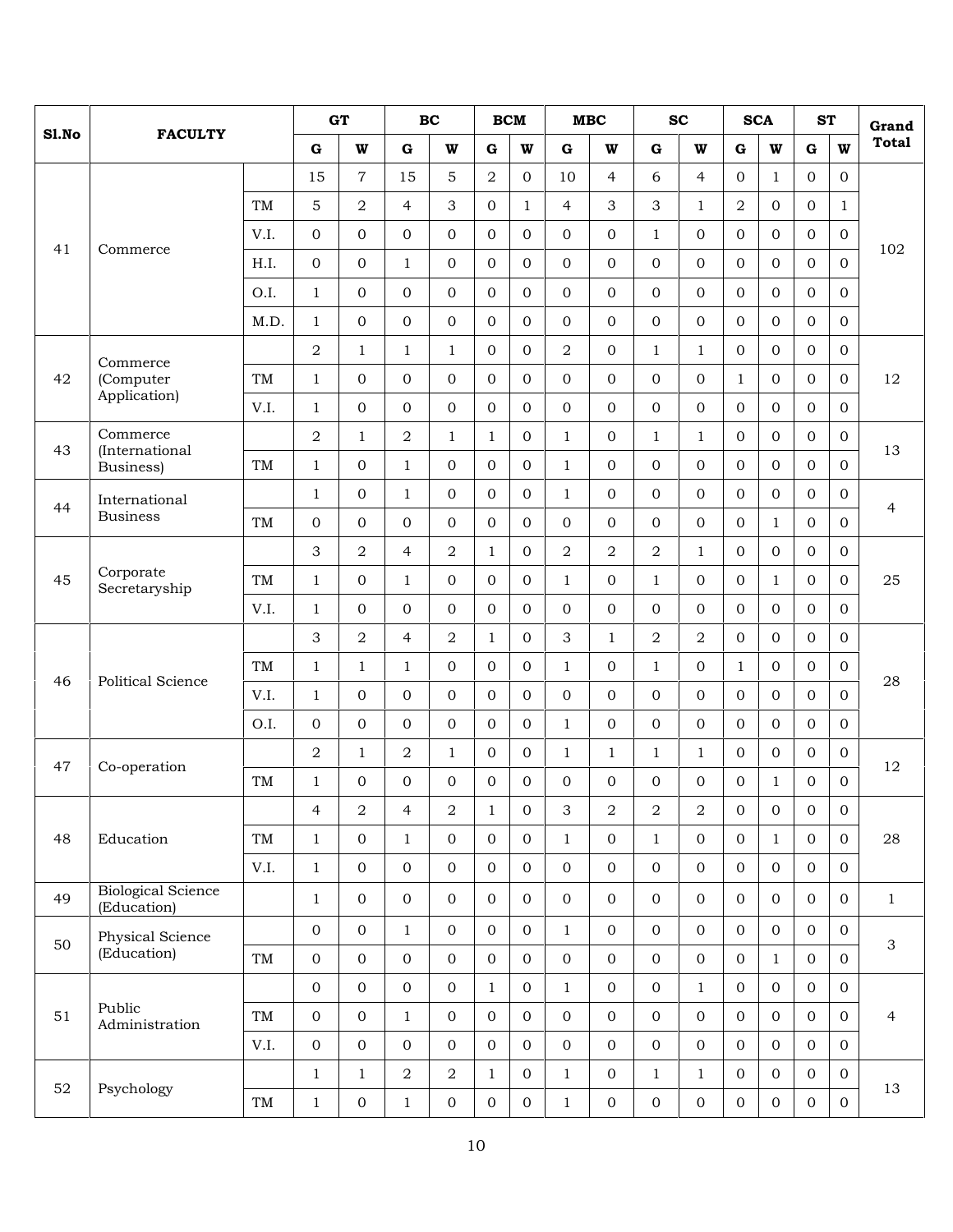| Sl.No<br>53<br>54<br>55 | <b>FACULTY</b><br>Sanskrit<br>Sociology      |           | $\mathbf G$<br>$\mathbf 0$ | W              | $\mathbf G$    | W              | $\mathbf G$    |                |                  |                |                |                |                |                |                                        |                  |                  |
|-------------------------|----------------------------------------------|-----------|----------------------------|----------------|----------------|----------------|----------------|----------------|------------------|----------------|----------------|----------------|----------------|----------------|----------------------------------------|------------------|------------------|
|                         |                                              |           |                            |                |                |                |                | W              | ${\bf G}$        | W              | $\mathbf G$    | W              | $\mathbf G$    | $\mathbf{W}$   | <b>Total</b><br>W<br>$\mathbf G$       |                  |                  |
|                         |                                              |           |                            | $\mathbf{1}$   | $\mathbf{1}$   | $\mathbf{1}$   | $\overline{0}$ | $\Omega$       | $\boldsymbol{0}$ | $\mathbf{1}$   | $\mathbf{1}$   | $\mathbf{0}$   | $\overline{0}$ | $\Omega$       | $\Omega$                               | $\overline{0}$   | 5                |
|                         |                                              |           | $\mathbf 0$                | $\mathbf{1}$   | $\mathbf{1}$   | $\overline{0}$ | $\overline{0}$ | $\Omega$       | $\mathbf{1}$     | $\overline{0}$ | $\overline{0}$ | $\mathbf{0}$   | $\overline{0}$ | $\Omega$       | $\Omega$                               | $\overline{0}$   |                  |
|                         |                                              | TM        | $\boldsymbol{0}$           | $\overline{0}$ | $\Omega$       | $\Omega$       | $\Omega$       | $\Omega$       | $\overline{O}$   | $\overline{O}$ | $\overline{0}$ | $\Omega$       | $\overline{0}$ | $\Omega$       | $\Omega$                               | $\overline{0}$   | 3                |
|                         |                                              |           | $\mathbf 2$                | $\mathbf{1}$   | $\overline{2}$ | $\mathbf{1}$   | $\mathbf{1}$   | $\overline{0}$ | $\,2$            | 1              | $\mathbf{1}$   | $\mathbf{1}$   | $\overline{0}$ | $\Omega$       | $\Omega$                               | $\overline{0}$   |                  |
|                         | Social Work                                  | TM        | $\mathbf{1}$               | $\overline{0}$ | $\mathbf{1}$   | $\overline{0}$ | $\overline{0}$ | $\Omega$       | $\boldsymbol{0}$ | $\overline{0}$ | $\overline{0}$ | $\Omega$       | $\Omega$       | $\mathbf{1}$   | $\Omega$                               | $\mathbf 0$      | 15               |
| 56                      | Telugu                                       |           | $\mathbf{1}$               | $\overline{0}$ | $\overline{0}$ | $\overline{0}$ | $\overline{0}$ | $\Omega$       | $\mathbf{1}$     | $\mathbf{0}$   | $\overline{0}$ | $\Omega$       | 0              | $\mathbf{1}$   | $\Omega$                               | $\overline{0}$   | 3                |
| 57                      | Malayalam                                    |           | $\mathbf{1}$               | $\overline{0}$ | $\overline{0}$ | 0              | $\overline{0}$ | $\overline{0}$ | 0                | $\overline{O}$ | $\overline{0}$ | $\overline{0}$ | $\overline{0}$ | $\mathbf{0}$   | $\mathbf{0}$                           | $\boldsymbol{0}$ | $\mathbf{1}$     |
| 58                      | Hindi                                        |           | $\mathbf{1}$               | $\overline{0}$ | $\mathbf{1}$   | $\overline{0}$ | $\overline{0}$ | $\Omega$       | $\mathbf{1}$     | $\overline{0}$ | $\overline{0}$ | $\overline{0}$ | $\mathbf{0}$   | $\mathbf{1}$   | $\Omega$                               | $\overline{0}$   | $\overline{4}$   |
| 59                      | Urudu                                        |           | $\mathbf{1}$               | $\overline{0}$ | $\Omega$       | $\overline{0}$ | $\overline{0}$ | $\Omega$       | $\mathbf{1}$     | $\overline{0}$ | $\overline{0}$ | $\overline{0}$ | $\overline{0}$ | 1              | $\Omega$                               | $\overline{0}$   | 3                |
| 60                      | Human Resource<br>Development                |           | $\mathbf{1}$               | $\overline{0}$ | $\overline{0}$ | $\overline{0}$ | $\overline{0}$ | $\overline{0}$ | $\mathbf 0$      | $\overline{0}$ | $\mathbf{0}$   | $\overline{0}$ | $\overline{0}$ | $\Omega$       | $\Omega$                               | $\overline{0}$   | $\mathbf{1}$     |
| 61                      | Human Rights                                 |           | 0                          | $\mathbf{1}$   | $\mathbf{1}$   | $\overline{0}$ | $\overline{0}$ | $\Omega$       | $\mathbf{1}$     | $\mathbf{0}$   | $\mathbf{1}$   | $\Omega$       | $\Omega$       | $\Omega$       | $\Omega$                               | $\overline{0}$   | 4                |
| 62                      | Indian Culture                               |           | $\boldsymbol{0}$           | $\overline{0}$ | $\overline{0}$ | $\overline{0}$ | $\overline{0}$ | $\Omega$       | $\mathbf 0$      | $\mathbf{1}$   | $\mathbf{1}$   | $\overline{0}$ | $\overline{0}$ | $\Omega$       | $\overline{0}$                         | $\overline{0}$   | $\overline{2}$   |
| 63                      | Defence Studies                              |           | $\overline{2}$             | $\mathbf{1}$   | $\overline{2}$ | $\mathbf{1}$   | $\overline{0}$ | $\overline{0}$ | $\mathbf{1}$     | $\mathbf{1}$   | $\mathbf{1}$   | $\overline{0}$ | $\overline{0}$ | $\overline{0}$ | $\overline{0}$<br>$\overline{0}$<br>11 |                  |                  |
|                         |                                              | <b>TM</b> | $\mathbf{1}$               | $\overline{0}$ | $\Omega$       | $\overline{0}$ | $\overline{0}$ | $\Omega$       | $\boldsymbol{0}$ | $\overline{O}$ | $\overline{0}$ | $\overline{0}$ | $\overline{0}$ | 1              | $\Omega$                               | $\overline{0}$   |                  |
|                         |                                              |           | $\overline{2}$             | 2              | 3              | $\overline{2}$ | $\mathbf{1}$   | $\Omega$       | $\overline{2}$   | $\mathbf{1}$   | $\mathbf{1}$   | $\overline{2}$ | $\overline{0}$ | $\Omega$       | $\Omega$                               | $\overline{0}$   |                  |
| 64                      | Visual Communi-<br>cation                    | TM        | $\mathbf{1}$               | $\overline{0}$ | $\mathbf{1}$   | $\overline{0}$ | $\overline{0}$ | $\Omega$       | $\mathbf{1}$     | $\mathbf{0}$   | $\mathbf{1}$   | $\Omega$       | $\overline{0}$ | $\Omega$       | $\Omega$                               | $\overline{0}$   | 21               |
|                         |                                              | V.I.      | $\mathbf{1}$               | $\overline{0}$ | $\Omega$       | $\mathbf 0$    | $\Omega$       | $\Omega$       | $\mathbf{0}$     | $\mathbf{0}$   | $\overline{0}$ | $\overline{0}$ | $\overline{0}$ | $\Omega$       | $\Omega$                               | $\Omega$         |                  |
| 65                      | Journalism and<br>Mass                       |           | $\mathbf{1}$               | $\mathbf{1}$   | 2              | $\mathbf{1}$   | $\Omega$       | $\Omega$       | $\overline{2}$   | $\mathbf{1}$   | $\mathbf{1}$   | $\mathbf{1}$   | $\overline{0}$ | $\Omega$       | $\Omega$                               | $\overline{0}$   | 11               |
|                         | Communication                                | TM        | $\mathbf{1}$               | $\overline{0}$ | $\Omega$       | $\overline{0}$ | $\overline{0}$ | $\overline{0}$ | $\mathbf 0$      | $\overline{0}$ | $\overline{0}$ | $\overline{0}$ | $\overline{0}$ | $\Omega$       | $\overline{0}$                         | $\overline{0}$   |                  |
| 66                      | Environmental<br>Studies                     |           | $\mathbf{1}$               | $\overline{0}$ | $\Omega$       | $\overline{0}$ | $\overline{0}$ | $\Omega$       | $\overline{0}$   | $\Omega$       | $\overline{0}$ | $\Omega$       | $\Omega$       | $\Omega$       | $\Omega$                               | $\overline{0}$   | $\mathbf{1}$     |
|                         |                                              |           | $\mathbf{1}$               | $\overline{0}$ | $\Omega$       | $\overline{0}$ | $\overline{0}$ | $\Omega$       | $\overline{0}$   | $\mathbf{0}$   | $\overline{0}$ | $\overline{0}$ | $\mathbf{0}$   | $\Omega$       | $\overline{0}$                         | $\overline{0}$   |                  |
| 67                      | Music                                        | TM        | 0                          | $\mathbf{0}$   | $\mathbf{0}$   | 0              | $\mathbf{0}$   | $\overline{0}$ | 0                | $\overline{0}$ | $\overline{0}$ | $\mathbf{0}$   | $\mathbf 0$    | $\mathbf{1}$   | $\overline{0}$                         | $\mathbf{0}$     | $\boldsymbol{2}$ |
| 68                      | Bachelor of<br><b>Business</b><br>Management |           | $\boldsymbol{0}$           | $\mathbf{0}$   | $\mathbf{0}$   | $\overline{0}$ | $\overline{0}$ | $\overline{0}$ | $\mathbf 0$      | $\mathbf{1}$   | $\mathbf{0}$   | $\mathbf{0}$   | $\mathbf{0}$   | $\mathbf{0}$   | $\mathbf{0}$                           | $\boldsymbol{0}$ | $\mathbf{1}$     |
| 69                      | <b>Fashion Technology</b>                    |           | $\mathbf{1}$               | $\overline{0}$ | $\overline{0}$ | 0              | $\overline{0}$ | $\overline{0}$ | $\mathbf{0}$     | $\overline{0}$ | $\overline{0}$ | $\mathbf{0}$   | $\overline{0}$ | $\mathbf{0}$   | $\overline{0}$                         | $\overline{0}$   | $\mathbf{1}$     |
|                         | Food Science and                             |           | $\mathbf{1}$               | $\overline{0}$ | $\mathbf{0}$   | $\overline{0}$ | $\overline{0}$ | $\overline{0}$ | $\mathbf{0}$     | $\mathbf{0}$   | $\mathbf{O}$   | $\mathbf{0}$   | $\overline{0}$ | $\mathbf{0}$   | $\mathbf{0}$                           | $\overline{0}$   |                  |
| 70                      | Diectics                                     | TM        | $\boldsymbol{0}$           | $\overline{0}$ | $\overline{0}$ | 0              | $\overline{0}$ | $\overline{0}$ | $\mathbf{0}$     | $\overline{0}$ | $\overline{0}$ | $\overline{0}$ | $\overline{0}$ | $\mathbf{1}$   | $\overline{0}$                         | $\boldsymbol{0}$ | $\,2$            |
| 71                      | History (Education)                          |           | $\mathbf{1}$               | $\overline{0}$ | $\overline{0}$ | 0              | $\overline{0}$ | $\overline{0}$ | $\boldsymbol{0}$ | $\mathbf{0}$   | $\mathbf{0}$   | $\mathbf 0$    | $\mathbf{0}$   | $\mathbf 0$    | $\mathbf 0$                            | $\boldsymbol{0}$ | $\mathbf{1}$     |
| 72                      | Commerce (E-Com.)                            |           | $\boldsymbol{0}$           | $\mathbf{1}$   | $\mathbf{0}$   | $\overline{0}$ | $\overline{0}$ | $\Omega$       | $\mathbf{0}$     | $\overline{0}$ | $\mathbf{0}$   | $\overline{0}$ | $\overline{0}$ | $\overline{0}$ | $\mathbf{0}$                           | $\boldsymbol{0}$ | $\mathbf{1}$     |
|                         | <b>Total</b>                                 |           | 492                        | 203            | 412            | 176            | 59             | 18             | 315              | 134            | 234            | 105            | 44             | 42             | 12                                     | 6                | 2252             |

One post under BC W category is reserved for Court case.

**Note :** V.I. : Visually Impaired, H.I. : Hearing Impaired, O.I. : Ortho Impaired,

M.D. : Multiple Disorder., T.M : Tamil Medium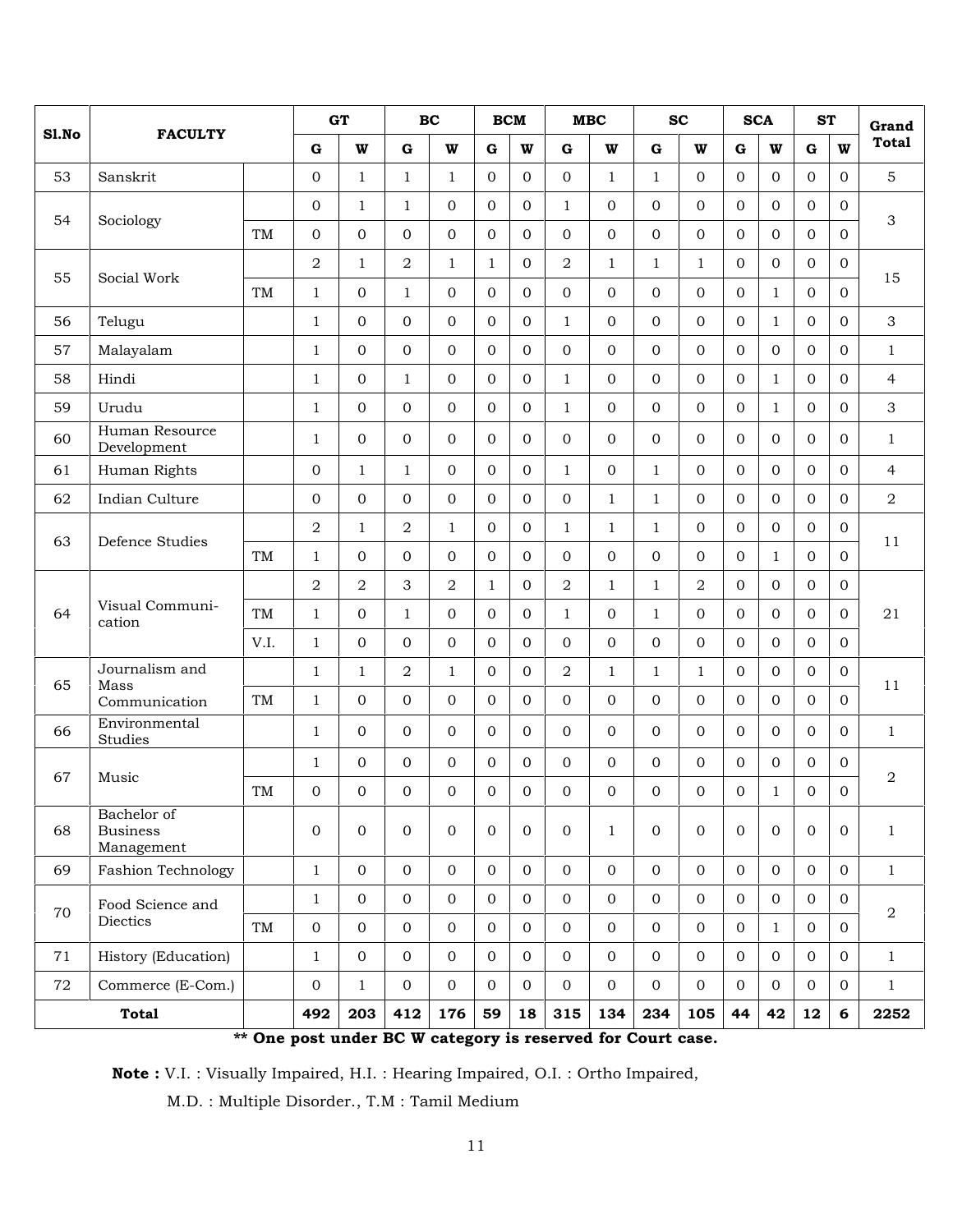**d)** To teach Deaf Candidates in Tamil and Computer Application subject (Special recruitment for Presidency College, Chennai –5) :

| <b>Communal Turn</b> | Tamil | Computer<br>Application | Total |
|----------------------|-------|-------------------------|-------|
| ጉፐ                   |       |                         |       |

#### **ABBREVIATIONS**

**GT** : General Turn; **BC** : Backward Class; **BCM** : Backward Class Muslim; **MBC/ DNC** : Most Backward Class/ Denotified Communities; **SC** : Scheduled Caste; **SCA** : Scheduled Caste Arunthathiar; **ST** : Scheduled Tribe; **TM**: Tamil Medium; **W**: Women

**Note:** The estimate of vacancies are provisional subject to change as per the user Department request.

#### **5.Rule of Reservation :**

The Rule of Reservation of appointments is applicable to this recruitment.

**a) Vertical Reservation :** 69% Communal reservation will be followed vertically as per existing Government rules / Orders i.e., 18% shall be reserved for Scheduled Castes including 3% offered to Arunthathiyars on preferential basis amongst the Scheduled Castes, 1% for Scheduled Tribes, 26.5% for Backward Classes (other than Backward Class Muslims), 3.5% for the Backward Class Muslims, 20% for Most Backward Classes and Denotified Communities and 31% shall be filled on the basis of merit. Provided that even after filling up of the required candidates for posts for Arunthathiyars amongst the Scheduled Castes, if more number of qualified Arunthathiyars are available, such excess number of candidates of Arunthathiyars shall be entitled to compete with the other Scheduled Castes in the inter-se-merit among them and if any appointment or post reserved for Arunthathiyars remains unfilled for want of adequate number of qualified candidates, it shall be filled up by Scheduled Caste candidates other than Arunthathiyars.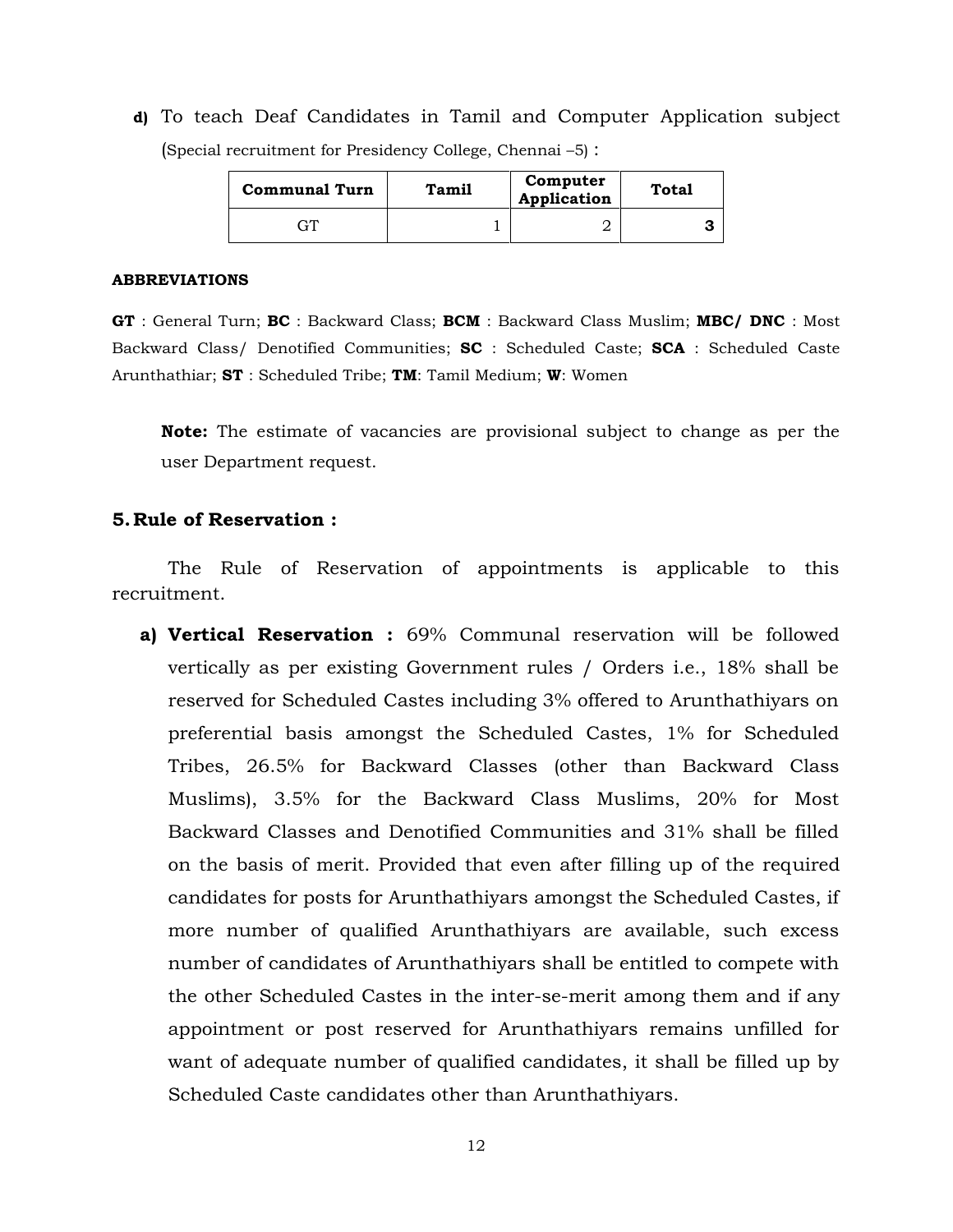#### **b) Horizontal Reservation :**

- i. **Women Reservation**: 30% Women reservation will be provided horizontally as per existing Government Rules / Orders. If qualified and suitable women candidates are not available for selection against the vacancies reserved for them, those vacancies will be filled by male candidates belonging to those respective communal categories.
- ii. **Reservation for Persons Studied in Tamil Medium (PSTM):** 20% horizontal reservation on preferential basis for Persons Studied in Tamil Medium will be followed as per existing Government Orders. This reservation is subject to the availability of suitable eligible candidates. In the event of non-availability of such candidates the posts reserved for PSTM candidates will be filled by non-tamil medium candidates belonging to those respective communal categories.
- iii. **Special Reservation for Persons with Disability**: 4% Horizontal Reservation as per Tamil Nadu Government Servants (Conditions of Service) Amendment Act 2016, shall be applicable as per G.O (Ms) No 20, Welfare of Differently Abled Persons (DAP 3.2) Department, dated: 20.06.2018, the benchmark disabilities are applicable with respect to the notified posts.

The Candidate who claims reservation under Person with Disability category should possess a valid identity card issued by the competent authority under the Commissionerate for Differently abled, Government of Tamil Nadu.

"A person with hearing impairment should have functional communication skills for class room teaching with or without assistance like sign language, create access as per Person with Disability Act, etc., so that he can discharge his teaching profession without any hindrance. This will be assessed by the ENT surgeon at the time of selection for the post."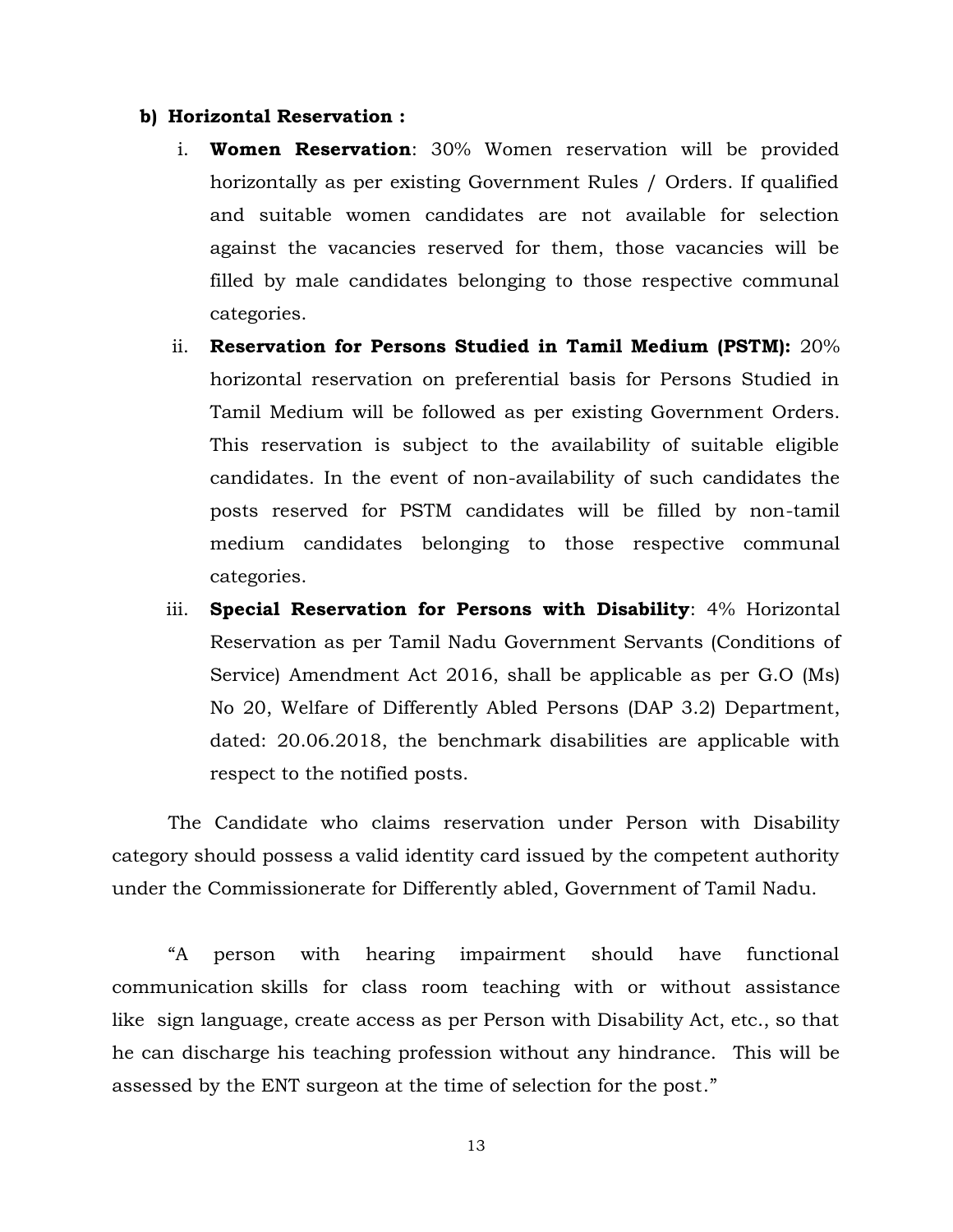### **6.Qualifications :**

**a) Age Limit :** Candidates should not have completed 57 years as on 01-07-2019 as the age of superannuation is 58 years.

### **b) Educational Qualifications :**

i. **For General Candidates :** A Pass in Post-Graduate Degree in the relevant subject with a minimum of 55% marks and a pass in the NET/ SLET/ SET / SLST / CSIR / JRF as per UGC Norms in the relevant subject.

### (or)

A Pass in Post-Graduate Degree in the relevant subject with a minimum of 55% marks and Ph.D in the relevant subject awarded as per UGC norms (Certificate of compliance to be obtained from competent authority of the concerned University – to be submitted at the time of Certificate Verification).

- ii. A 5% relaxation will be given to BC/BCM/MBC&DNC/SC/SCA/ST and Differently abled candidates (PWD candidates).
- iii. As per the regulation dated 18th July 2018 proviso II- 3.4-1 no grace marks will be allowed. For example if the score of a general candidate is 54.99% or a reserved category candidate score is 49.99% they are not eligible to apply.
- iv. All the Educational qualifications should have been obtained prior to the date of this notification.
- v. It is informed that candidate who have obtained a Bachelor's degree from a recognised University, under  $10 + 2 + 3$  pattern alone shall be considered for selection as per G.O.Ms.No.107,P&AR Department, dated 18.08.2009, G.O. Ms. No. 116, P&AR (M) Dept., dated.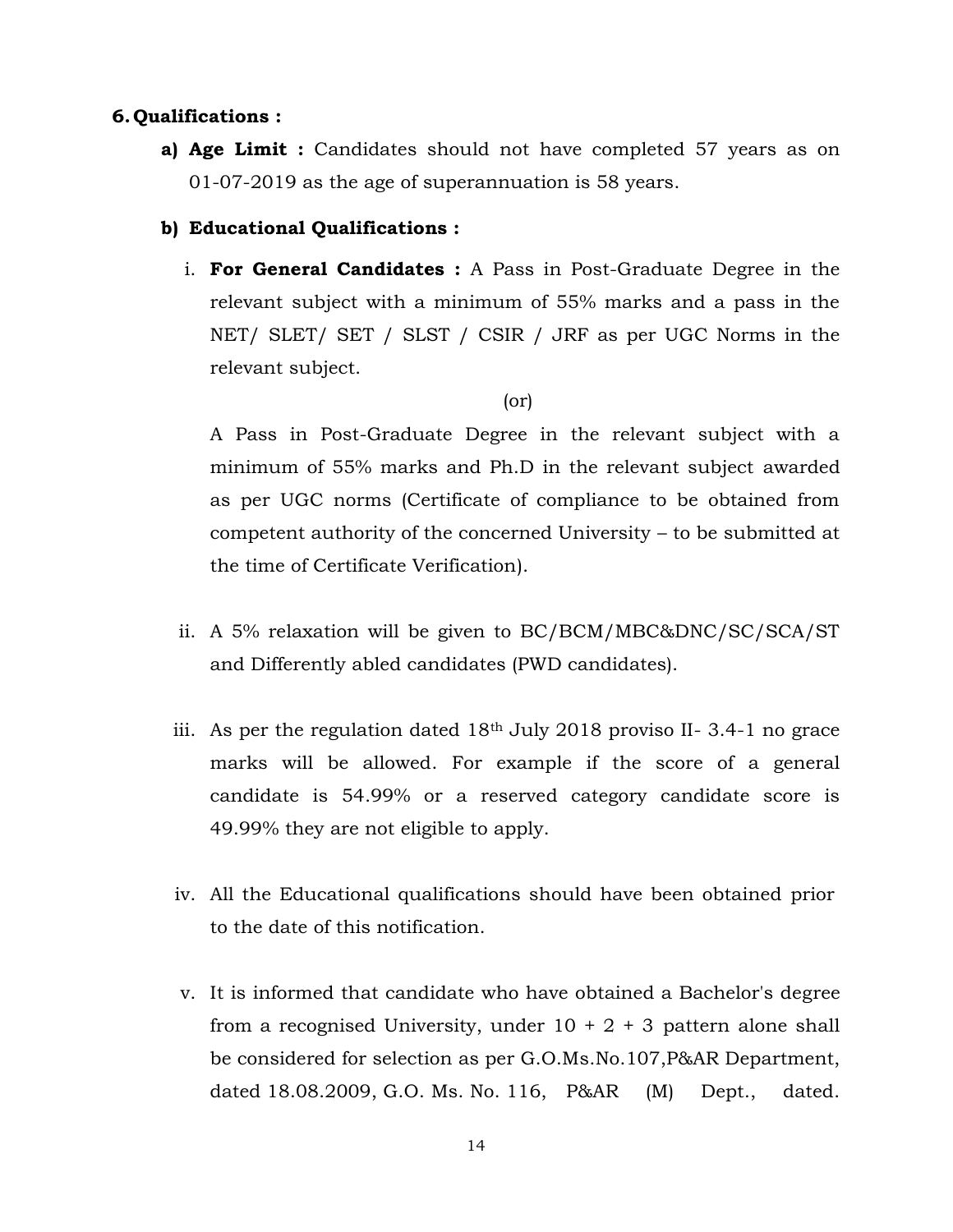18.08.2010 and as prescribed in G.O (Ms). No. 242, Higher Education (B1) Department Dated, 18.12.2012. No other order / pattern will be accepted.

- vi. The M.Phil and Ph.D degrees obtained through Correspondence/ Distance Education/ Open University System are **ineligible** for appointment as Lecturers / Assistant Professors in Colleges and Universities vide G.O.Ms.No. 91, Higher Education (K2) Department, dated 03.04.2009.
- vii. Those who are obtained PG/Ph.D degree in foreign Universities shall obtain equivalence certificate from Association of Indian Universities, New Delhi. This has to be produced at the time of Certificate Verification.
- viii. For the Special Recruitment to teach the deaf candidates, apart from the qualifications mentioned above, they should possess anyone of the following additional special qualifications.
	- a. Rehabilitation Council of India approved Disability related (Deaf) Course – Senior Diploma in Teaching the Deaf (Hearing Impairment)

(or)

b. Special B.Ed in teaching the Hearing Impairment

**The eligibility criteria on essential qualifications of the candidate acquired through correspondence / Distance / Open University system as eligible for the Direct Recruitment of Assistant Professor is subject to the outcome of the Writ Appeal to be filed before Madurai Bench of Hon'ble High Court of Madras against orders issued on 21.06.2019 in W.P (MD) Nos 18755, 12054 and 13485 of 2013 and W.P (MD) No. 519 of 2014 and M.P (MD) Nos. 1, 1 of 2013 and 1, 2, 3 of 2013 and 1 and 2 of 2014**

<sup>15</sup>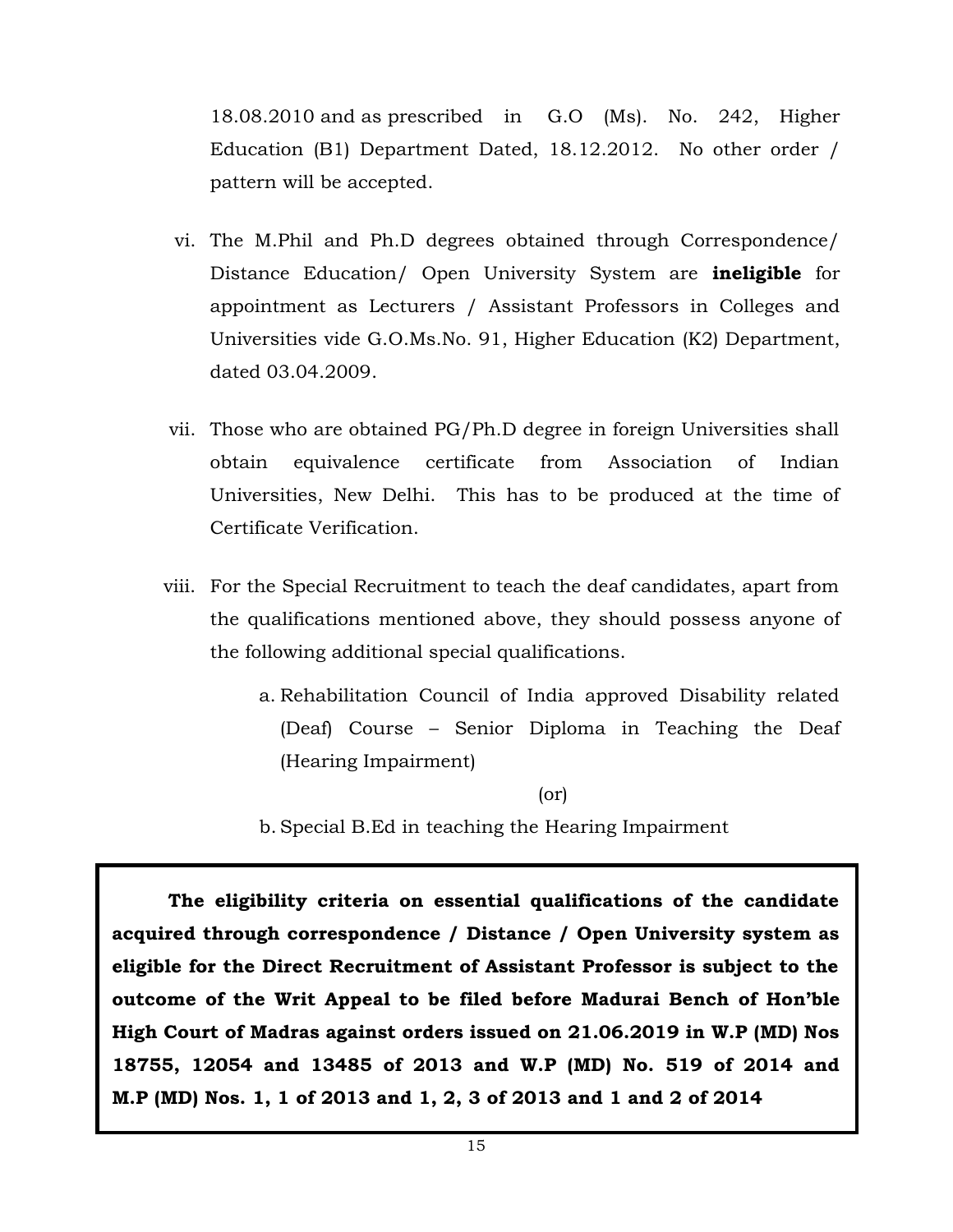**7.Equivalence of Subjects :** The recruitment for Assistant Professors in Government Arts & Science Colleges and Colleges of Education is notified for 73 subjects. The Higher Education Department / P&AR Department have declared some other subjects as equivalent to the subject mentioned in the notification through relevant Government orders. For subjects notified in TRB advertisement and its equivalent qualifications are shown in the table below. Candidates possessing equivalent qualifications can also apply for which the G.O. has been issued. If a candidate claims his/her subject is equivalent to one of the subject notified and it is the responsibility of the candidate and the Institute/College/University in which the candidate obtained degree, to get equivalence of subject by way of G.O from the Higher Education Department. Any said G.O. shall be prior to the last date of the online application form, otherwise the candidates are not eligible for recruitment for the particular subject.

The following table shows the Main Subjects and the equivalent Subject awarded by various Universities vide Government Orders from the Higher Education Department / P&AR Department.

| Sl.No          | Subject | <b>Equivalent Subject</b>                                                    | <b>University Offered</b>   | G.O.No and Date                                                         |
|----------------|---------|------------------------------------------------------------------------------|-----------------------------|-------------------------------------------------------------------------|
| 1              | Botany  | M.Sc. Life Science with<br>Specialization in<br>Microbiology                 | Bharathidasan<br>University | G.O.Ms.No.232, P&AR<br>Department, Dated 22.01.1995                     |
| $\overline{2}$ | Botany  | M.Sc. Life Science with<br>Specialization in Plant<br>Science                | Bharathidasan<br>University | G.O.Ms.No.232, P&AR<br>Department, Dated 22.01.1995                     |
| 3              | Botany  | M.Sc. Plant Science                                                          | Bharathidasan<br>University | G.O.Ms.No.252, P&AR<br>Department, Dated 15.10.1995                     |
| 4              | Botany  | M.Sc. (Plant Biology and<br>Plant Technology) in St<br>Joseph's (Autonomous) | Bharathidasan<br>University | G.O.Ms.No.116, Higher Education<br>(K2) Department, Dated<br>22.07.2016 |
| 5              | Botany  | M.Sc. Plant Biotechnology                                                    | Bharathidasan<br>University | G.O.Ms.No.116, Higher Education<br>(K2) Department, Dated<br>22.07.2016 |
| 6              | Botany  | M.Sc. Plant Science                                                          | Bharathiyar<br>University   | G.O.Ms.No.254, P&AR<br>Department, Dated 22.10.1998                     |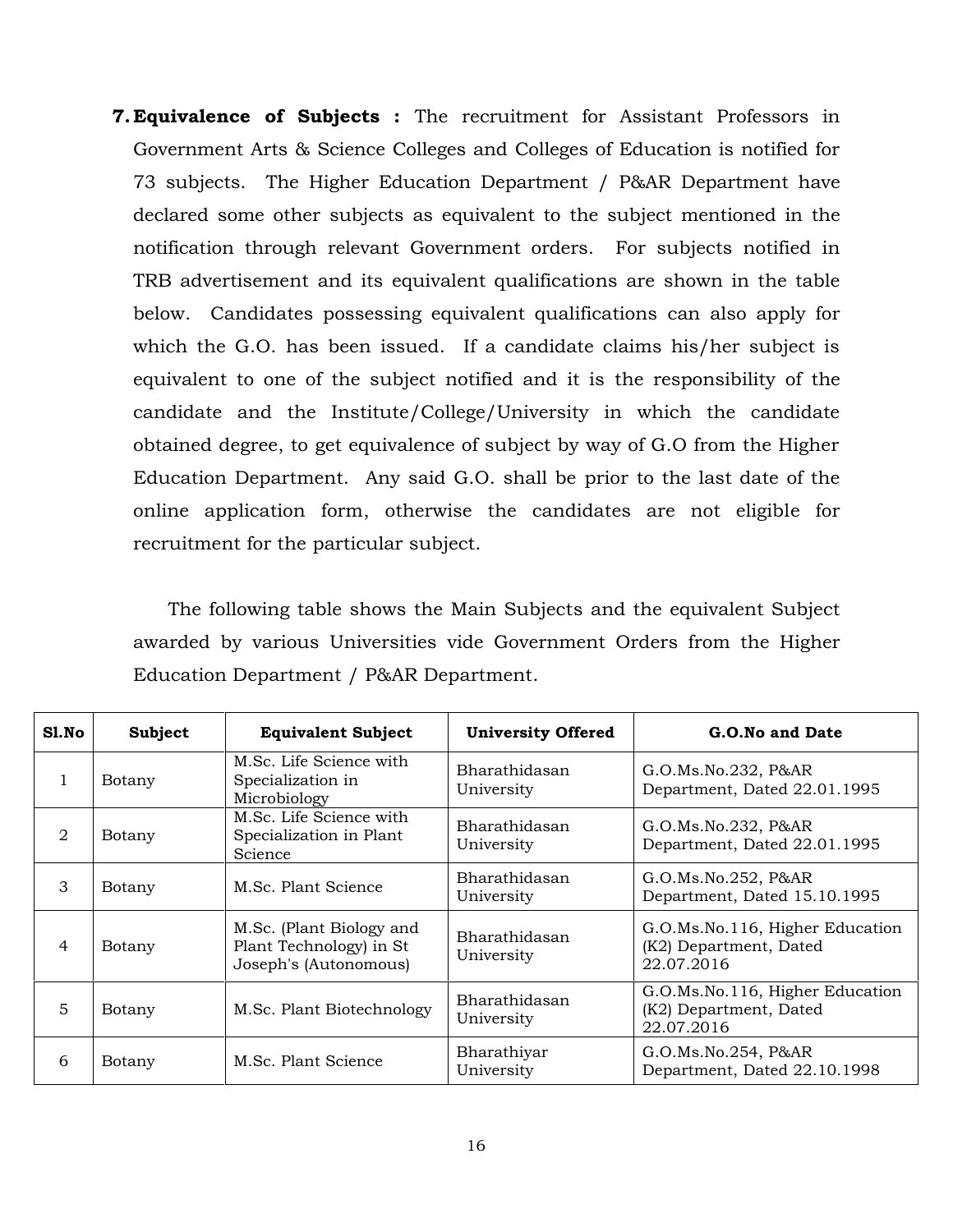| S1.No          | Subject                           | <b>Equivalent Subject</b>                                     | <b>University Offered</b>                                                                                         | G.O.No and Date                                                            |
|----------------|-----------------------------------|---------------------------------------------------------------|-------------------------------------------------------------------------------------------------------------------|----------------------------------------------------------------------------|
| $\overline{7}$ | Botany                            | M.Sc. (Plant Biology and<br>Plant Technology)                 | Bharathiyar<br>University                                                                                         | G.O.(1D) No. 268, Higher<br>Education (H1) Department, Dated<br>20.09.2012 |
| 8              | Botany                            | M.Sc. Applied Biology<br>(Botany)                             | Gandhigram Rural<br>University                                                                                    | G.O.Ms.No.72, Higher Education<br>(K2) Department, Dated<br>30.04.2013     |
| 9              | Botany                            | M.Sc. Industrial Micro<br><b>Biology</b>                      | Madras University                                                                                                 | Govt Lr. No. 49325/A9, Dated<br>11.06.1998                                 |
| 10             | Botany                            | M.Sc. Plant Science                                           | Madras University                                                                                                 | G.O.Ms.No.185, Higher Education<br>(K2) Department, Dated<br>26.09.2013    |
| 11             | Botany                            | M.Sc. Applied Plant<br>Science                                | Madras University                                                                                                 | G.O.Ms.No.270, Higher Education<br>(K2) Department, Dated<br>31.12.2013    |
| 12             | Botany                            | M.Sc. Plant Science and<br>Technology (5 Years<br>Integrated) | Annamalai University                                                                                              | G.O.Ms.No.116, Higher Education<br>(K2) Department, Dated<br>22.07.2016    |
| 13             | Botany                            | M.Sc. Botany (5 Years<br>Integrated)                          | Annamalai University                                                                                              | G.O.Ms.No.171, Higher Education<br>(K2) Department, Dated<br>30.09.2014    |
| 14             | Botany                            | M.Sc. Botany<br>(Specialization) in<br>Microbiology           | American College<br>Affiliated to Madurai<br>Kamaraj University                                                   | G.O.Ms.No.116, Higher Education<br>(K2) Department, Dated<br>22.07.2016    |
| 15             | Botany                            | M.Sc. Applied Botany                                          | Periyar University                                                                                                | G.O.Ms.No.72, Higher Education<br>(K2) Department, Dated<br>30.04.2013     |
| 16             | <b>Business</b><br>Administration | M.B.A                                                         | Avinashilingam<br>Institute for Home<br>Science and Higher<br><b>Education</b> for<br>Women, Deemed<br>University | G.O.Ms.No.258, P&AR (R)<br>Department, Dated 27.10.1997                    |
| 17             | Chemistry                         | M.Sc. (Applied Chemistry)                                     | Gandhigram Rural<br>University                                                                                    | G.O.Ms.No.133, P&AR (R)<br>Department, Dated 28.07.1999                    |
| 18             | Chemistry                         | M.Sc. (Applied Chemistry)                                     | Anna University                                                                                                   | G.O.Ms.No.164, P&AR (R)<br>Department, Dated 21.08.2000                    |
| 19             | Chemistry                         | M.Sc. (Analytical<br>Chemistry)                               | Madras University                                                                                                 | G.O.Ms.No.165, School Education<br>(HS-2) Department, Dated<br>04.07.2012  |
| 20             | Chemistry                         | M.Sc. (Organic Chemistry)                                     | Annamalai University                                                                                              | G.O.Ms.No.165, School Education<br>(HS-2) Department, Dated<br>04.07.2012  |
| 21             | Chemistry                         | M.Sc. (Inorganic<br>Chemistry)                                | Annamalai University                                                                                              | G.O.Ms.No.165, School Education<br>(HS-2) Department, Dated<br>04.07.2012  |
| 22             | Chemistry                         | M.Sc. (Physical Chemistry)                                    | Annamalai University                                                                                              | G.O.Ms.No.165, School Education<br>(HS-2) Department, Dated<br>04.07.2012  |
| 23             | Chemistry                         | M.Sc. (Industrial<br>Chemistry)                               | Alagappa University                                                                                               | G.O.Ms.No.24, Higher Education<br>(K2) Department, Dated<br>13.02.2013     |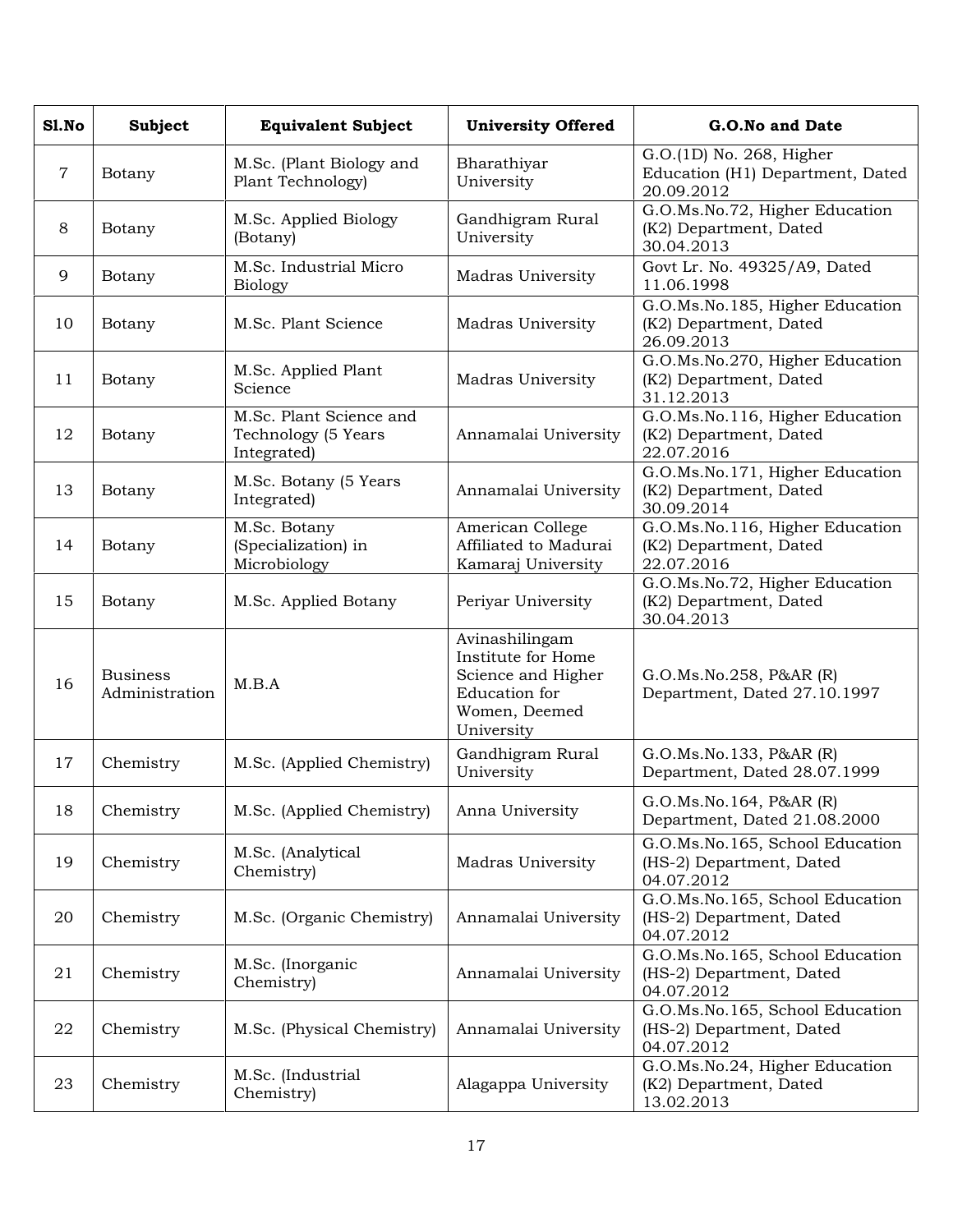| S1.No | Subject   | <b>Equivalent Subject</b>                             | <b>University Offered</b>   | G.O.No and Date                                                        |
|-------|-----------|-------------------------------------------------------|-----------------------------|------------------------------------------------------------------------|
| 24    | Chemistry | M.Sc. (Industrial<br>Chemistry)                       | Bharathidasan<br>University | G.O.Ms.No.24, Higher Education<br>(K2) Department, Dated<br>13.02.2013 |
| 25    | Chemistry | M.Sc. (Organic Chemistry)                             | ***                         | G.O.Ms.No.72, Higher Education<br>(K2) Department, Dated<br>30.04.2013 |
| 26    | Chemistry | M.Sc. (Analytical<br>Chemistry)                       | ***                         | G.O.Ms.No.72, Higher Education<br>(K2) Department, Dated<br>30.04.2013 |
| 27    | Chemistry | M.Sc. (Inorganic<br>Chemistry)                        | ***                         | G.O.Ms.No.72, Higher Education<br>(K2) Department, Dated<br>30.04.2013 |
| 28    | Chemistry | M.Sc. (Polymer Chemistry)                             | ***                         | G.O.Ms.No.72, Higher Education<br>(K2) Department, Dated<br>30.04.2013 |
| 29    | Chemistry | M.Sc. (Physical Chemistry)                            | ***                         | G.O.Ms.No.72, Higher Education<br>(K2) Department, Dated<br>30.04.2013 |
| 30    | Chemistry | M.Sc. (Industrial<br>Chemistry)                       | ***                         | G.O.Ms.No.72, Higher Education<br>(K2) Department, Dated<br>30.04.2013 |
| 31    | Chemistry | M.Sc. 5 Years (Integrated<br>Chemistry)               | ***                         | G.O.Ms.No.72, Higher Education<br>(K2) Department, Dated<br>30.04.2013 |
| 32    | Commerce  | M.Com. With Computer<br>Application                   | Bharathiyar<br>University   | G.O.Ms.No.29, Higher Education<br>(K2) Department, Dated<br>04.03.2013 |
| 33    | Commerce  | M.Com. Information<br>Technology                      | Bharathiyar<br>University   | G.O.Ms.No.29, Higher Education<br>(K2) Department, Dated<br>04.03.2013 |
| 34    | Commerce  | M.Com. Information<br>Technology                      | Bharathiyar<br>University   | G.O.Ms.No.72, Higher Education<br>(K2) Department, Dated<br>30.04.2013 |
| 35    | Commerce  | M.Com. Finance and Cost<br>Accounting                 | Bharathiyar<br>University   | G.O.Ms.No.29, Higher Education<br>(K2) Department, Dated<br>04.03.2013 |
| 36    | Commerce  | M.Com. Finance and Cost<br>Accounting                 | Bharathiyar<br>University   | G.O.Ms.No.72, Higher Education<br>(K2) Department, Dated<br>30.04.2013 |
| 37    | Commerce  | M.Com. Finance and<br>Control                         | Bharathiyar<br>University   | G.O.Ms.No.29, Higher Education<br>(K2) Department, Dated<br>04.03.2013 |
| 38    | Commerce  | M.Com. Finance and<br>Control                         | Bharathiyar<br>University   | G.O.Ms.No.72, Higher Education<br>(K2) Department, Dated<br>30.04.2013 |
| 39    | Commerce  | M.Sc. Finance and<br>Computer Application to<br>M.Com | Bharathiyar<br>University   | G.O.Ms.No.37, Higher Education<br>(K2) Department, Dated<br>17.02.2016 |
| 40    | Commerce  | M.Sc. Finance and<br>Computer Application to<br>M.Com | Bharathiyar<br>University   | G.O.Ms.No.72, Higher Education<br>(K2) Department, Dated<br>30.04.2013 |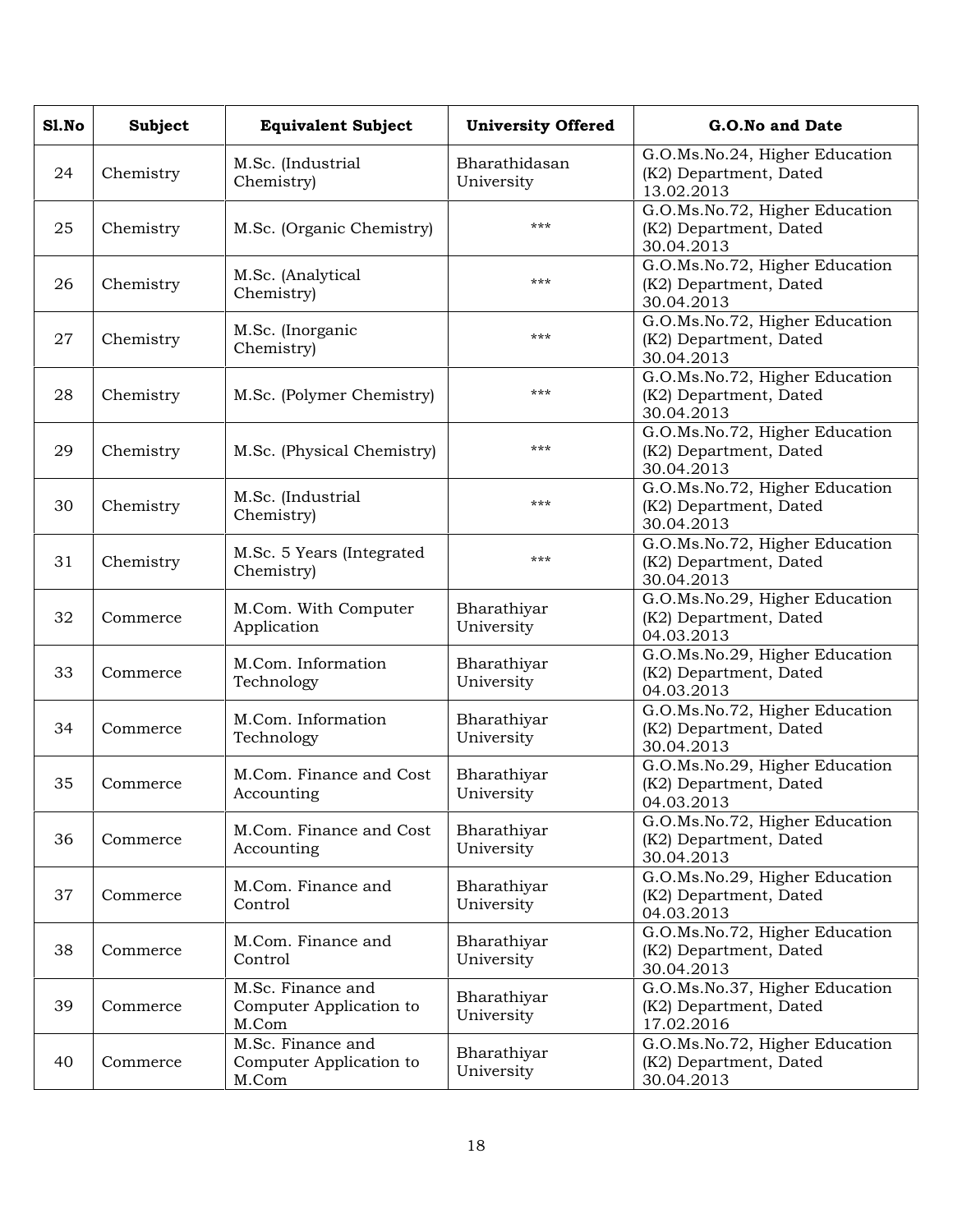| Sl.No | <b>Subject</b> | <b>Equivalent Subject</b>                                             | <b>University Offered</b>   | G.O.No and Date                                                         |
|-------|----------------|-----------------------------------------------------------------------|-----------------------------|-------------------------------------------------------------------------|
| 41    | Commerce       | M.I.B (Master of<br>International Business) to<br>M.Com               | Bharathiyar<br>University   | G.O.Ms.No.72, Higher Education<br>(K2) Department, Dated<br>30.04.2013  |
| 42    | Commerce       | M.Com. Finance and<br>Accounting to M.Com                             | Bharathiyar<br>University   | G.O.Ms.No.37, Higher Education<br>(K2) Department, Dated<br>17.02.2016  |
| 43    | Commerce       | M.Com. With Computer<br>Application                                   | Bharathidasan<br>University | G.O.Ms.No.72, Higher Education<br>(K2) Department, Dated<br>30.04.2013  |
| 44    | Commerce       | M.Com. With Bank<br>Management                                        | Bharathidasan<br>University | G.O.Ms.No.72, Higher Education<br>(K2) Department, Dated<br>30.04.2013  |
| 45    | Commerce       | M.Com. With Financial<br>Management                                   | Bharathidasan<br>University | G.O.Ms.No.72, Higher Education<br>(K2) Department, Dated<br>30.04.2013  |
| 46    | Commerce       | M.Com. Corporate Finance<br>to M.Com                                  | Bharathidasan<br>University | G.O.Ms.No.72, Higher Education<br>(K2) Department, Dated<br>30.04.2013  |
| 47    | Commerce       | M.Com Trade and Service                                               | Madras University           | G.O.Ms.No.270, Higher Education<br>(K2) Department, Dated<br>31.12.2013 |
| 48    | Commerce       | M.Com Business Systems                                                | Madras University           | G.O.Ms.No.270, Higher Education<br>(K2) Department, Dated<br>31.12.2013 |
| 49    | Commerce       | M.Com Trade and<br>Development                                        | Madras University           | G.O.Ms.No.270, Higher Education<br>(K2) Department, Dated<br>31.12.2013 |
| 50    | Commerce       | M.Com. International<br><b>Business</b>                               | Madras University           | G.O.Ms.No.270, Higher Education<br>(K2) Department, Dated<br>31.12.2013 |
| 51    | Commerce       | M.Com. International<br><b>Business and Finance</b>                   | Madras University           | G.O.Ms.No.270, Higher Education<br>(K2) Department, Dated<br>31.12.2013 |
| 52    | Commerce       | M.Com. Accounting<br>Finance                                          | Madras University           | G.O.Ms.No.270, Higher Education<br>(K2) Department, Dated<br>31.12.2013 |
| 53    | Commerce       | M.Com. With Computer<br>Application                                   | Annamalai University        | G.O.Ms.No.27, Higher Education<br>(K2) Department, Dated<br>13.02.2014  |
| 54    | Commerce       | M.Com Entrepreneurship                                                | Annamalai University        | G.O.Ms.No.27, Higher Education<br>(K2) Department, Dated<br>13.02.2014  |
| 55    | Commerce       | M.Com Banking and<br>Insurance Management<br>(Tamil & English Medium) | Annamalai University        | G.O.Ms.No.27, Higher Education<br>(K2) Department, Dated<br>13.02.2014  |
| 56    | Commerce       | M.Com Accounting and<br>Finance                                       | Annamalai University        | G.O.Ms.No.27, Higher Education<br>(K2) Department, Dated<br>13.02.2014  |
| 57    | Commerce       | M.Com Education<br>Management                                         | Annamalai University        | G.O.Ms.No.27, Higher Education<br>(K2) Department, Dated<br>13.02.2014  |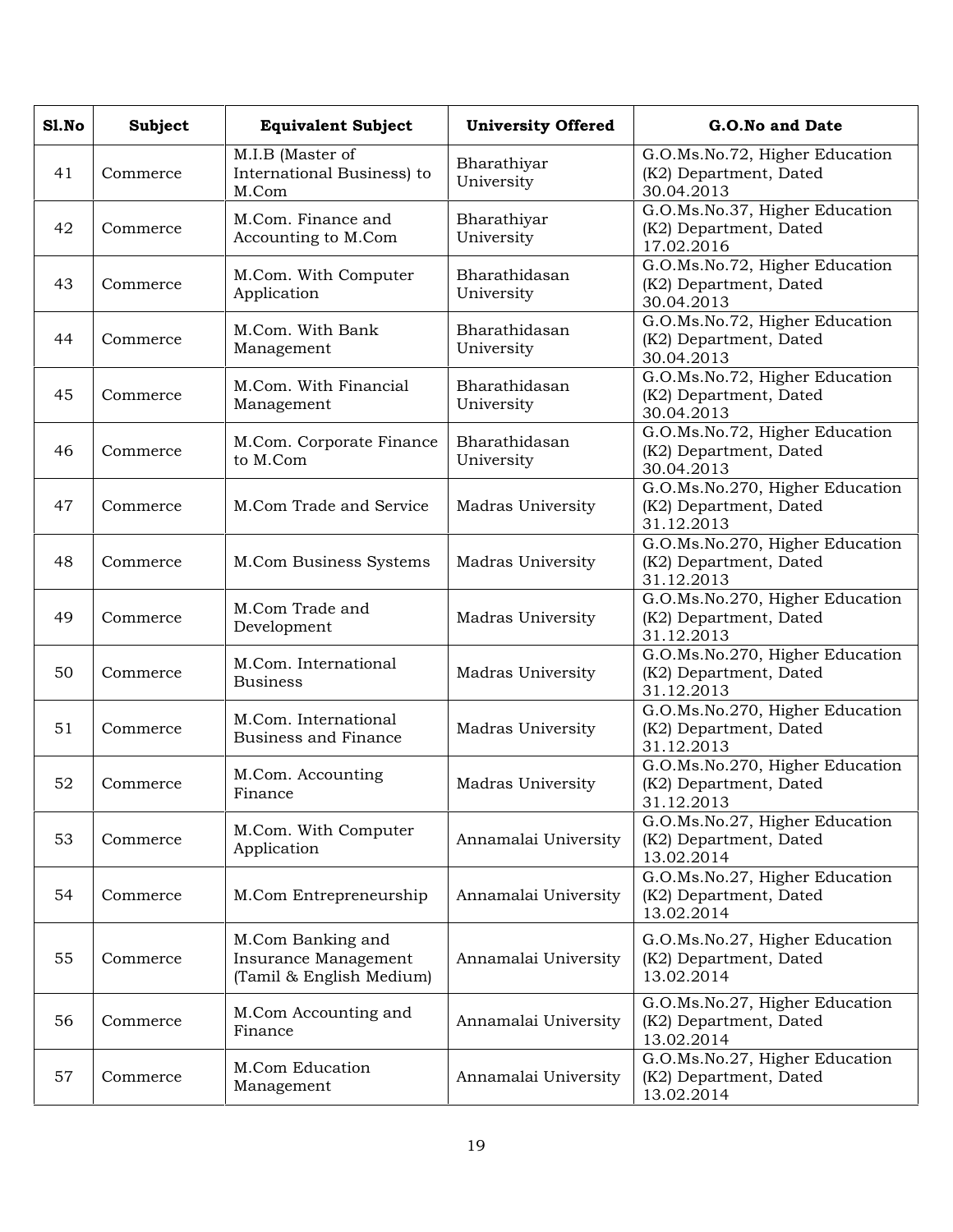| S1.No | <b>Subject</b>          | <b>Equivalent Subject</b>                                      | <b>University Offered</b>                                                                                  | G.O.No and Date                                                            |
|-------|-------------------------|----------------------------------------------------------------|------------------------------------------------------------------------------------------------------------|----------------------------------------------------------------------------|
| 58    | Commerce                | M.Com Marketing                                                | Annamalai University                                                                                       | G.O.Ms.No.27, Higher Education<br>(K2) Department, Dated<br>13.02.2014     |
| 59    | Commerce                | M.Com Co-operative<br>Management (Tamil &<br>English Medium)   | Annamalai University                                                                                       | G.O.Ms.No.27, Higher Education<br>(K2) Department, Dated<br>13.02.2014     |
| 60    | Commerce                | M.Com International<br>Banking to M.Com<br>(General)           | Annamalai University                                                                                       | G.O.Ms.No.112, Higher Education<br>(K2) Department, Dated<br>18.07.2014    |
| 61    | Commerce                | M.Com Finance                                                  | Avinashilingam<br>Institute for Home<br>Science and Higher<br>Education for<br>Women, Deemed<br>University | G.O.Ms.No.112, Higher Education<br>(K2) Department, Dated<br>18.07.2014    |
| 62    | Commerce                | M.Com Finance                                                  | Madurai Kamaraj<br>University                                                                              | G.O.Ms.No.72, Higher Education<br>(K2) Department, Dated<br>30.04.2013     |
| 63    | Commerce                | M.Com with Computer<br>Application                             | Periyar University                                                                                         | G.O.Ms.No.72, Higher Education<br>(K2) Department, Dated<br>30.04.2013     |
| 64    | Commerce                | M.Com with Computer<br>Application                             | Alagappa University                                                                                        | G.O.Ms.No.72, Higher Education<br>(K2) Department, Dated<br>30.04.2013     |
| 65    | Commerce                | M.Com with B.B.A to<br>M.Com                                   | $***$                                                                                                      | G.O.Ms.No.72, Higher Education<br>(K2) Department, Dated<br>30.04.2013     |
| 66    | Computer<br>Application | M.C.A.,                                                        | Gandigram Rural<br>Institute                                                                               | Lr.No. $30281/R/96-5$ , P & AR (R)<br>Department, Dated 28.02.1997         |
| 67    | Computer<br>Science     | M.C.A., M.Sc. IT., M.Sc.<br>Software Technology                | ***                                                                                                        | G.O.Ms.No.72, Higher Education<br>(K2) Department, Dated<br>30.04.2013     |
| 68    | Computer<br>Science     | 2-5 years Integrated M.Sc.<br>Computer Science &<br>Technology | Annamalai University                                                                                       | G.O.Ms.No.72, Higher Education<br>(K2) Department, Dated<br>20.04.2015     |
| 69    | Economics               | M.A. Applied Economics (5<br>Years Integrated Course)          | Annamalai University                                                                                       | G.O.(1D) No. 268, Higher<br>Education (H1) Department, Dated<br>20.09.2012 |
| 70    | Economics               | M.A. Business Economics                                        | Annamalai University                                                                                       | G.O.Ms.No.72, Higher Education<br>(K2) Department, Dated<br>30.04.2013     |
| 71    | Economics               | M.A. Applied Economics                                         | Annamalai University                                                                                       | G.O.Ms.No.72, Higher Education<br>(K2) Department, Dated<br>30.04.2013     |
| 72    | Economics               | M.A. Business Economics                                        | Bharathiyar<br>University                                                                                  | G.O.Ms.No.72, Higher Education<br>(K2) Department, Dated<br>30.04.2013     |
| 73    | Economics               | M.A. Business Economics                                        | Gandhigram Rural<br>University                                                                             | G.O.Ms.No.72, Higher Education<br>(K2) Department, Dated<br>30.04.2013     |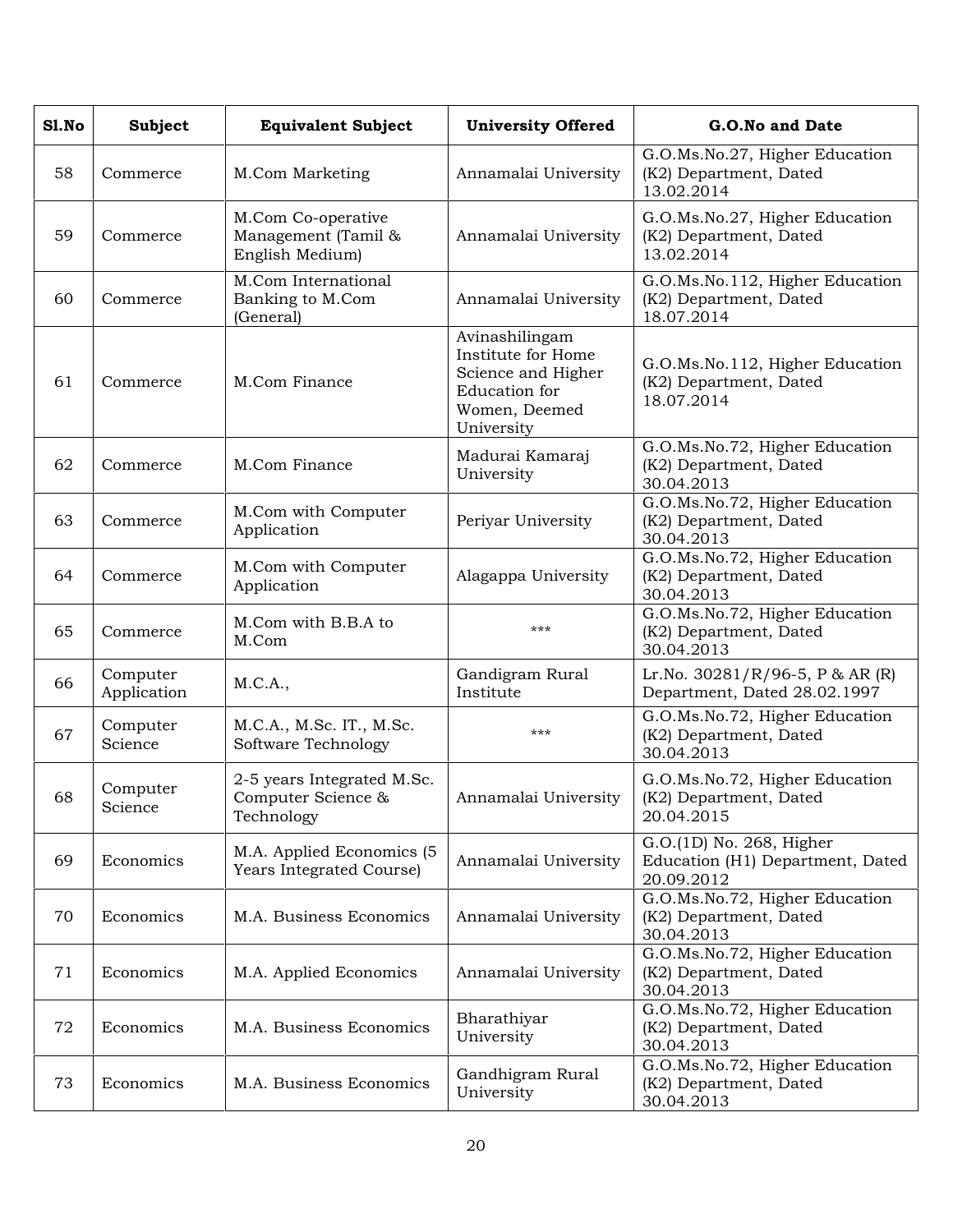| S1.No | <b>Subject</b> | <b>Equivalent Subject</b>                                             | <b>University Offered</b>                                                                                  | G.O.No and Date                                                             |
|-------|----------------|-----------------------------------------------------------------------|------------------------------------------------------------------------------------------------------------|-----------------------------------------------------------------------------|
| 74    | Economics      | M.Sc. Economics (5 Years<br>Integrated)                               | Avinashilingam<br>Institute for Home<br>Science and Higher<br>Education for<br>Women, Deemed<br>University | G.O.Ms.No.117, Higher Education<br>(K2) Department, Dated<br>02.07.2013     |
| 75    | Economics      | M.A. Business Economics                                               | Ethiraj college for<br>Women, Affiliated to<br>Madras University                                           | G.O.Ms.No.116, Higher Education<br>(K2) Department, Dated<br>22.07.2014     |
| 76    | Economics      | M.A. Indian Economics                                                 | <b>Madras University</b>                                                                                   | G.O.Ms.No.116, Higher Education<br>(K2) Department, Dated<br>22.07.2014     |
| 77    | Economics      | M.A. Applied Economics                                                | Bharathidasan<br>University                                                                                | G.O.Ms.No.27, Higher Education<br>(K2) Department, Dated<br>13.02.2014      |
| 78    | Economics      | M.B.E., (Master of<br><b>Business Economics)</b>                      | Bharathidasan<br>University                                                                                | G.O.Ms.No.37, Higher Education<br>(K2) Department, Dated<br>17.02.2016      |
| 79    | English        | M.A Communicative<br>English                                          | Gandhigram Rural<br>University                                                                             | G.O.Ms.No. 530, P & AR (R)<br>Department, Dated 11.10.1981                  |
| 80    | English        | M.A. Comparative<br>Literature and Cultural<br>Studies                | Gandigram Rural<br>University                                                                              | G.O.Ms.No.72, Higher Education<br>(K2) Department, Dated<br>30.04.2013      |
| 81    | English        | M.A. English and<br><b>Communicative Studies</b>                      | Gandigram Rural<br>University                                                                              | G.O.Ms.No.72, Higher Education<br>(K2) Department, Dated<br>30.04.2013      |
| 82    | English        | M.A. English and<br>Communication 5 years<br><b>Integrated Course</b> | Annamalai University                                                                                       | G.O. (1D) No. 269, Higher<br>Education (H1) Department, Dated<br>20.09.2012 |
| 83    | English        | M.A. English with<br><b>Computer Application</b>                      | Bharathiyar<br>University                                                                                  | G.O.Ms.No.72, Higher Education<br>(K2) Department, Dated<br>30.04.2013      |
| 84    | English        | M.A. English Literature<br>with Computer Application                  | Bharathiyar<br>University                                                                                  | G.O.Ms.No. 27, Higher Education<br>(K2) Department, Dated<br>13.02.2014     |
| 85    | English        | M.A. English Language<br>and Literature                               | Bharathiyar<br>University                                                                                  | G.O.Ms.No. 27, Higher Education<br>(K2) Department, Dated<br>13.02.2014     |
| 86    | English        | M.A. English Literature<br>with Computer Application                  | Manonmaiam<br>Sundranar University                                                                         | G.O.Ms.No. 2, Higher Education<br>(K2) Department, Dated<br>05.01.2016      |
| 87    | English        | M.A. English Literature<br>Language and<br>Communication              | Vels University                                                                                            | G.O.(Ms).No. 2, Higher Education<br>(K2) Department, Dated<br>05.01.2016    |
| 88    | Geography      | M.Sc. Applied Geography                                               | Bharathiyar<br>University                                                                                  | G.O.Ms.No.270, Higher Education<br>(K2) Department, Dated<br>31.12.2013     |
| 89    | Geography      | M.Sc. Applied Geography                                               | Bharathidasan<br>University                                                                                | G.O.Ms.No.270, Higher Education<br>(K2) Department, Dated<br>31.12.2013     |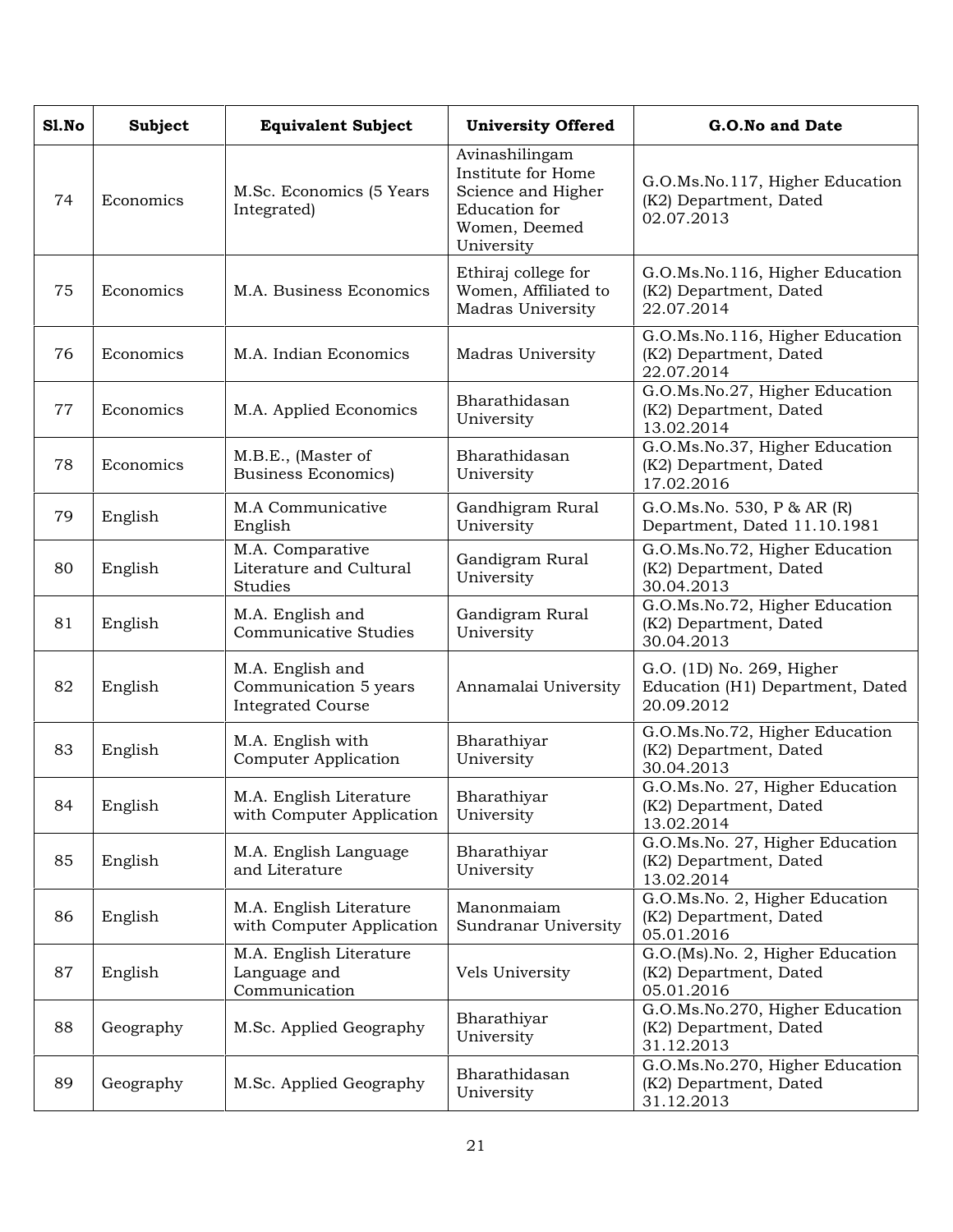| Sl.No | <b>Subject</b> | <b>Equivalent Subject</b>                                                     | <b>University Offered</b>      | G.O.No and Date                                                                          |
|-------|----------------|-------------------------------------------------------------------------------|--------------------------------|------------------------------------------------------------------------------------------|
| 90    | Geography      | M.Sc. Applied Geography                                                       | Madras University              | G.O.Ms.No.228, Higher Education<br>(K2) Department, Dated<br>04.11.2013                  |
| 91    | History        | M.A. Historical Studies                                                       | Madras University              | G.O.Ms.No.270, Higher Education<br>(K2) Department, Dated<br>31.12.2013                  |
| 92    | History        | M.A. History and Heritage<br>Management (5 Year<br>Integrated Programme)      | Annamalai University           | G.O.Ms.No.116, Higher Education<br>(K2) Department, Dated<br>22.07.2016                  |
| 93    | History        | M.A. Applied History                                                          | Loyola College<br>(Autonomous) | G.O.Ms.No.2, Higher Education<br>(K2) Department, Dated<br>05.01.2016                    |
| 94    | History        | B.A. History and Tourism                                                      | Bharathiyar<br>University      | G.O.(1D) No. 268, Higher<br>Education (H1) Department, Dated<br>20.09.2012               |
| 95    | Marine Biology | M.Sc. Aquaculture                                                             | Madras University              | G.O.(D) No. 142, Animal<br>Husbandry & Fisheries (FS II)<br>Department, Dated 22.08.2002 |
| 96    | Mathematics    | M.Sc., (Applied<br>Mathematics)                                               | Anna University                | G.O.Ms.No.80, P&AR (R)<br>Department, Dated 06.02.1996                                   |
| 97    | Mathematics    | M.Sc., (Mathematics with<br>Computer Application)                             | Gandhigram Rural<br>University | G.O.Ms.No.72, Higher Education<br>(K2) Department, Dated<br>30.04.2013                   |
| 98    | Mathematics    | M.Sc., Technology<br>(Industrial Mathematics<br>with Computer<br>Application) | Gandhigram Rural<br>University | G.O.Ms.No.72, Higher Education<br>(K2) Department, Dated<br>30.04.2013                   |
| 99    | Mathematics    | M.Sc., Maths with<br>Computer Application                                     | Periyar University             | G.O.Ms.No.72, Higher Education<br>(K2) Department, Dated<br>30.04.2013                   |
| 100   | Mathematics    | M.Sc., Applicable Maths                                                       | Periyar University             | G.O.Ms.No. 212, Higher Education<br>(K2) Department, Dated<br>17.12.2014                 |
| 101   | Mathematics    | M.Sc., Maths with<br>Computer Application<br>(CBCS)                           | Annamalai University           | G.O. (1D) No. 260, Higher<br>Education (H1) Department, Dated<br>15.09.2012              |
| 102   | Mathematics    | 5 Years M.Sc.,<br>(Mathematics with<br><b>Computer Application</b> )          | Annamalai University           | G.O. (1D) No. 260, Higher<br>Education (H1) Department, Dated<br>15.09.2012              |
| 103   | Mathematics    | M.Sc. Statistics                                                              | Madras University              | G.O.Ms.No.190, Higher Education<br>(K2) Department, Dated<br>27.09.2013                  |
| 104   | Mathematics    | M.Sc. Applied Maths                                                           | Bharathidasan<br>University    | G.O.Ms.No.58, Higher Education<br>(K2) Department, Dated<br>15.04.2013                   |
| 105   | Mathematics    | M.Sc. Applied Maths &<br>Computer Science                                     | Bharathidasan<br>University    | G.O.Ms.No.58, Higher Education<br>(K2) Department, Dated<br>15.04.2013                   |
| 106   | Mathematics    | M.Sc. Applied<br>Mathematics Operation<br>Research                            | Bharathidasan<br>University    | G.O.Ms.No.212, Higher Education<br>(K2) Department, Dated<br>17.12.2014                  |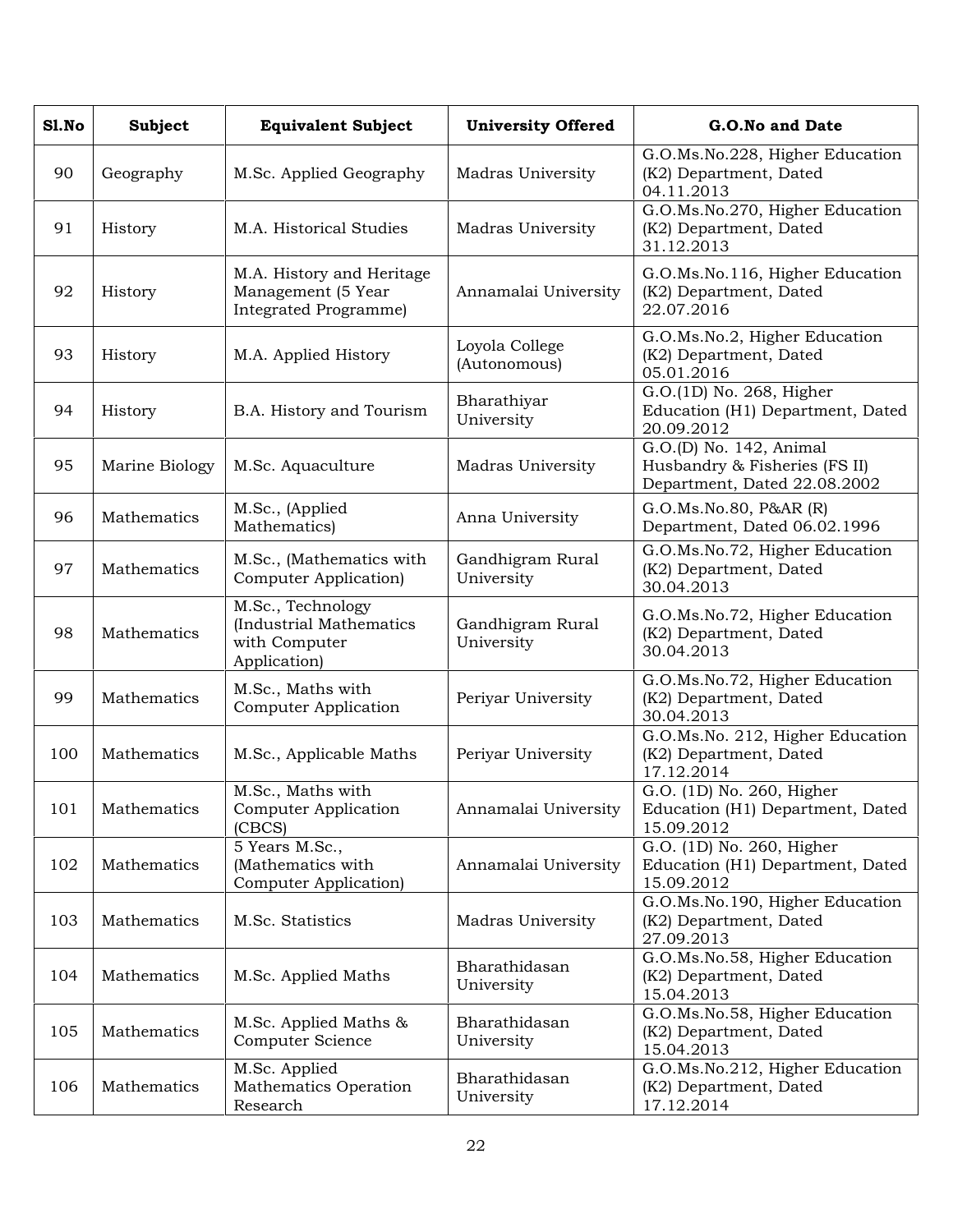| Sl.No | Subject                  | <b>Equivalent Subject</b>                                  | <b>University Offered</b>                                                                                  | G.O.No and Date                                                            |
|-------|--------------------------|------------------------------------------------------------|------------------------------------------------------------------------------------------------------------|----------------------------------------------------------------------------|
| 107   | Mathematics              | M.Sc. Applied<br>Mathematics                               | Bharathidasan<br>University                                                                                | G.O.Ms.No.212, Higher Education<br>(K2) Department, Dated<br>17.12.2014    |
| 108   | Micro Biology            | M.Sc. Applied Microbiology                                 | Madras University                                                                                          | G.O.Ms.No.27, Higher Education<br>(K2) Department, Dated<br>13.02.2014     |
| 109   | Micro Biology            | M.Sc. Applied Microbiology                                 | Periyar University                                                                                         | G.O.Ms.No.112, Higher Education<br>(K2) Department, Dated<br>18.07.2014    |
| 110   | Physical<br>Education    | M.P.E.S                                                    | Pondicherry<br>University                                                                                  | G.O.Ms.No.98, School Education<br>(M1) Department, Dated<br>09.05.2008     |
| 111   | Physics                  | M.Sc. Material Science                                     | Anna University                                                                                            | G.O.Ms.No.80, P&AR (R)<br>Department, Dated 06.02.1996                     |
| 112   | Physics                  | M.Sc. Applied Physics                                      | Gandhigram Rural<br>University                                                                             | G.O.Ms.No.133, P&AR (R)<br>Department, Dated 28.02.1996                    |
| 113   | Physics                  | M.Sc. Applied Physics                                      | Gandhigram Rural<br>University                                                                             | G.O.Ms.No.133, P&AR (R)<br>Department, Dated 28.07.1999                    |
| 114   | Physics                  | M.Sc. Bio-Physics                                          | ***                                                                                                        | G.O.Ms.No.72, Higher Education<br>(K2) Department, Dated<br>30.04.2013     |
| 115   | Political<br>Science     | M.A. Politics                                              | ***                                                                                                        | G.O.Ms.No.72, Higher Education<br>(K2) Department, Dated<br>30.04.2013     |
| 116   | Psychology               | M.A. (Applied Psychology)<br>Counseling and Guidance       | Avinashilingam<br>Institute for Home<br>Science and Higher<br>Education for<br>Women, Deemed<br>University | G.O.(1D) No. 268, Higher<br>Education (H1) Department, Dated<br>20.09.2012 |
| 117   | Psychology               | M.Sc. (Applied Psychology)                                 | University of Madras                                                                                       | G.O.(1D) No. 268, Higher<br>Education (H1) Department, Dated<br>20.09.2012 |
| 118   | Psychology               | M.A. (Applied Psychology)                                  | Annamalai University                                                                                       | G.O.(1D) No. 268, Higher<br>Education (H1) Department, Dated<br>20.09.2012 |
| 119   | Psychology               | M.Sc. (Applied Psychology)                                 | Annamalai University                                                                                       | G.O.(1D) No. 268, Higher<br>Education (H1) Department, Dated<br>20.09.2012 |
| 120   | Public<br>Administration | M.A. Public Management                                     | Madras University                                                                                          | G.O.Ms.No.228, Higher Education<br>(K2) Department, Dated<br>04.11.2013    |
| 121   | Public<br>Administration | M.A. Development<br>Administration (5 Years<br>Integrated) | Gandhigram Rural<br>University                                                                             | G.O.Ms.No.228, Higher Education<br>(K2) Department, Dated<br>04.11.2013    |
| 122   | Sanskrit                 | M.A. Acharya                                               | Srilal Bahadur<br>Shastri Rashtirya<br>Sanskrit<br>Vidhyapeetha, New<br>Delhi (Deemed Univ.)               | G.O.Ms.No.230, P&AR (R)<br>Department, Dated 19.09.1997                    |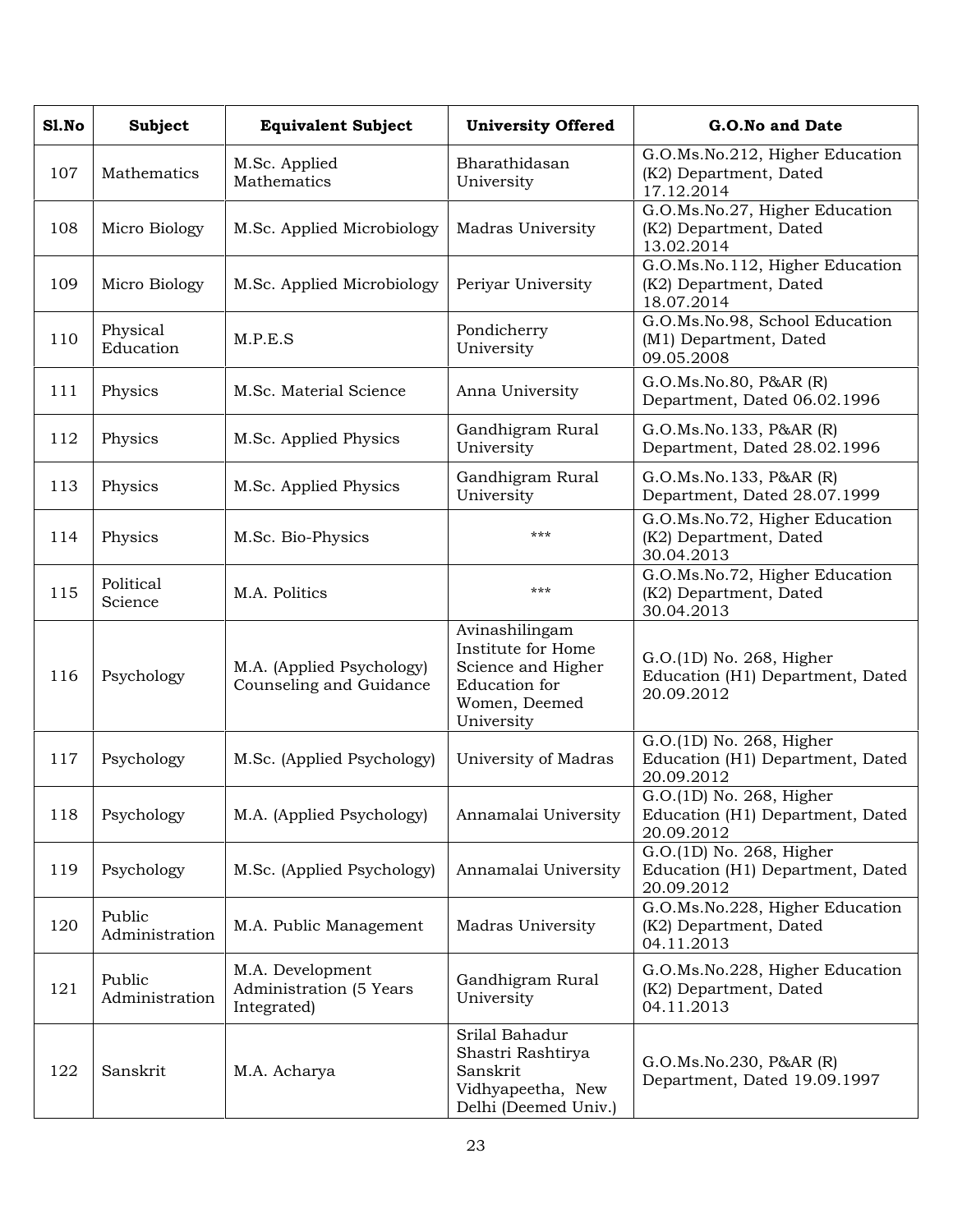| Sl.No | Subject           | <b>Equivalent Subject</b>                                              | <b>University Offered</b>                                                                            | G.O.No and Date                                                         |
|-------|-------------------|------------------------------------------------------------------------|------------------------------------------------------------------------------------------------------|-------------------------------------------------------------------------|
| 123   | Sanskrit          | Ph.D Vidhyavarthi                                                      | Srilal Bahadur<br>Shastri Rashtirya<br>Sanskrit<br>Vidhyapeetha, New<br>Delhi (Deemed<br>University) | G.O.Ms.No.230, P&AR (R)<br>Department, Dated 19.09.1997                 |
| 124   | <b>Statistics</b> | M.Sc. Statistics with<br><b>Computer Application</b>                   | Manonmaiam<br>Sundranar University                                                                   | G.O.Ms.No.116, Higher Education<br>(K2) Department, Dated<br>22.07.2014 |
| 125   | Statistics        | M.Sc. Statistics with<br><b>Computer Application</b>                   | Periyar University                                                                                   | G.O.Ms.No.116, Higher Education<br>(K2) Department, Dated<br>22.07.2014 |
| 126   | Statistics        | M.Sc. Statistics with<br><b>Computer Application</b>                   | Bharathiyar<br>University                                                                            | G.O.Ms.No.116, Higher Education<br>(K2) Department, Dated<br>22.07.2014 |
| 127   | <b>Statistics</b> | M.Sc., Statistics with<br>Computer Application (5<br>Years Integrated) | Annamalai University                                                                                 | G.O.Ms.No.116, Higher Education<br>(K2) Department, Dated<br>22.07.2014 |
| 128   | Tamil             | M.A. Tamil and Indian<br>Literature                                    | Gandhigram Rural<br>University                                                                       | G.O.Ms.No.72, Higher Education<br>(K2) Department, Dated<br>30.04.2013  |
| 129   | Tamil             | M.A. Tamil and Literature                                              | University of Madras                                                                                 | G.O.Ms.No.228, Higher Education<br>(K2) Department, Dated<br>04.11.2013 |
| 130   | Tamil             | M.A. Tamil (CBCS) 5 Years<br><b>Integrated Course</b>                  | Annamalai University                                                                                 | G.O.Ms.No.171, Higher Education<br>(K2) Department, Dated<br>30.09.2014 |
| 131   | Zoology           | M.Sc. Life Science with<br>Specialization in Bio-Tech                  | Bharathidasan<br>University                                                                          | G.O.Ms.No.232, P&AR<br>Department, Dated 22.09.1998                     |
| 132   | Zoology           | M.Sc. Life Science with<br>Specialization in Animal<br>Science         | Bharathidasan<br>University                                                                          | G.O.Ms.No.232, P&AR<br>Department, Dated 22.09.1998                     |
| 133   | Zoology           | M.Sc. Animal Science                                                   | Bharathiyar<br>University                                                                            | G.O.Ms.No.72, Higher Education<br>(K2) Department, Dated<br>30.04.2013  |
| 134   | Zoology           | M.Sc. Applied Biology<br>(Zoology)                                     | Gandhigram Rural<br>University                                                                       | G.O.Ms.No.72, Higher Education<br>(K2) Department, Dated<br>30.04.2013  |
| 135   | Zoology           | M.Sc. Zoology<br>Specialization in Bio-Tech                            | Madurai Kamaraj<br>University                                                                        | G.O.Ms.No.27, Higher Education<br>(K2) Department, Dated<br>13.02.2014  |
| 136   | Zoology           | M.Sc. Marine Biology and<br>Oceanography                               | Annamalai University                                                                                 | G.O.Ms.No.116, Higher Education<br>(K2) Department, Dated<br>22.07.2016 |

**Note :** \*\*\* Clarifications expected from Higher Education Department

**8.Community Certificate** : Permanent Community Certificate obtained in the form of card from the under-mentioned authorities on or before the last date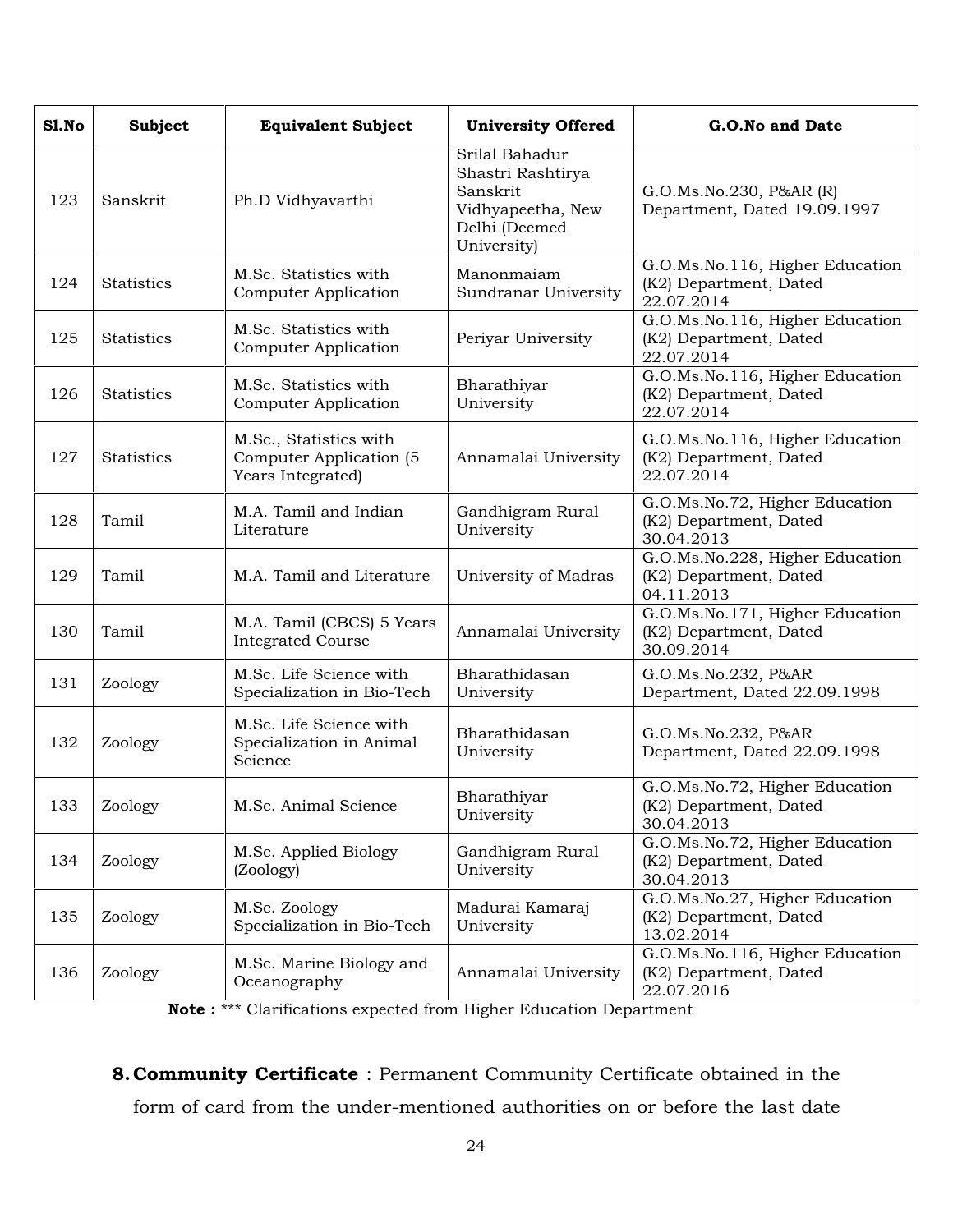for submission of the Online Application Form is necessary for candidates claiming communal reservation.

- a) Candidates with the Community Certificate issued by authorities other than from Tamil Nadu shall be treated as GT.
- b) Married women should possess Community Certificate issued in their father's name only.

### **Competent Authorities to issue Community Certificate :**

- i. ST Not below the rank of Revenue Divisional Officer /Sub Collector/ Asst. Collector, issued after 11-11-1989
- ii. SC/SCA Tahsildar of native taluk of the Candidate
- iii. BC / BCM / MBC&DNC Headquarters Deputy Tahsildar or Special Deputy Tahsildar

### **9.How to Apply :**

- a) Read carefully the "How to Apply" section given in the advertisement
- b) Candidates should apply only through online mode in the Teachers Recruitment Board website **http://www.trb.tn.nic.in.** The application process is entirely online. No other mode of application will be accepted.

# c) **A valid e-mail id and Mobile Number of candidate are mandatory for registration and e-mail id should be kept active for any future correspondence.**

- d) Evidence for claims made by the candidate while applying online shall be uploaded by the candidate at the time of Registration itself. The same will be verified subsequently at the time of Certificate Verification and Interview.
- e) All the particulars mentioned in the online application including name of the candidate, post applied for, subject applied for, communal reservation, date of birth, address and all other fields will be considered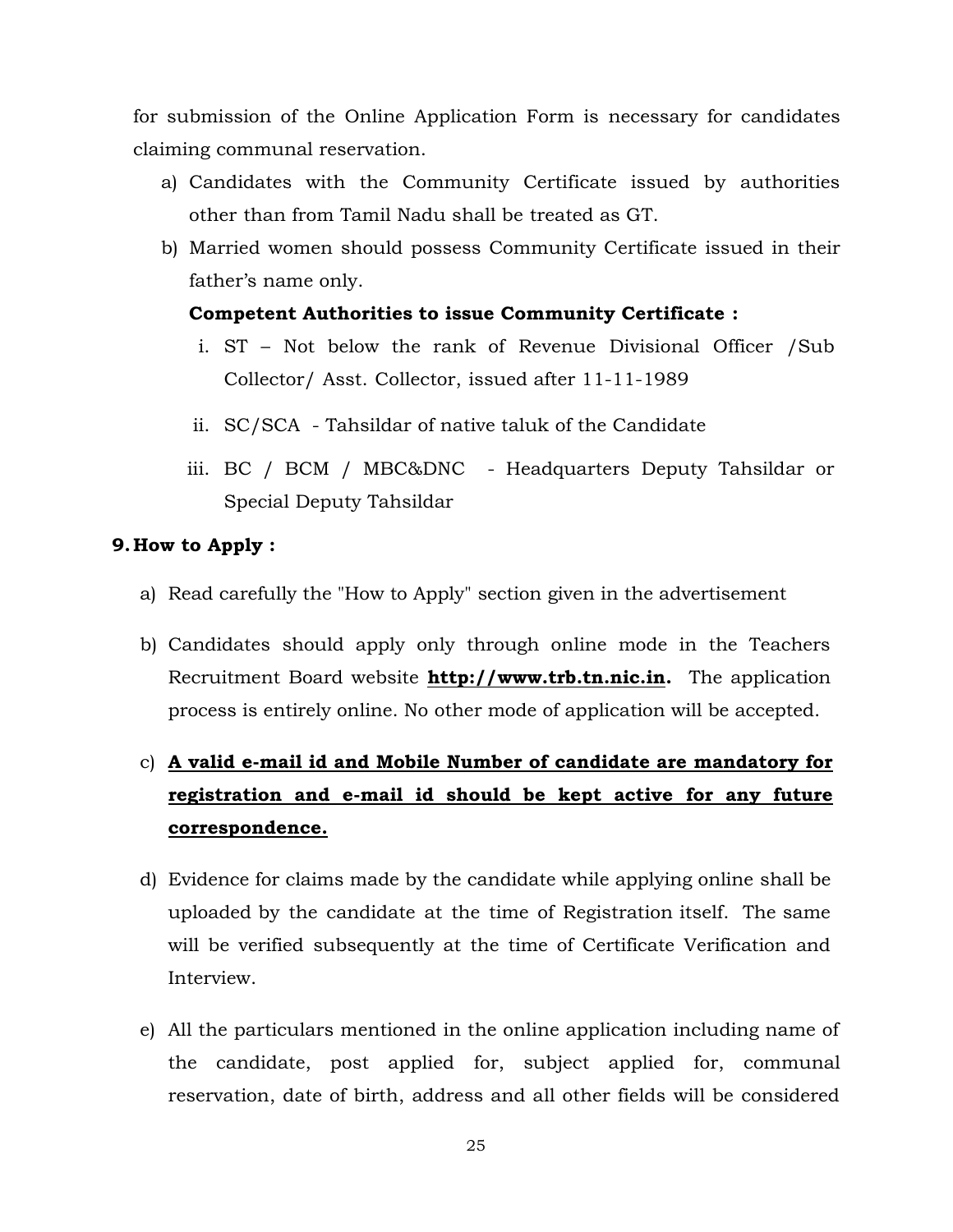as final and **no modifications will be allowed after the last date specified for applying through online.** Since certain fields are mandatory and fixed which cannot be edited, Candidates are requested to fill in the online application form with utmost care and caution, **as no correspondence regarding change of particulars will be entertained at any cost.**

- f) If a candidate is willing to apply for more than one subject (if he/she is otherwise eligible and qualified) separate application form shall be submitted through online mode. **Use separate email id and mobile number for each application** as these fields are kept as unique identity for individual candidates.
- g) The applicants are advised to submit only one application for each subject. However, if due to any unavoidable situation, he/she submits another/multiple applications, then he/she must ensure that application is complete in all respects like applicant's details, photograph, signature, fee etc. The fee paid against one application shall not be adjusted against any other.
- h) Incomplete or defective applications shall be summarily rejected. No representation or correspondence regarding such rejection shall be entertained under any circumstances.
- i) The candidates are advised to exercise due diligence at the time of filling the application. In case if duplicate application of a candidate for the same subject is detected, Board will consider only the latest application.
- **10. Application Processing Fee**: The Processing Fee is Rs.600/- for all the candidates except SC/ST and Differently-abled candidates. For SC/ST and Differently-abled candidates the processing fee is Rs.300/-.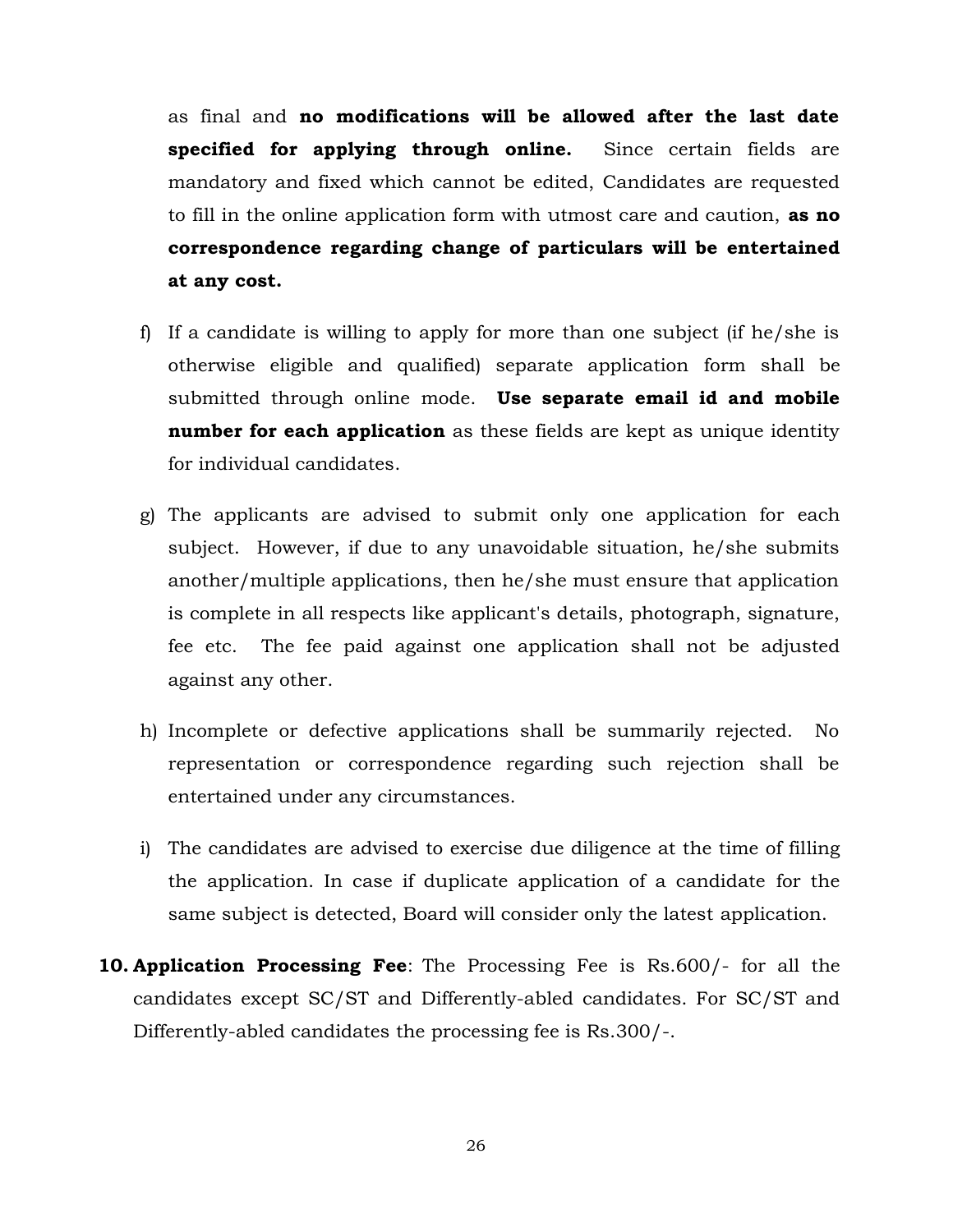- **11. Payment of Processing Fee** : The candidates are requested to pay the processing fee of Rs.600/- (Rs.300/- for SC/ST and Differently Abled candidates) as follows
	- a) Only Online payment to be made through Payment Gateway. (Net banking/Credit Card / Debit Card)
	- b) Offline mode of payment in any form such as Demand Draft / Postal order etc. **will not be accepted.**
	- c) The candidates also have to pay the service charges as applicable for online payment over and above the processing fee mentioned above.
- **12. Last Date for Submission of Filled-in Application Forms :** The last date for submission of filled-in Application Forms through online mode is on or before 24.09.2019 at 5.00 pm. After that the online link will be disabled. Incomplete application will be rejected.
- **13. Scheme of Selection**: The Scheme for selection involves ranking and shortlisting of candidates followed by preparation of rank cum communal roster for certificate verification and interview. The candidates will be shortlisted in the ratio of 1:3. Marks will be awarded to all candidates based on the certificates uploaded along with the Application Forms as per criteria which has to be confirmed / finalized after due verification by the certificate verification team and also the marks awarded during the time of Interview, **as per G.O.Ms.No.412, Higher Education (F2) Dept, dated 04.12.2009, and G.O.(Ms) No.32, Higher Education (F2) Dept Dated 08.03.2013 as follows:**

|                                                                                                                                                                                                                                                                                                                                                                               | <b>Maximum</b> |  |
|-------------------------------------------------------------------------------------------------------------------------------------------------------------------------------------------------------------------------------------------------------------------------------------------------------------------------------------------------------------------------------|----------------|--|
| For Teaching experience                                                                                                                                                                                                                                                                                                                                                       |                |  |
| (Teaching Experience in Universities / Government / Aided Colleges<br>/under approved posts of Self Financing Colleges / Medical /<br>Engineering / Law Colleges in the relevant subject alone will be<br>considered. (2 marks for each year and subject to a maximum of 15<br>marks). The candidate teaching experience in the relevant subject<br>alone will be considered) | 15 Marks       |  |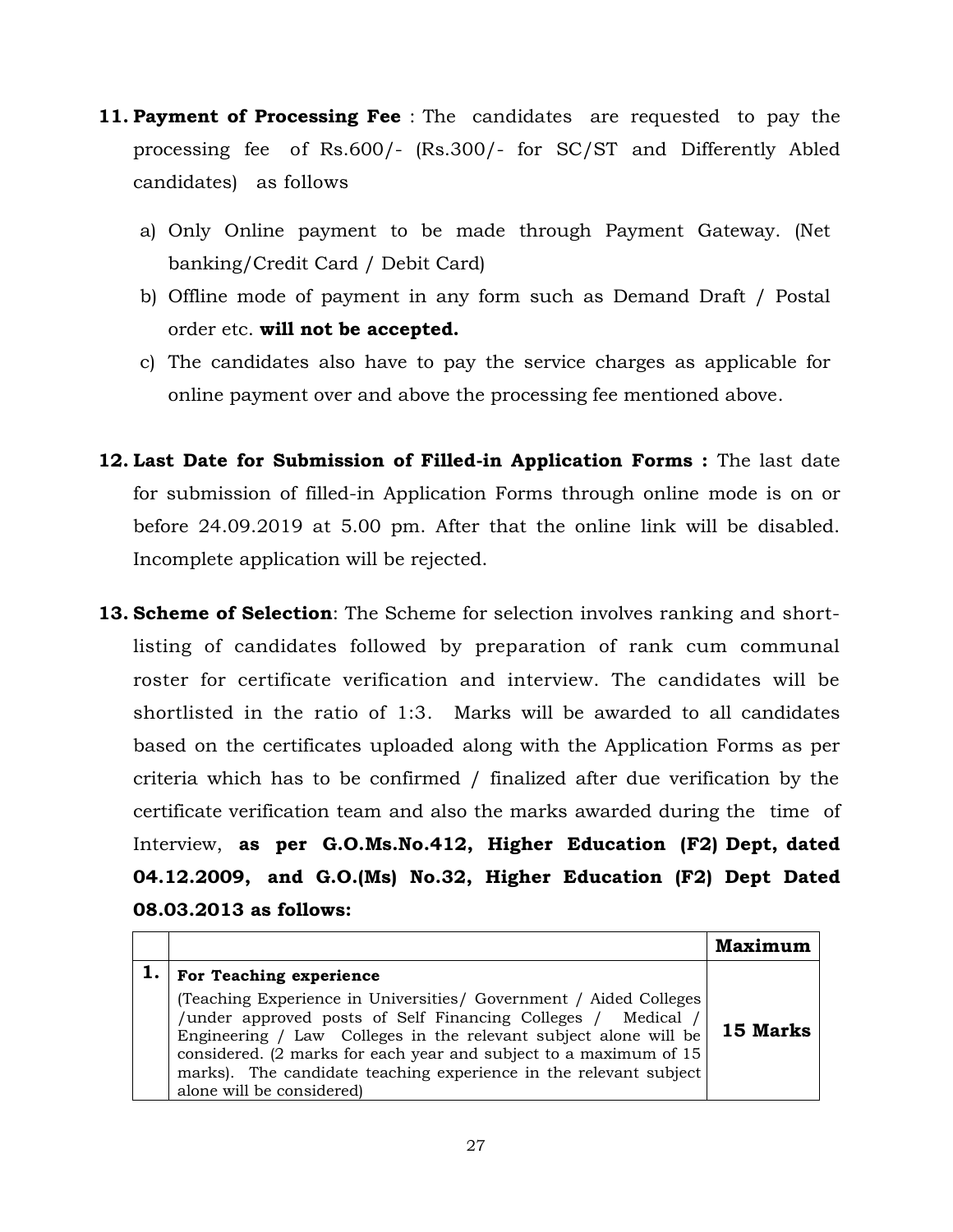| 2. | Qualification                       |                |                |
|----|-------------------------------------|----------------|----------------|
|    | a. For Ph.D in concerned subject    | 9 Marks        | <b>9 Marks</b> |
|    | b. For M.Phil with SLET / NET / SET | <b>6 Marks</b> |                |
|    | c. For PG $\&$ SLET / NET / SET     | 5 Marks        |                |
| З  | Interview                           |                | 10 Marks       |
|    | <b>Total</b>                        |                | 34 Marks       |

**Note:** Awarding of weightage mark for teaching experience will be made as per the orders in the Government Letter No. 12258/A/F2/2013-3, dated 31.07.2013 by the Higher Education Department.

a) **Stage-I :-**

**Certificate Verification :** Candidates will be ranked and shortlisted subject-wise (in the ratio of 1:3) based on the information and certificates uploaded during online registration in respect of items 1&2 above. Thereafter, the rank-cum-communal roster will be prepared. Candidates may note that the provisional ranking will be done on the basis of information provided and documents submitted by them through online. **During certificate verification if there are any discrepancy in the information provided through online application for awarding weightage marks, the candidature will be summarily rejected and shall be subject to punishment of debarment for the current and future recruitments.** Hence, candidates are required to fill in the forms with great care and without making any unsubstantiated claims.

b) **Stage-II :-**

**Interview :** Interview will be conducted by interview Boards to be constituted by the Teachers Recruitment Board. At the time of interview, all original certificates in support of community, qualifications, experience, etc., will be verified and in case of any discrepancy between the certificates and information provided in the application form, candidates shall not be considered for selection and they will be debarred from the current and future recruitments. Interview marks will be awarded by testing the candidate as per **G.O.(Ms)No.32, Higher Education (F2) Department, dated. 08.03.2013. Interview dates will be informed later**.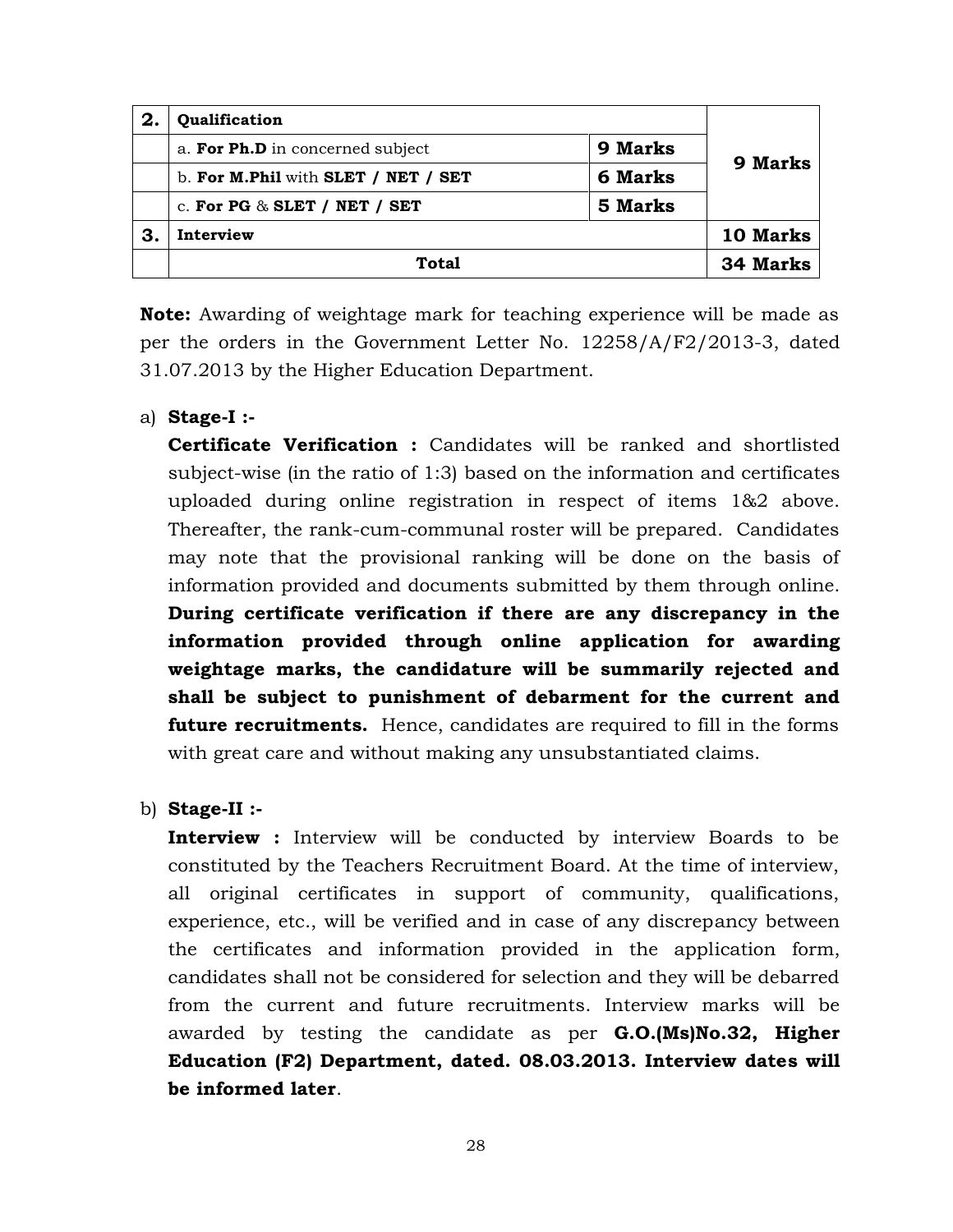All candidates shall have the ability to speak, teach and write in Tamil. If a candidate has not studied Tamil Language in SSLC  $/ +2$ , he/she should pass Tamil language Test conducted by Tamil Nadu Public Service Commission, within the stipulated time. The Syllabi to be adopted for personal interview will be the latest UGC syllabus for relevant subject at PG level.

**14. No T.A./D.A**. will be paid for attending certificate verification and interview.

### **15. The teaching experience certificate and Countersigning Authority** :

- a. The experience certificates have to be uploaded online during the registration itself. Separate forms should be used for each institution. Two original certificates have to be obtained and countersigned by the competent authority.
- b. The teaching experience certificates should be in the prescribed format only (Format I and Format II). No other format will be considered.
- c. The Format I is for colleges and Format II is for Universities/ Deemed Universities.
- d. The experience of candidates will be considered only up to the last date of submission of online application forms.
- e. The experience certificates of candidates who worked/are working in Government /Aided / Self-financing Arts & Science colleges should be countersigned by the respective Regional Joint Director of Collegiate Education.
- f. The experience certificates of candidates who worked/are working in Government/Aided/Self-financing Engineering colleges should be countersigned by the Director of Technical Education.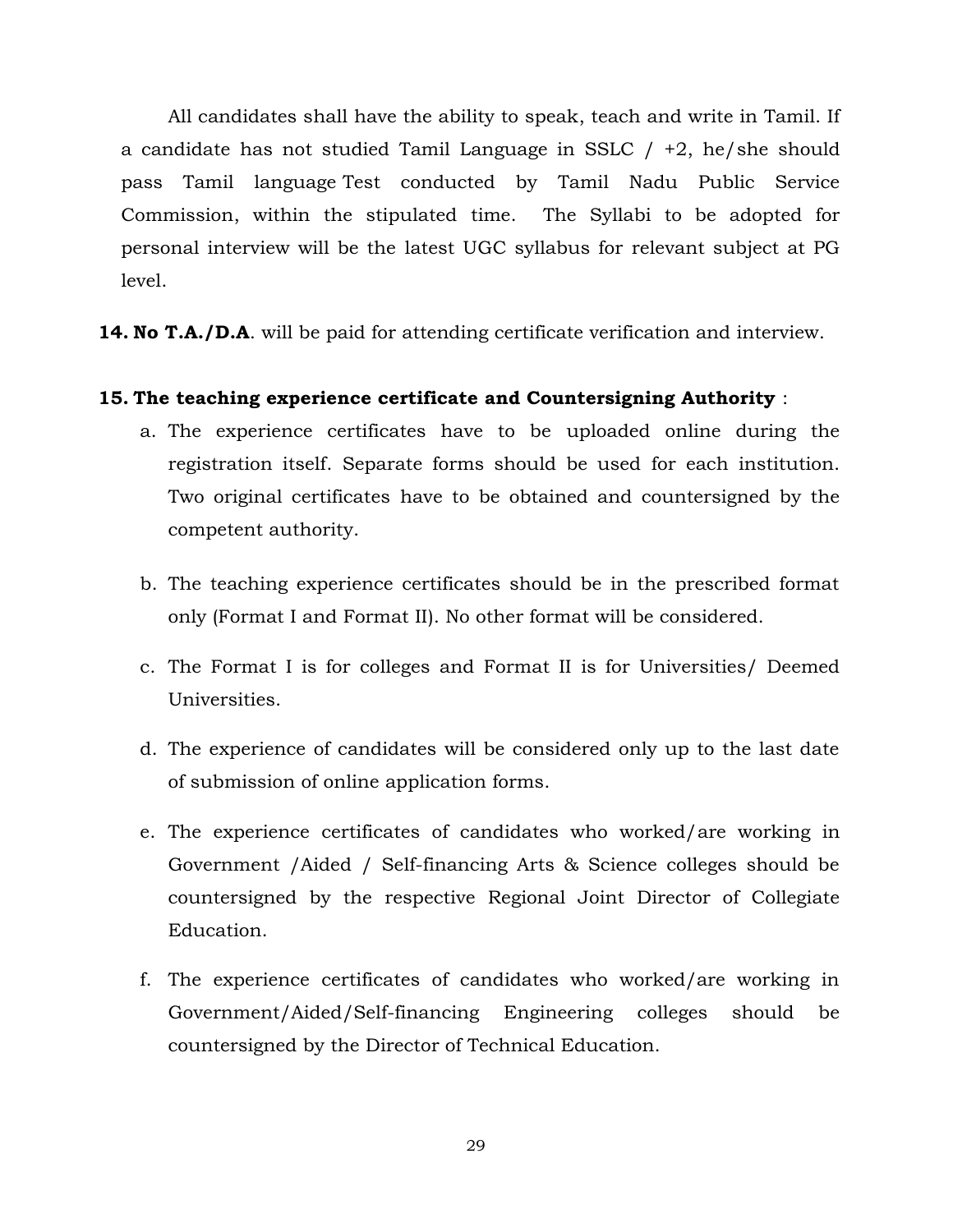- g. The teaching experience certificates of candidates who worked/are working in Universities/Deemed Universities should be signed by the concerned Registrar of the University.
- h. The teaching experience certificates for those who worked/working in Government/Aided/Self-financing, Law/Medical colleges in the relevant subjects, should be countersigned by the Joint Director of the concerned Department and in case of Universities/Deemed Universities, by the Registrar of the concerned University.
- i. The teaching experience obtained in foreign Countries shall have to be countersigned by the competent Authority of Indian Embassy in that Country.
- j. **Experience Certificate claimed while doing Full-time courses (or) Full-time Ph.D will not be considered.** Part Time Ph.D candidates will be awarded weightage marks. In case of any false certificate, TRB will initiate criminal action against the erring individual and the countersigning authority. **All experience certificates will be verified by a competent authority during Certificate Verification.**

**Yardstick for Awarding Marks for the Teaching Experience based on Judgement dated 12.07.2013 in W.P.No.18186 of 2013 in High Court of Madras and vide Govt. Lr. (Higher Education) No. 12258/A/F2/2013-3, dated. 31.07.2013**

| S1.No | <b>Date</b> | Qualification prescribed by UGC for<br>appointment of Assistant Professors in College<br>Universities. |
|-------|-------------|--------------------------------------------------------------------------------------------------------|
|       | Before 1991 | PG with 50% minimum marks                                                                              |
| 2.    | 19.09.1991  | 55%<br>minimum<br>with<br>marks<br>PG.<br>with<br>pass<br>NET/SLET                                     |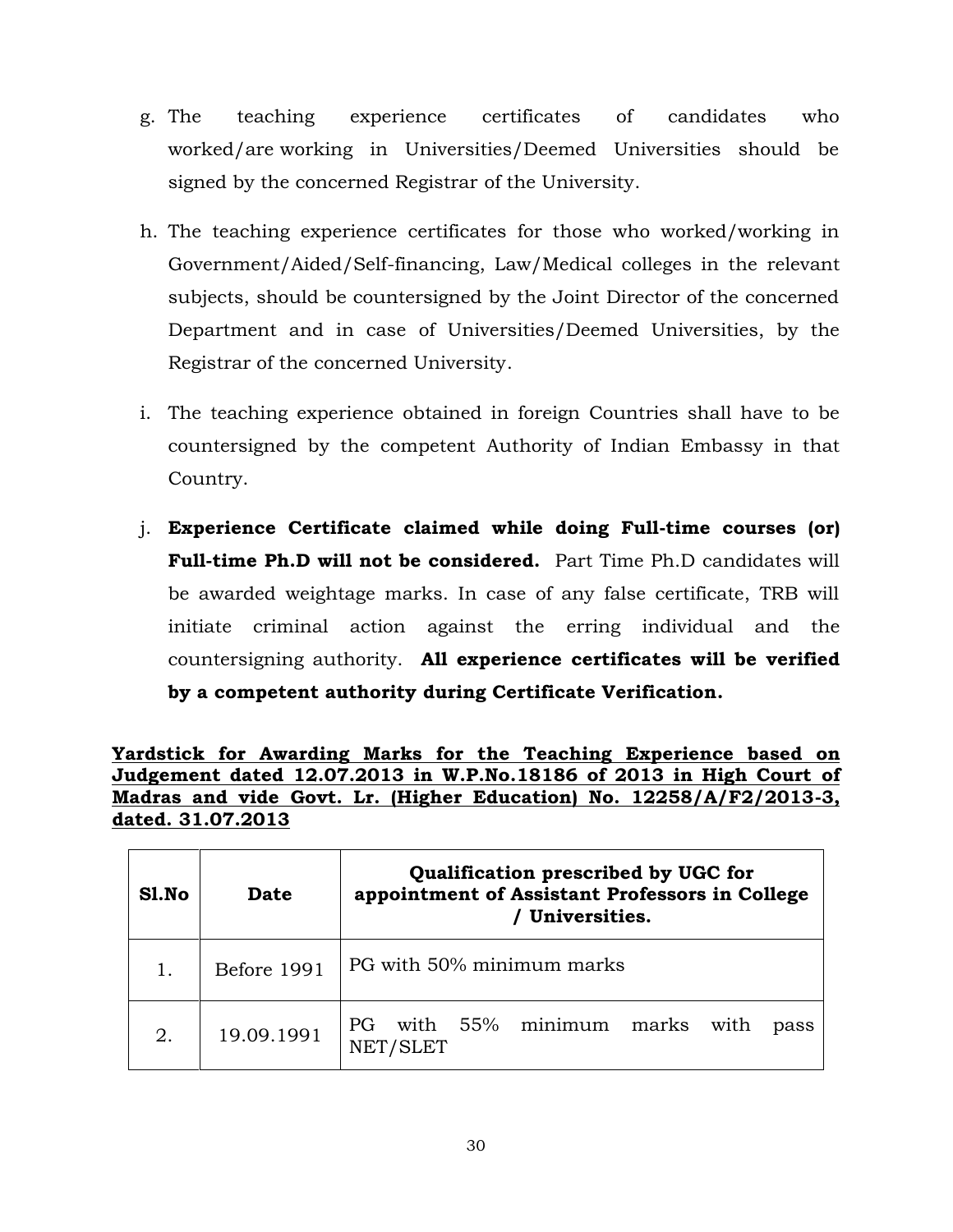| Sl.No | Date       | Qualification prescribed by UGC for<br>appointment of Assistant Professors in College<br>/ Universities.                                                      |
|-------|------------|---------------------------------------------------------------------------------------------------------------------------------------------------------------|
| 3.    | 1993       | PG with 55% minimum marks with NET/SLET.<br>Exemption for those who completed M.Phil before<br>31.12.1993 or submitted Ph.D dissertation before<br>31.12.1993 |
| 4.    | 31.07.2002 | PG with 55% marks with NET / SLET. Exemption<br>dissertation submitted<br>for Ph.D<br>before<br>31.12.2002.                                                   |
| 5.    | 14.06.2006 | PG with 55% minimum marks with NET / SLET.<br>Exemption for M.Phil for taking UG class & Ph.D<br>for taking PG class.                                         |
| 6.    | 30.06.2010 | PG with 55% minimum marks with NET / SLET<br>Exemption only for Ph.D holders.                                                                                 |

## **16. General Information :**

- a. Candidates should keep ready with their scanned recent color passport size photograph (JPG/JPEG /PNG format of size 20-60 KB) and signature (JPG/JPEG/PNG format of size 10-30 KB) separately. The candidates will have to upload their photo image and signature while applying online. **The online application uploaded without the candidate's photograph and candidate's signature will be summarily rejected. No correspondence in this regard will be entertained**.
- b. The certificates to be uploaded during online registration is as follows.
	- i. SSLC Mark Sheet
	- ii. +2 Mark Sheet
	- iii. Degree Certificate
	- iv. PG Degree Certificate
	- v. PG Consolidated Mark Sheet
	- vi. NET / SLET etc., Certificate
	- vii. M.Phil Degree if any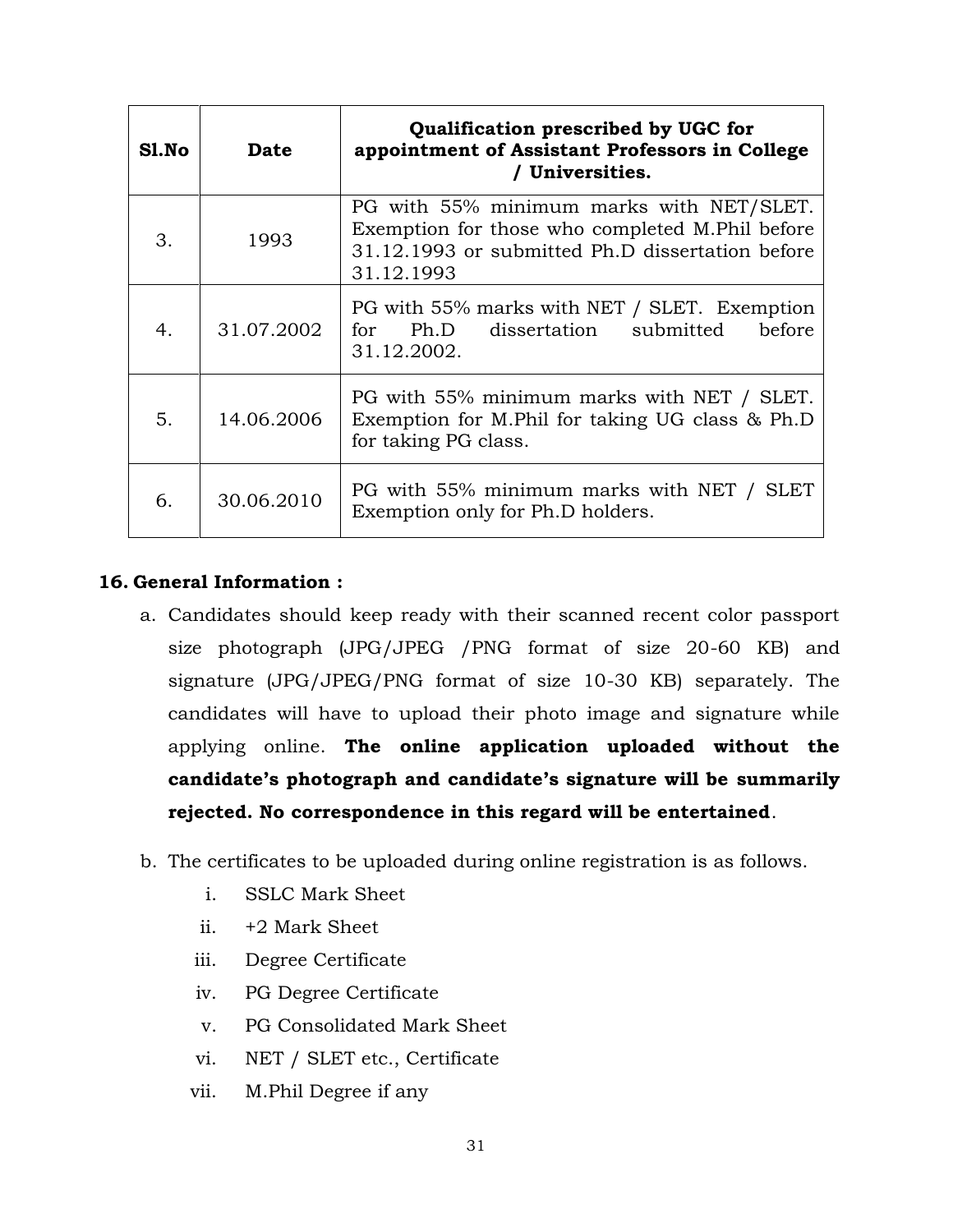- viii. Ph.D Degree if any
- ix. Experience Certificates
- x. Community Certificate
- xi. Proof for claiming Tamil Medium reservation (PSTM) if any
- c. These certificates shall be uploaded in JPG/JPEG /PNG format of size 60-120 KB
- d. A valid e-mail id and Mobile Number of candidate are mandatory for registration and e-mail id should be kept active as all future communications will be sent to the registered email id only.
- e. If the candidate is applying for more than one post or subject, he / she should submit separate application form for each subject. In such cases the candidate should use different email id and mobile number for registration.
- f. Evidence for claims made by the candidate while applying online shall be uploaded by the candidate at the time of Registration itself, which will be verified during the time of Certificate Verification and Interview.
- g. Incomplete applications and applications containing false claims or incorrect particulars relating to category of reservation, basic qualifications and other eligibility criteria will be liable for rejection and criminal action will be initiated against the candidate.
- h. The number of vacancies notified is only tentative and it is subject to modification with reference to vacancy position of User Department before finalization of selection.
- i. Canvassing in any form will be a disqualification for selection.
- j. No TA/DA will be paid for Certificate Verification and attending Interview.